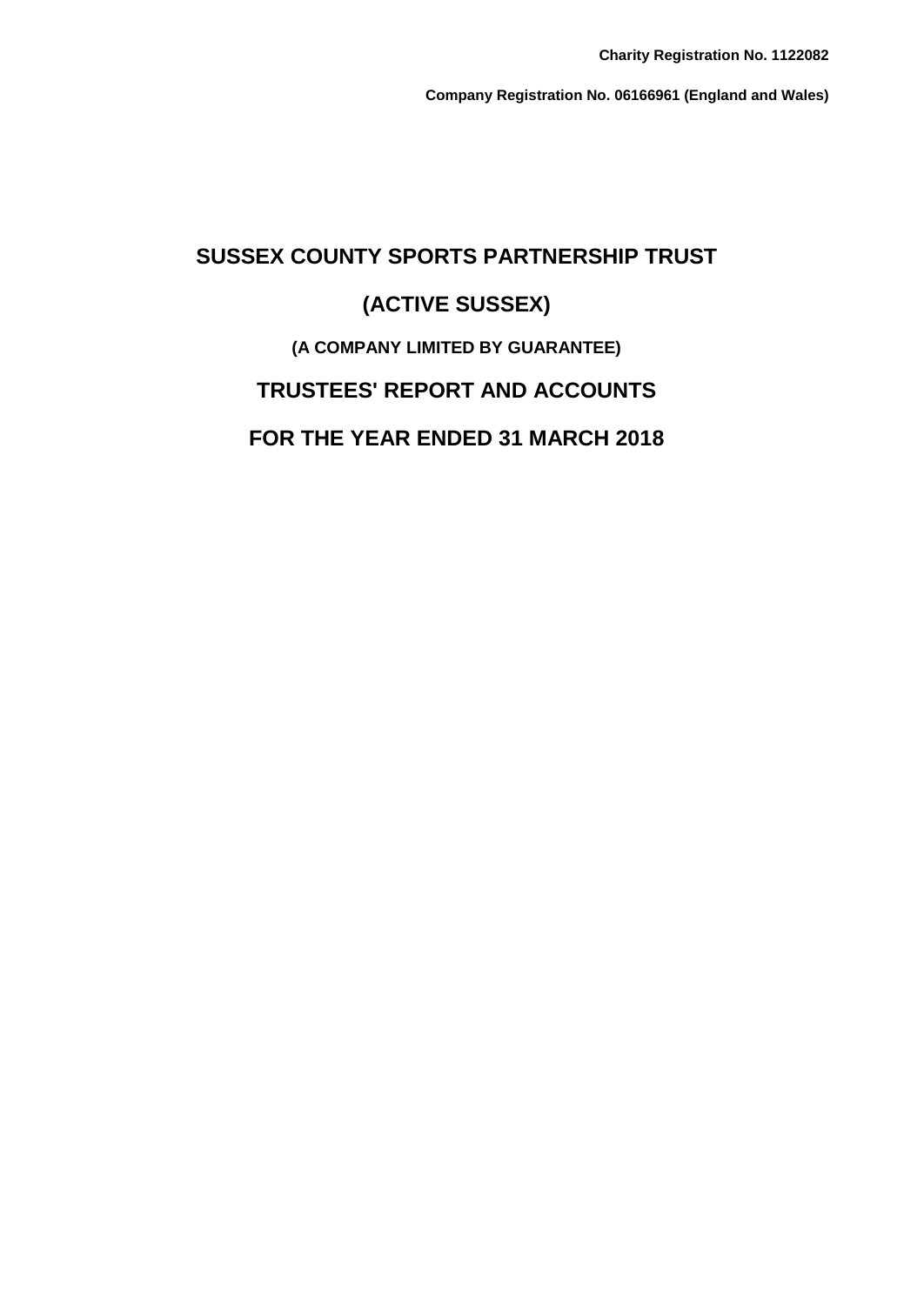### **SUSSEX COUNTY SPORTS PARTNERSHIP TRUST (ACTIVE SUSSEX) (LIMITED BY GUARANTEED)** LEGAL AND ADMINISTRATIVE INFORMATION

| <b>Trustees</b>          | Mrs K Burrell<br>Mr B Clark<br>Mr A Davy<br>Ms C Grant<br>Mr T Howell<br>Mr J Hughes<br>Mrs M Kinnear<br>Mrs S Maurel<br>Mr P Millman<br>Miss C Reynolds<br>Ms J Schofield<br>Dr C Whitaker<br>Ms V Woodcock-Downey |
|--------------------------|---------------------------------------------------------------------------------------------------------------------------------------------------------------------------------------------------------------------|
| <b>Secretary</b>         | Mrs S Mason MBE                                                                                                                                                                                                     |
| <b>Charity number</b>    | 1122082                                                                                                                                                                                                             |
| <b>Company number</b>    | 06166961                                                                                                                                                                                                            |
| <b>Principal address</b> | University of Brighton Sports Centre<br><b>Falmer Campus</b><br><b>Brighton</b><br><b>East Sussex</b><br>BN1 9PH<br>United Kingdom                                                                                  |
| <b>Registered office</b> | University of Brighton Sports Centre<br><b>Falmer Campus</b><br><b>Brighton</b><br><b>East Sussex</b><br>United Kingdom                                                                                             |
| <b>Auditors</b>          | Taylorcocks<br>The Courtyard<br>Shoreham Road<br><b>Upper Beeding</b><br>Steyning<br><b>West Sussex</b><br><b>BN44 3TN</b>                                                                                          |
| <b>Bankers</b>           | Barclays Bank PLC<br>Floor 27<br>1 Churchill Place<br>London<br>E145HP                                                                                                                                              |
| <b>Solicitors</b>        | Rix & Kay Solicitors LLP<br>The Courtyard<br><b>River Way</b><br><b>Uckfield</b><br><b>East Sussex</b><br><b>TN22 1SL</b>                                                                                           |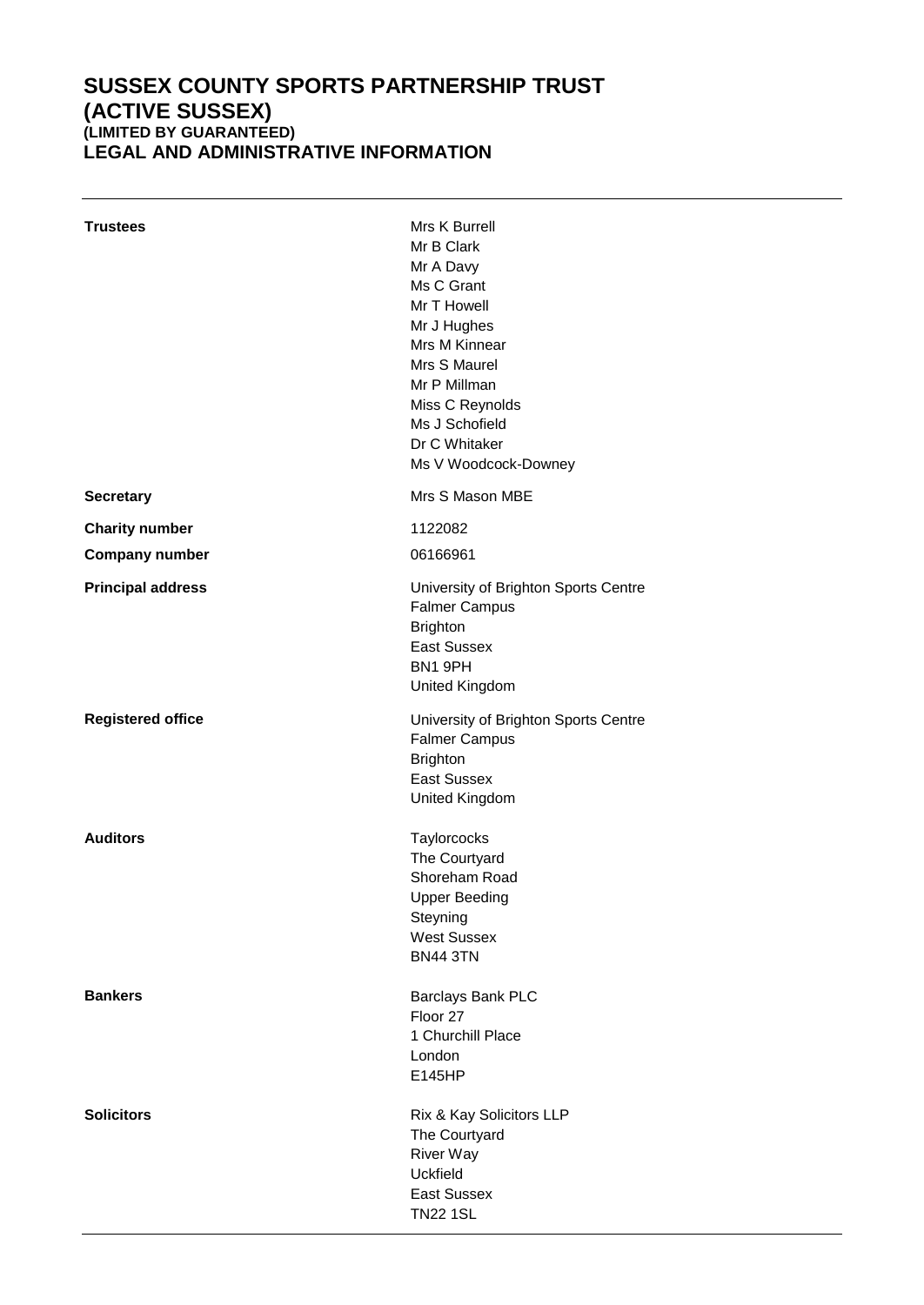### **SUSSEX COUNTY SPORTS PARTNERSHIP TRUST (ACTIVE SUSSEX) (LIMITED BY GUARANTEED) CONTENTS**

### *FOR THE YEAR ENDED 31 MARCH 2018*

|                                         | Page      |
|-----------------------------------------|-----------|
| Trustees' report                        | $1 - 17$  |
|                                         |           |
| Statement of trustees' responsibilities | 18        |
|                                         |           |
|                                         |           |
| Independent auditors' report            | $19 - 21$ |
|                                         |           |
| Statement of financial activities       | 22        |
|                                         |           |
| <b>Balance sheet</b>                    | 23        |
|                                         |           |
| Cash flow statement                     | 24        |
|                                         |           |
| Notes to the accounts                   | $25 - 37$ |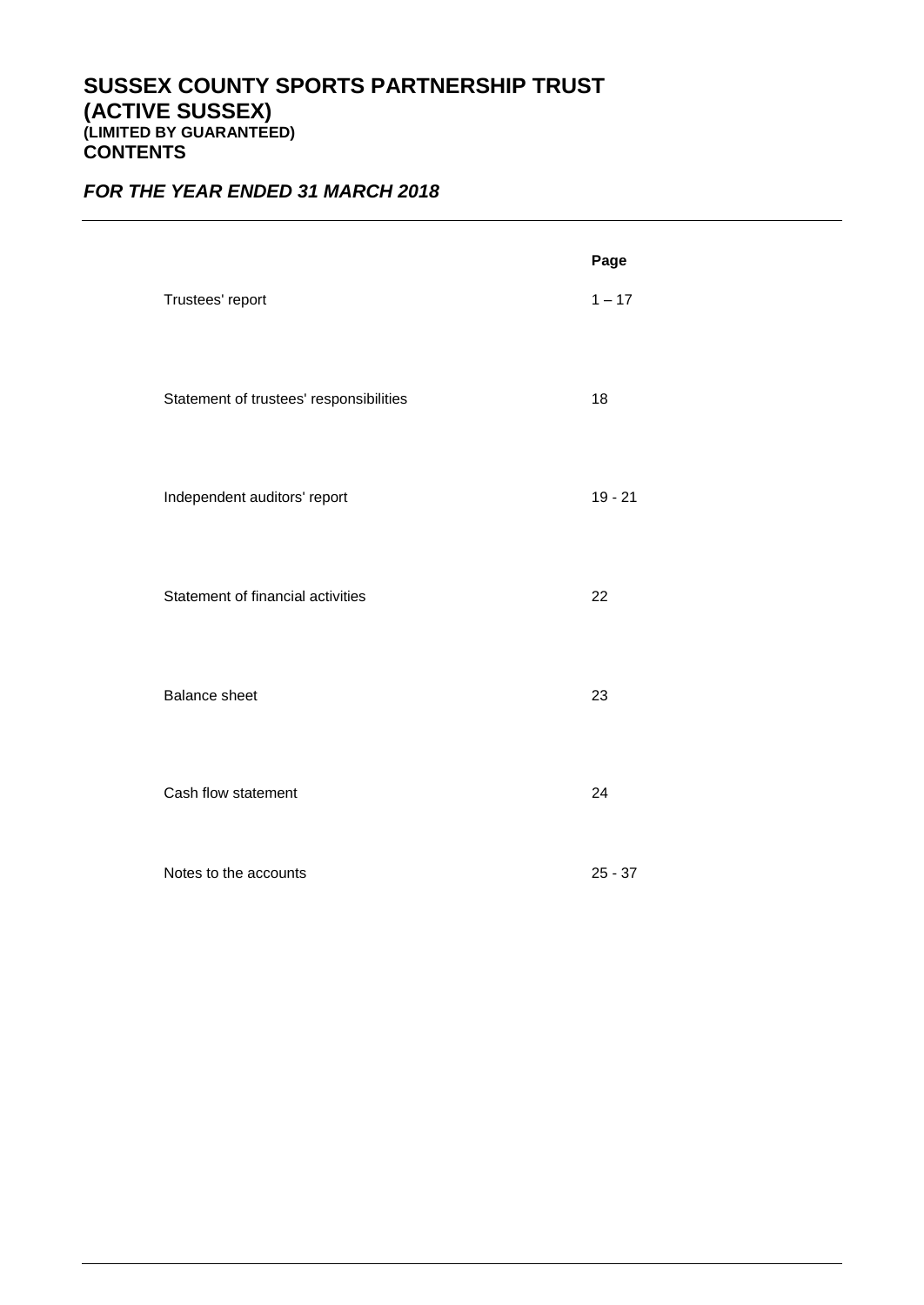### *FOR THE YEAR ENDED 31 MARCH 2018*

The Trustees present their report and accounts for the year to 31 March 2018.

The **report** serves as an essential link between the charity's legal purposes and aims, and the activities it has undertaken during the past year to achieve them. It links the activities with the sources of income used to finance them, and the expenditure incurred on those activities.

The **accounts** have been prepared in accordance with the accounting policies set out in note 1 to the accounts and comply with the Trust's Memorandum and Articles of Association, the Companies Act 2006 and the Charities Commission "Accounting and Reporting by Charities: Statement of Recommended Practice (FRS 102)", issued in March 2005 and revised January 2016. For accounting periods commencing on or after 1 April 2008, there is also a requirement for the Trust to report on how it satisfies the **Public Benefit** test introduced by the Charities Act 2006. The Trust can report as follows:

- a) The report of those activities undertaken by the Trust to further its charitable purposes for the public benefit can be found in this report under the headings **'Objectives and Activities'** and **'Achievements and Performance'**.
- b) Accordingly, the Trustees hereby state that they have complied with the duty in Section 4 of the Charities Act 2006 to have due regard to public benefit guidance published by the Charity Commission.

Taken together with the accounts, the report seeks to offer a fair and balanced picture of what the Trust has done (outputs) or achieved (outcomes), or what difference it has made (its impact) across the county during 2017-18. Finally, it provides an overview of its structure, governance and management, any professional services procured by the Trust, as well as its plans for the future.

#### **1 OBJECTIVES AND ACTIVITIES**

The Trust's objects are to promote increased community participation in sport and active recreation for the benefit of Sussex inhabitants.

2017-18 marked a transitional year for the Trust, in that its main external funding agency (Sport England) had not yet finalised its medium-term CSP investment levels for 2017-21 period and hence the new contract of work was delayed. Therefore, in line with government strategy, the Trusts focused its efforts on increasing its understanding of the **inactive population** in Sussex, identifying priority groups to work with and also took a lead on bringing strategic delivery partners to the table to develop a more collaborative way of working and investing in sport and physical activity programmes.

As well as coordinating its own events, the Trust continued to manage a number of government funded community sports programmes, and these are incorporated into the operational framework show *(Ref. Fig 1 – 'Delivery')*. The Trust is required to meet the terms and conditions for utilisation of all government grants. Performance against these grants was reported to the Trust's external funder, Sport England, every six-months using a specific CSP performance measurement framework.

In terms of the planning and expenditure decisions for these programmes, this is achieved in conjunction with community sport and physical activity delivery organisations who are members of the Trust. Other partners who make up local sports networks and the wider Active Sussex Network are included in the process, for example national governing bodies of sport, leisure trusts, local business, local clubs, local authorities, education and health partners.

All programmes are delivered against budget, and decisions on strategic funding applications as recommended by the Management Group are taken by the Board of Trustees.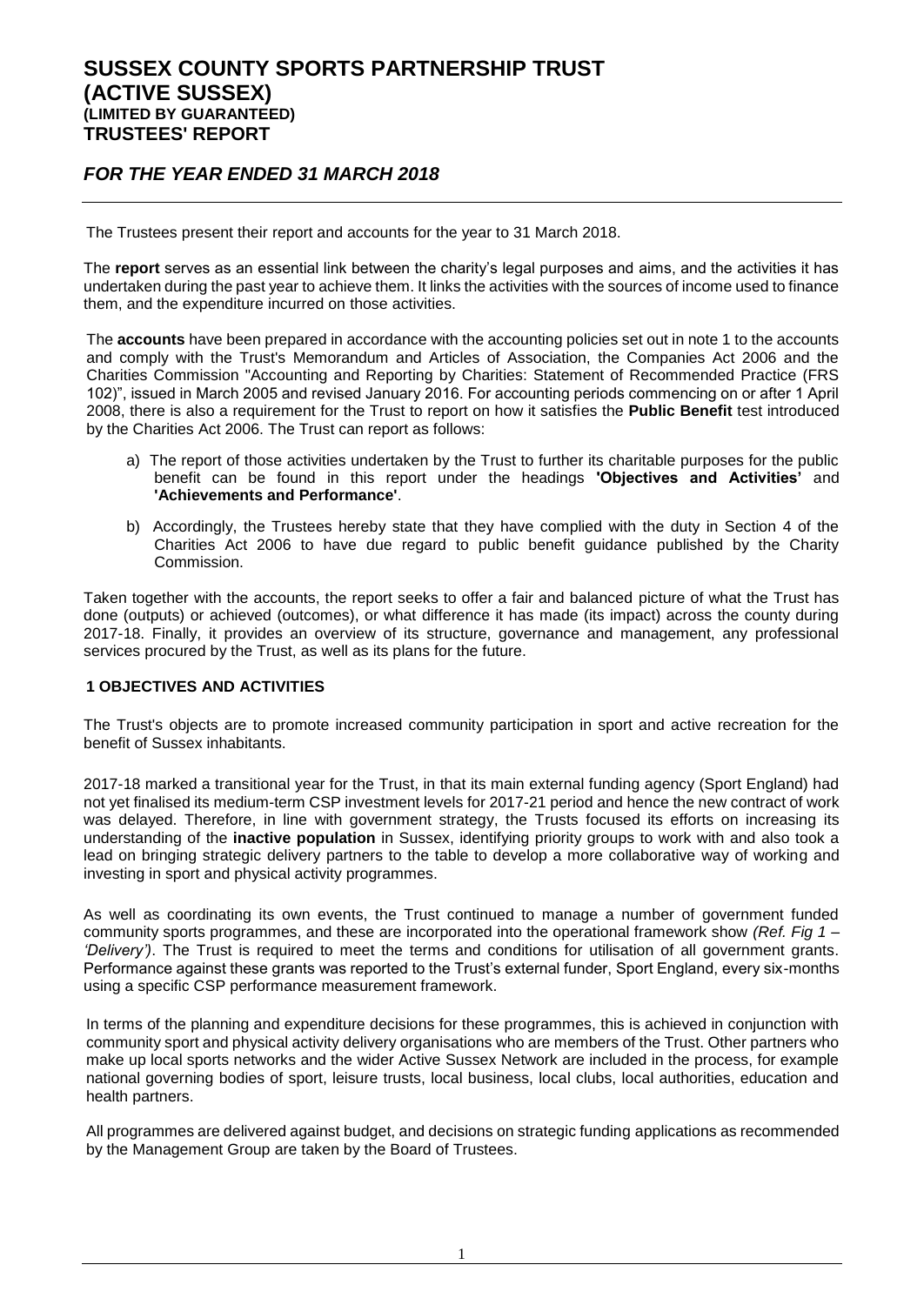### *FOR THE YEAR ENDED 31 MARCH 2018*



*Fig.1 – Operational Framework 2017-18*

### **2 ACHIEVEMENTS AND PERFORMANCE**

### **2.1 DELIVERY**

### **2.1.1 Primary Links**

In 2017-18, the Government doubled the £160m per year investment in the Primary PE & Sport Premium to £320m. Primary schools received double their previous allocation and now receive, on average, £18,000 ringfenced funding to develop their PE and sport provision. In total slightly over **£8m** was distributed to Sussex primary schools, with approximately **£4.5m** allocated to primary schools in West Sussex, around **£2.9m** in East Sussex and just over **£1m** in Brighton & Hove.

The Primary PE and Sport Premium must be used by schools to make additional and sustainable improvements to the quality of PE and sport they offer. Partnership working formed the basis of the Trust's approach when communicating strategic aims of the funding to schools; largely to develop the PE teaching skills of primary school staff to raise attainment levels and increase participation amongst pupils.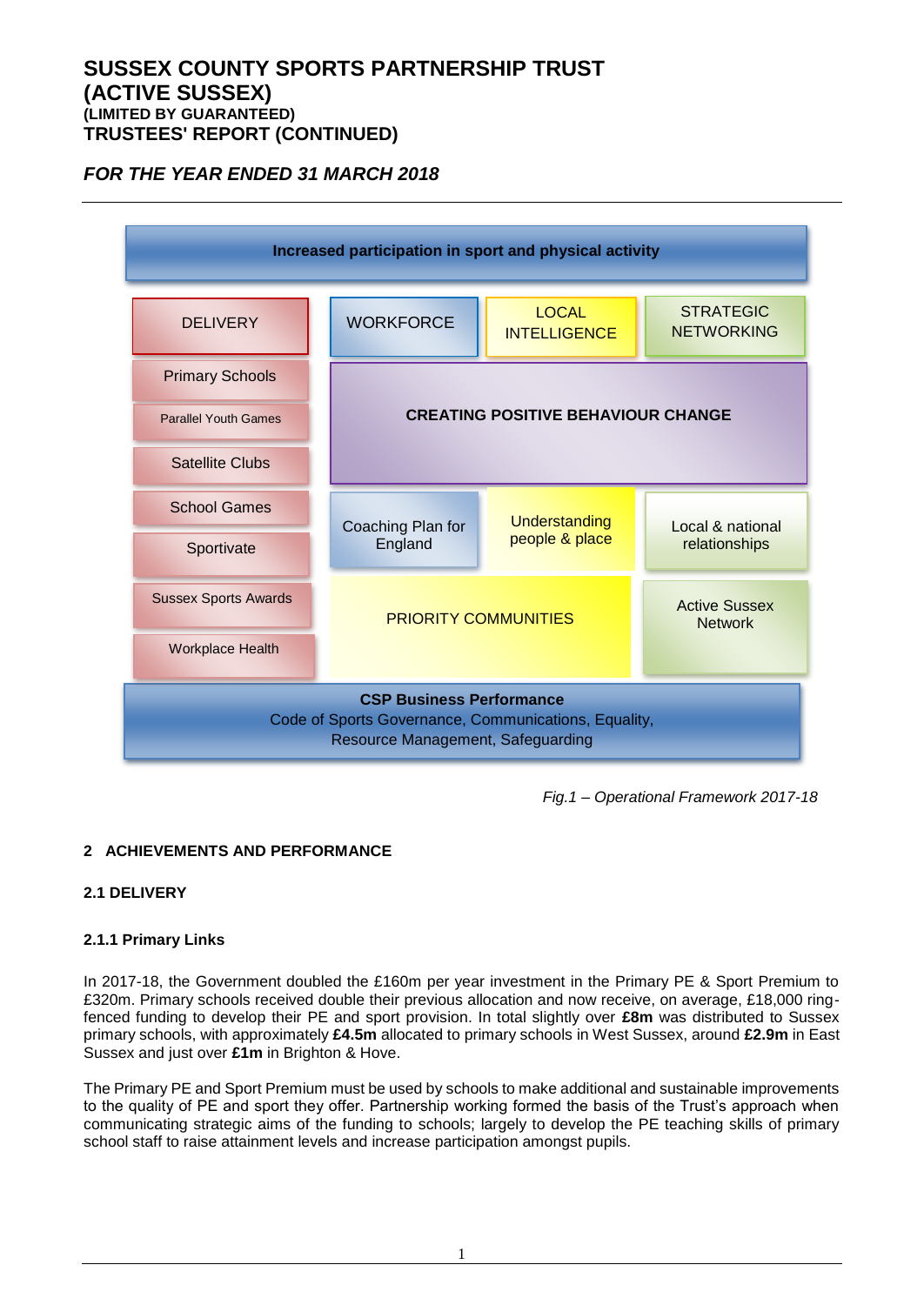### *FOR THE YEAR ENDED 31 MARCH 2018*

### **Outcomes**

- Over **250 primary school staff** have attended Active Sussex CPD courses this year.
- 1-2-1 support meetings with **35** Sussex primary schools.
- Annual delivery of Level 5 Primary PE Specialism course (designed by Sports Leaders UK and Association of Physical Education) to help schools develop sustainable excellence within PE.
- Inaugural delivery of Level 6 Primary PE Subject Leadership Qualification, with seven candidates taking the degree level qualification.
- **Free provision** of the 'Create Development' PE & Sport Premium & Health Assessment Wheel to help schools monitor, track, evidence and celebrate progress of PE, sport and health. Since its launch in January 2018, we have delivered five training workshops for the **90** primary schools who have purchased the tool.
- Delivery of primary PE & sport premium key notes at six primary conferences including the annual West Sussex PE Conference involving over 100 schools.
- Organisation and delivery of Central and South Downs Primary PE, Sport & Health Conferences involving **74** PE coordinators and Head Teachers from **51 primary** schools.
- Supported seven National Governing Bodies to improve their engagement with Sussex primary schools.
- Recruitment of schools for the completion of the Active Lives Survey.
- **330** subscribers to the Active Sussex Education e-news.
- The Primary School of the Year award into its fourth year at the prestigious Sussex Sports Awards, further raising the profile of primary PE and sport across Sussex. Herstmonceux Primary School were announced winners in November 2017.

### **2.1.2 Satellite Clubs**

The satellite club programme rolled out over 2017-18 made a real shift towards targeting inactive people in line with the Sport England Strategy, 'Towards an Active Nation'.

Targeted at young people aged 14-19, the core audience was inactive or generally less active on a regular basis. The challenge would be to make it easier for people to participate and then to maintain physical activity as a regular habit.

Satellite clubs are local sport and physical activity hubs that are designed around the needs of young people. The clubs provide them with positive, enjoyable experiences that make it easy for them to become active.

Satellite clubs are designed in such a way that they respond to the specific demands for sport from young people and are positioned to support young people at points of disruption in their lives.

### **Outcomes:**

- 20 New satellite clubs.
- 15 Sustained satellite clubs.
- 1,025 Participants active in new and sustained satellite clubs.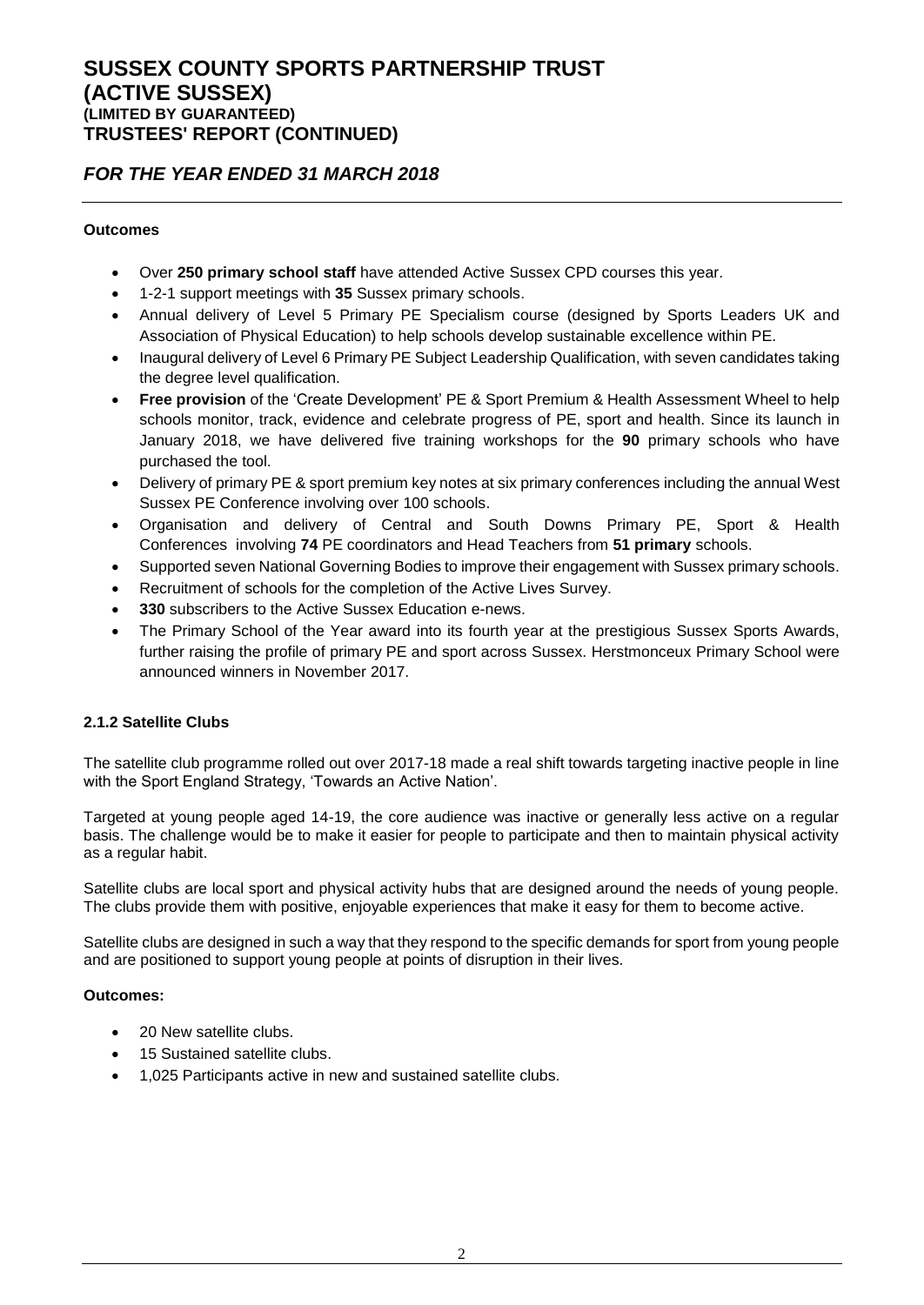### *FOR THE YEAR ENDED 31 MARCH 2018*

### **2.1.3 Parallel Youth Games and School Games 2017**

Wednesday 7 th June 2017 saw the **Parallel Youth Games** delivered by the Active Sussex team in partnership with Freedom Leisure. For the first time the games went to K2, Crawley, the county's flagship sports venue and a former-London 2012 training base. Supported by Crawley Borough Council the event, celebrated a remarkable 12th year and catered for 400 young disabled people across seven sports. The day relies on continued support from local NGB's, sports clubs, youth and adult volunteers and donations from the Sussex Sports Awards.

The **School Games** took place a few weeks later at K2, Crawley on Wednesday 28th June, with 793 children from schools across Sussex competing in twelve sports. Over the last year there was a change in direction for the School Games programme nationally, moving away from a solely competitive pathway towards a programme for those who are less active or have less opportunity. In Sussex, the Trust responded to this with changes to its current programme, making the Sussex School Games more accessible than ever whilst retaining the prestige that it has earned during its lifetime.

Additionally, a Change 4 Life programme was piloted in 2017 with a selected school bringing ten less-active pupils along to be part of the day. Their programme included participation in the opening ceremony, a Parkour session with a top local coach, and a meet and greet with England Hockey goalkeeper Kirsty Mackay. The pilot was deemed a huge success, and will be rolled out to all nine areas and an additional 80 children in 2018.

Finally, badged events (standalone events as part of the School Games programme) in table tennis, Boccia, New Age Kurling, cross country, sportshall athletics and badminton, were organised by the Trust engaging a further 1,083 school aged participants.

### **Outcomes:**

- 1,856 children from across Sussex took part in level 3 Sussex School Games events, a 16% increase from 2016-17.
- Special guests included England Hockey star, Kirsty Mackay.
- Delivery of a successful Change 4 Life programme pilot which aimed to inspire children, and their schools, to try an increased and wider variety of physical activities.

### **2.1.4 Sportivate**

Sportivate is a seven-year, nationwide campaign that provides opportunities for 11-25 year olds to receive 6-8 weeks of discounted (or free) coaching in a sport of their choice. In Sussex, the Sportivate campaign has engaged with over 20,000 participants over the past 7 years.

The 2017/18 (Year 7) campaign focused on inactive and irregularly active 11-25 year olds and saw Sport England Youth Insight at the heart of projects. In total, 2373 participants took part in 70 Sportivate projects. Of this total, 1826 completed all of the 6-8 weeks of weekly coaching sessions. Sportivate has had a particular focus on targeting inactive participants, which is defined as a young person not taking part in sport at least once per week, with 1345 of the 1826 completing the programme being inactive at the start of the coaching sessions.

Sportivate has been a successful programme in Sussex, a result of which many more children and young people have taken part in sport and physical activity and many more local delivery partners have been engaged in the Partnership.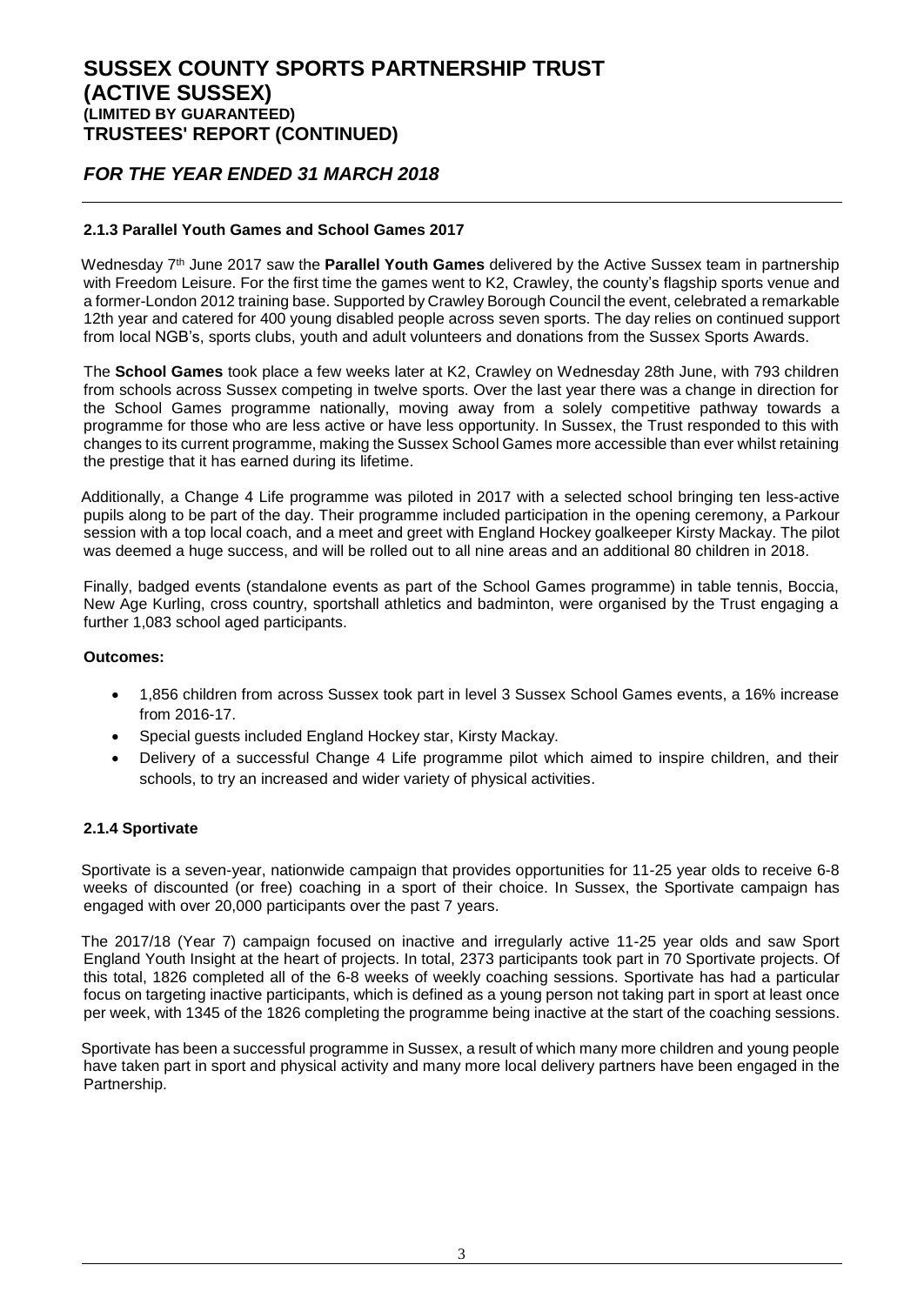### *FOR THE YEAR ENDED 31 MARCH 2018*

#### **2.1.5 Sussex Sports Awards**

The prestigious Sussex Sports Awards 2017 was hosted by Active Sussex at The Grand Hotel, Brighton, with around 400 local sportspeople in attendance, made up of finalists, supporters, businesses and special guests.

The theme, Celebrate Sussex, did just that; with Brighton & Hove City Brass opening the event with a hearty rendition of 'Sussex by the Sea' and guests enjoying a meal polished off with Banoffee Pie – a dish said to originate from Jevington in East Sussex.

After a year of national success for sportswomen, we celebrated some of the local women who have contributed to success locally. We were honoured to be joined by former-England Ladies football manager Hope Powell CBE, now in charge of Brighton & Hove Albion women's team, alongside Sussex's '*This Girl Can'* ambassador Tess Agnew and Jan Sheward, whose charity Cancer United promotes physical activity to cancer patients.

Bognor Regis-based Mike Goody hosted the evening, alongside BBC Sussex DJ Danny Pike. Mike shared his extraordinary story with the audience, from his accident whilst serving in Afghanistan to his Invictus Games gold-medal glory and Paralympic dream. During his inspirational speech he detailed his thoughts during his darkest days, and proved the impact that sport can have on mental wellbeing

#### **2.1.6 Workplace Health**

Although the Trust did not run the Workplace Challenge programme this year, it did run a successful beach volleyball tournament for businesses in Sussex. The 'Business Beach Battle' took place in September on the sand courts at Yellowave, with 15 companies in attendance battling for the volleyball crown.

The event was supported by the European sports outlet chain 'Decathlon', who provided vouchers as prizes ahead of their store opening in Brighton.

### **2.2 WORKFORCE**

With a change in approach as part of the Primary Offer, workforce (clubs, coaches, volunteers and professional workforce) became a strategic function. Whilst The Trust's training services continued to be delivered (such as Clubmark, communications and a workshop programme) the main focus has been on educating partners to a different approach of tackling inactivity through workforce.

#### **Outcomes:**

- 275 attendees on Active Sussex training workshops.
- 17 workshops delivered across Sussex in conjunction with external partners.
- 12 clubs either working towards or achieved Clubmark Accreditation via Active Sussex.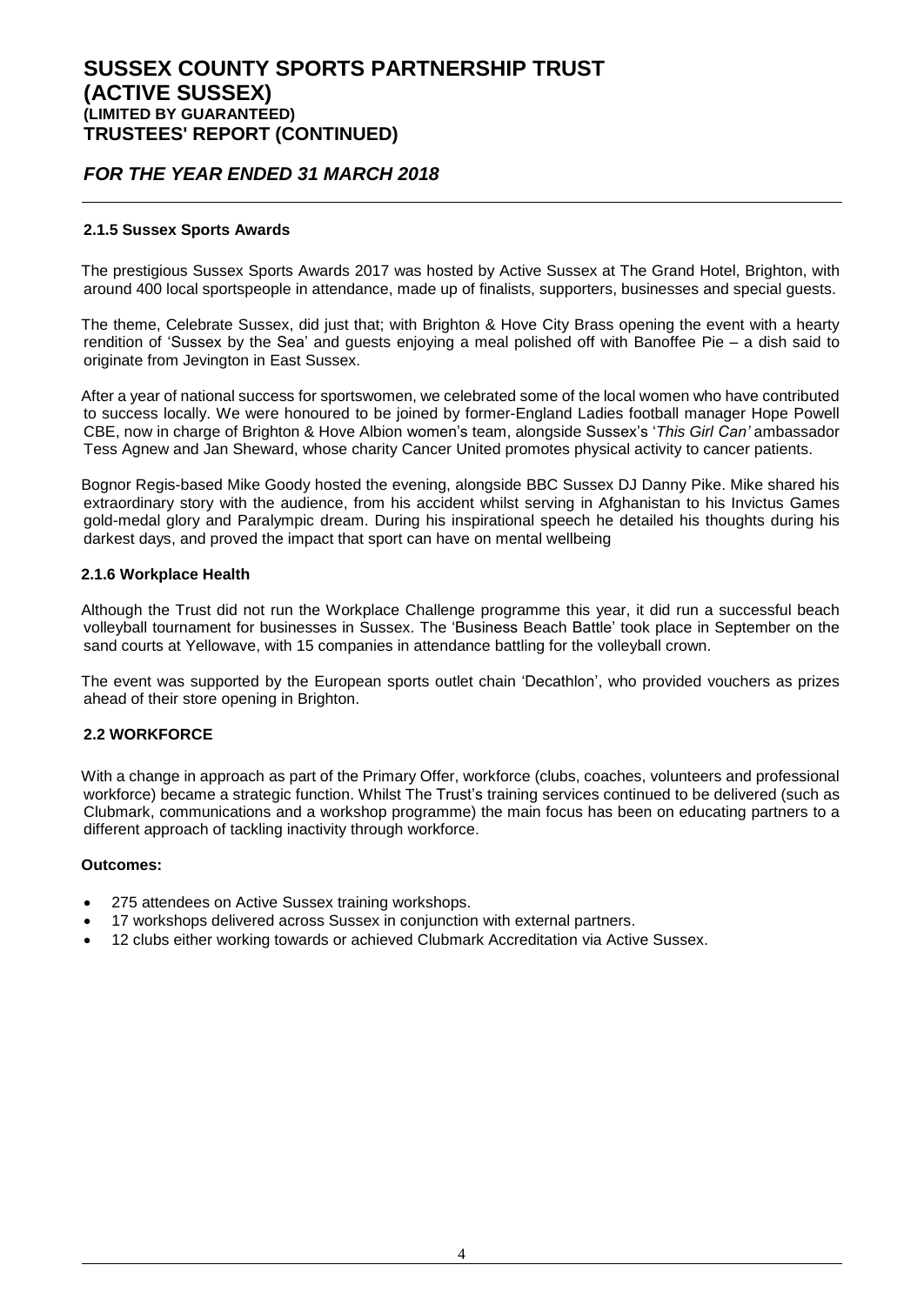### *FOR THE YEAR ENDED 31 MARCH 2018*

### **2.3 INSIGHT**

#### **Getting People More Active**

In 2017-18, the key measure of sports participation levels changed to Sport England's Active Lives Survey, to better measure the priorities identified in their 'Towards an Active Nation' strategy. There is now a focus on supporting people who are currently inactive to become active.

Two years of data are available from the Active Lives survey from November 2015-16 and November 2016-17. Both years show that Sussex has more active people, and fewer inactive people than the average figures for the South East, and for England nationally. (See Fig. 2 below) While there is a small increase in inactive people between the two years, this change is within the margin of error. Future years' surveys will provide greater evidence of any trends



*Fig 2 – Activity levels in Sussex*

Within Sussex there is significant variation in activity levels with several local authority areas with inactivity levels above the national average. The Trust is focusing on areas with the highest levels of inactivity to support delivery partners to increase activity levels in those areas



Source: Active Lives Survey 16/17 by LA, Sport England, [https://www.sportengland.org/research/active-lives](https://www.sportengland.org/research/active-lives-survey/)[survey/](https://www.sportengland.org/research/active-lives-survey/)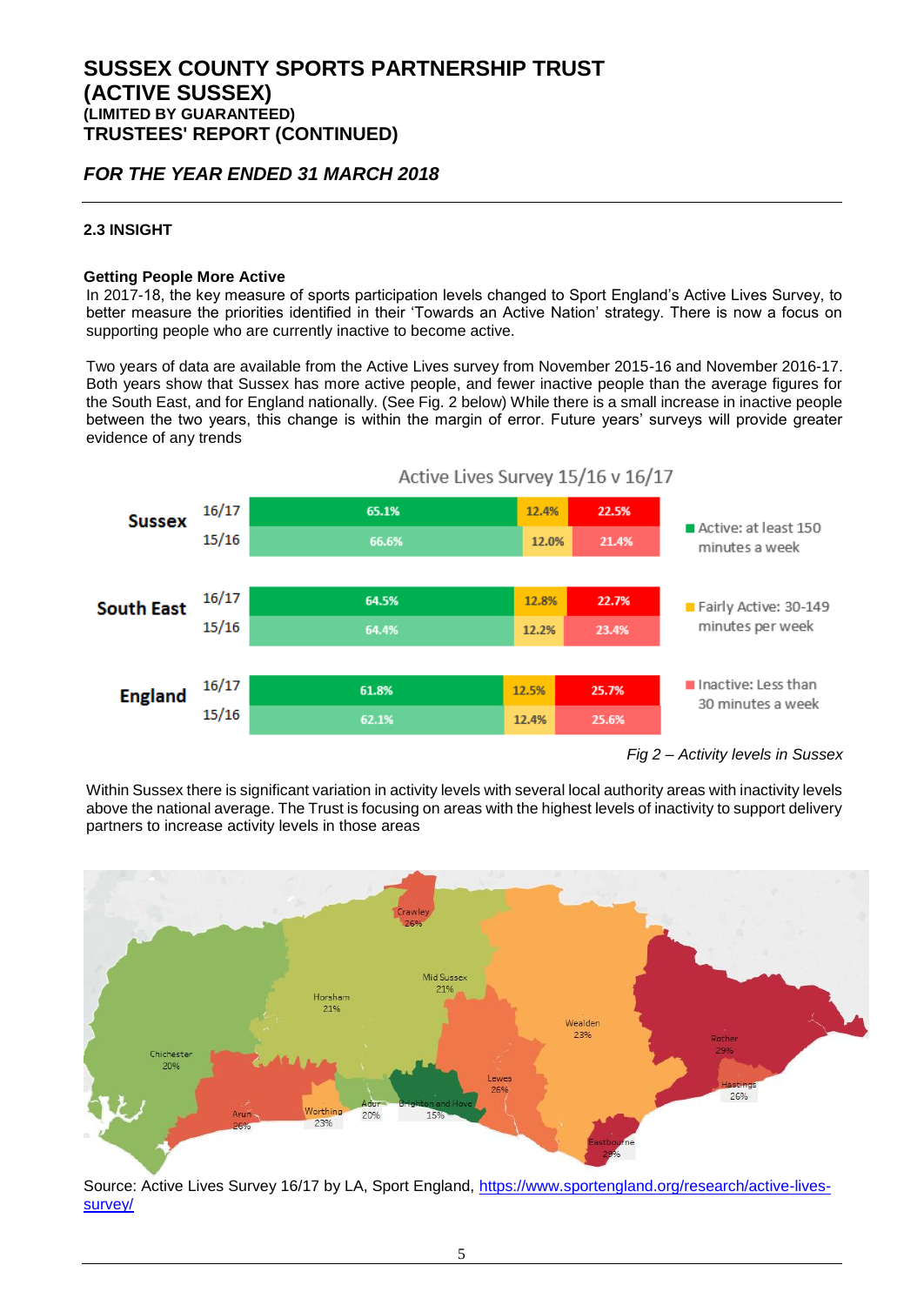### *FOR THE YEAR ENDED 31 MARCH 2018*

### **2.4 STRATEGIC NETWORKING**

#### **Working with community sport**

With Sport England's investment in County Sports Partnerships shifting its focus to inactive markets, the Trust's work with National Governing Bodies of Sport (NGB) reduced during the year as NGB focus remained on engaging mass market participants. However, the Trust continued to help community sports clubs through the provision of training and education programmes designed to ensure participant experience and activity delivered in these settings are of a high quality.

The Trust has also helped NGBs by nurturing relations with organisations that can use sport and physical activity to achieve their social or health outcomes. NGBs have also been excellent partners is helping the Trust deliver two key events for children and young people, namely the Parallel Youth Games 2017 and the Sussex School Games 2017.

#### **Strategic Networking**

The Active Sussex Network brings together organisations and local partners that deliver sport and physical activity across Sussex including: local authorities, leisure trusts, national governing bodies of sport, health agencies, educational & community organisations.

The two events to take place during the year were the Active Sussex Conference in September 2017 at The American Express Community Stadium and the Active Sussex Network in February 2018 at the Malmaison Hotel in Brighton.

61 people attended the Conference, and 64 the Network, with keynote speeches on topics such as sports marketing, Brighton & Hove Albion's community-driven approach to growth, working with inactive communities and funding

#### **Outcomes:**

- 100% of delegates said that the Active Sussex Network was 'good value for money'.
- The Active Sussex Network event in February 2018 was a sell-out
- Keynote speakers included Svend Elkjaer (Sports Marketing Network), Martin Parry (Brighton & Hove Albion) and Karen Creavin (Birmingham City Council)

### **2.5 BUSINESS PERFORMANCE**

#### **2.5.1 Marketing and Communications**

Active Sussex's communications objectives are to support and maintain the main aims of the organisation: to increase participation in sport and physical activity through more activities – especially among less active communities, more coaches, more volunteers and more clubs. These objectives were achieved through different marketing and communications channels throughout 2017-18.

#### **Website**

Active Sussex's online presence was consolidated by maintaining and updating the website with regular news, events and blog postings. In the financial year 2017-18 our website attracted 70,145 visitors and 82,431 sessions. While visitor numbers were consistent with the previous year, there was an 18% drop in website sessions. Updates included modifications to improve our mobile loading speeds and the development of online application forms for Active Sussex jobs (both changes to ensure a better user experience). A new newsletter sign-up form and web banner were also developed for the homepage, allowing users to sign themselves up for our new look newsletters (GDPR compliant) and ensuring we can signpost visitors with relevant Active Sussex ads.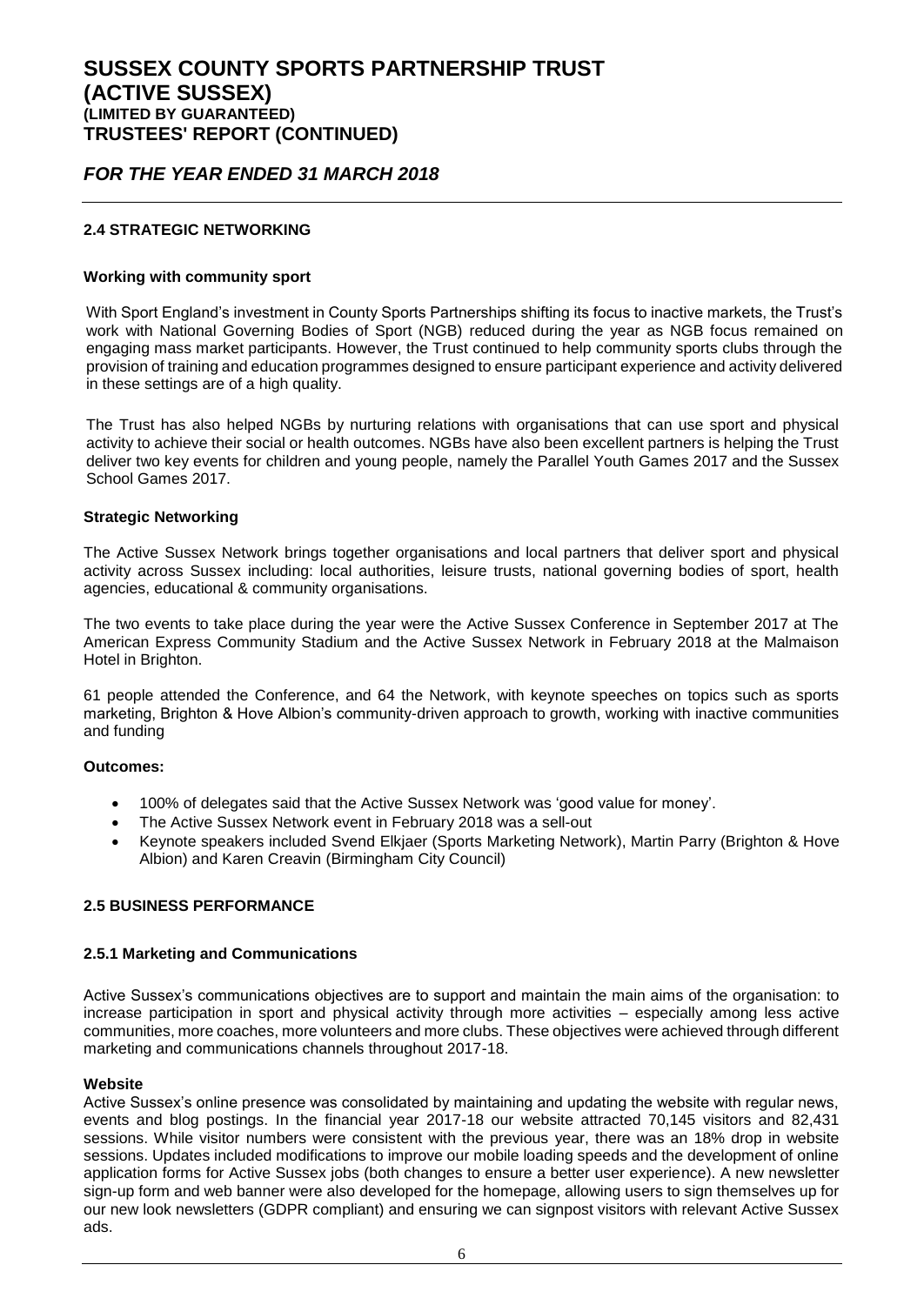### *FOR THE YEAR ENDED 31 MARCH 2018*

### **Press & PR**

Our global reach online is supported by solid connections with traditional media, with regular coverage in local and regional newspapers and broadcast. The Sussex Sports Awards, which reached its fifteenth year, is a key marker in the Active Sussex calendar, raising our profile locally, driving traffic to our website and consolidating our links with local and regional businesses. The 2017 awards generated a total AVE (advertising value equivalency), from online clips alone, of £23,600 and a total circulation of 474,000, driving more traffic to our website. This means that AVE was up 136% on last year while circulation was up 41%.

### **E-news**

The Active Sussex monthly e-newsletter is now sent out to 265 recipients from across the globe - a decrease from the previous year due to our GDPR exercise where we had to ask our list to consent to signing themselves up. While this list reduced in size during this exercise, we are confident that those who now receive the newsletter are engaged and open and click rates remain high – with the April e-Newsletter having an open rate of 39% and a click rate of 14.6% compared with industry benchmarks of 20% and 2.4% respectively. To build up our audience once more, we are running a social media campaign with a link to the new sign up form. For our remaining Education and Disability and Inclusion e-Newsletters we have 320 and 213 recipients.

### **Social media**

The Active Sussex social networks saw an increase in engagement rates from the previous year:

- 7,001 followers on Twitter up 6% on 2016/17
- 2,301 likes on Facebook up 4% on 2016/17
- 355 followers on Instagram up 50% on 2016/17
- 381 followers on LinkedIn up 5.5% on 2016/17

### **2.5.2 Policy Support Equality**

### **Equality**

The Trust is an accredited Equality Standard (Foundation Level) organisation. In the past year, along with other County Sports Partnerships and NGBs, it was tasked by Sport England with meeting the requirements of the Code of Governance for Sport. That resulted in an increased need to address equality and diversity challenges. Key areas of delivery included:

- Completing a Diversity Action Plan.
- Updating the Equality Policy.
- Top rated 'Green' by Sport England for equality delivery in 2017-18.
- Updated information about equality and diversity on the Active Sussex website.
- Completing an Equality Annual Audit of Trustees and Staff.
- Identified equality training.

### **Safeguarding**

Sport England confirmed a green (i.e. top) RAG rating for the Trust's work in this area based on the annual framework review carried out by the Child Protection in Sport Unit (CPSU). This rating acknowledges the Trust's commitment to maintaining and embedding effective safeguarding standards across the organisation and advocating these messages across the partnership.

The 2017-18 implementation plan has been monitored throughout the year and progress has been recorded against the actions set, including priorities as agreed with CPSU. Each action linked to the Trust's key policy objectives to ensure safeguarding was embedded across the whole organisation and that all staff took responsibility for promoting good safeguarding practice internally and externally to our stakeholders.

The range of the Trust's responsibilities included management of welfare provision at the School Games and Parallel Youth Games (for the first time), as well as ensuring commissioned delivery partners have satisfactory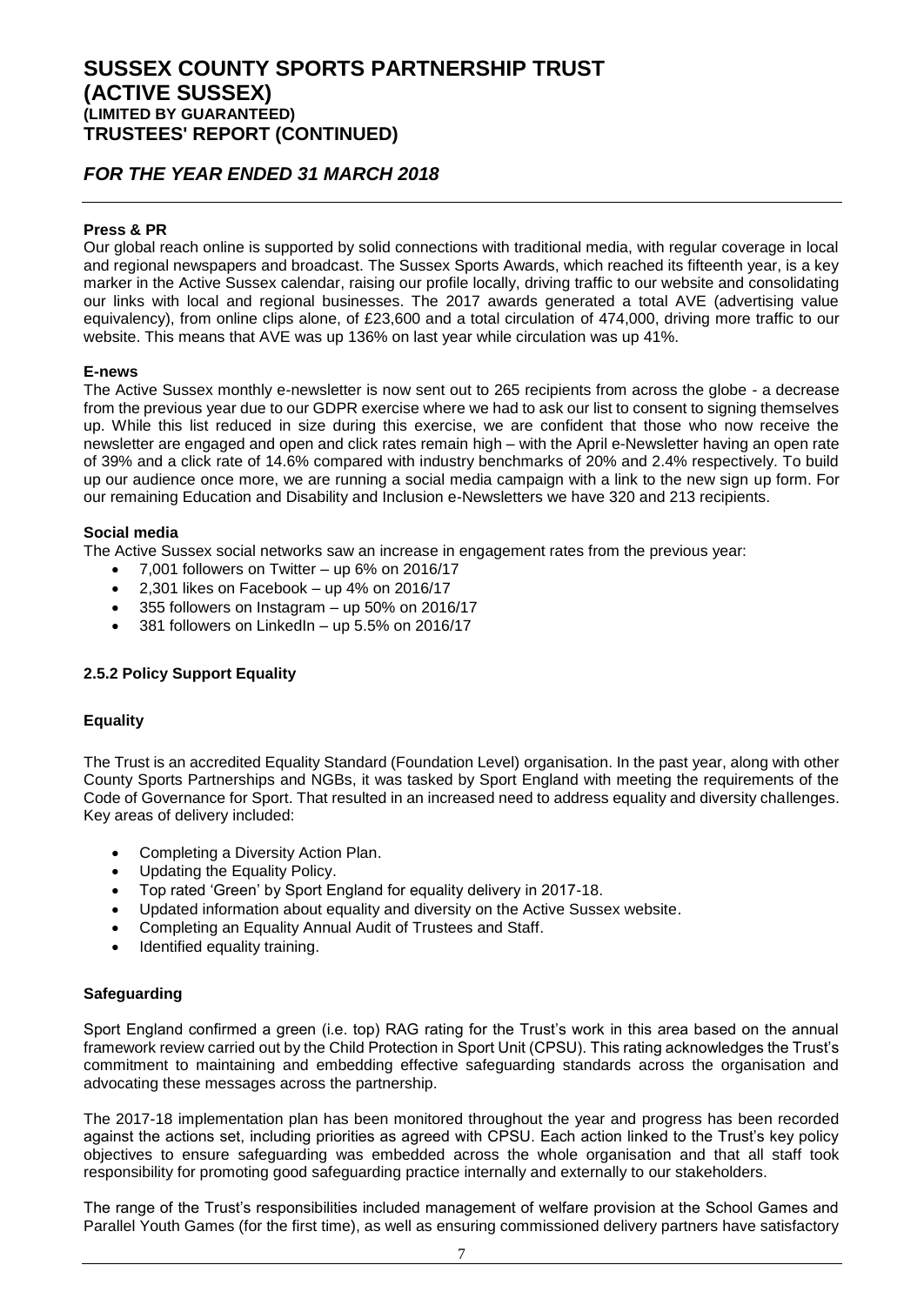### *FOR THE YEAR ENDED 31 MARCH 2018*

Safeguarding procedures in place, plus supporting and signposting coaches, volunteers, parents and young people who may have a safeguarding concern.

The Trust established good links with the local authority safeguarding teams to ensure that the sport and physical activity sector is considered with regards to their plans and communication from both a safeguarding children perspective and engaging with children and parents via a different route.

The organisation dealt with numerous safeguarding enquiries and assisted local authorities via case management review meetings.

The Trust continues to sit on the Sussex Police Safeguarding in Sport forum, which is currently the forum of its kind in the country, raising awareness of our work and providing a voice for the wider sport sector across in the county.

A relationship with the Ann Craft Trust has developed and the creation of an Adults at Risk Policy is underway, which can be adopted by our partners as best practice.

### **2.5.3 Governance**

As a body in receipt of public funds, this area of work relates to the Trust's compliance with the new Code for Sports Governance ("the Code") which was published October 2016, and ensuring it meets the five principles of good governance outlined in the Code. In June 2017, all County Sports Partnerships (CSPs) were requested by Sport England to complete a self-assessment against the criteria set out in the Code. CSPs are required to meet Tier 3, which is the highest of the Code in order to receive funding from Sport England.

Sport England were satisfied by that self-assessment and actions taken to ensure compliance. As at the end of the financial year, the Trust has completed all actions, including an undertaking to complete an External Board Review every four years to ensure ongoing compliance and robust governance standards are being maintained.

The Trustees have ensured that the Trust operated in a manner that complies with statutory regulations, including those laid down in charity and corporate law. The Board of Trustees met four times during the reporting period, plus attendance at the AGM 2017. Its sub-committees also met four times each during 2017-18 to oversee, guide and provide scrutiny to the Strategic Management Group in their implementation of the annual delivery plan and associated operations.

#### **2.5.4 Resource Management**

#### **Investment brought into Sussex for Sport and Physical Activity**

The Trust measures this as non-Sport England income generated. 2017-18 saw reduced business development activity due to a refocus of its core business focus. However it continued to embed new business development principles into its everyday activity, and to successfully drive operational efficiencies. The Trust is pleased to report that it generated **£99,741** of non-sport England income during the reporting period.

#### **Business Improvement**

In line with the General Data Protection Regulation (GDPR), the Trust undertook a full review of data held to ensure compliance before the end of the financial year. It continued to streamline its administrative processes and the transfer of all email and administrative support systems to a cloud based platform (Google Drive and associated applications) has proved to be efficient and effective, enabling improved data and file access by staff, and improved internal communication and customer records.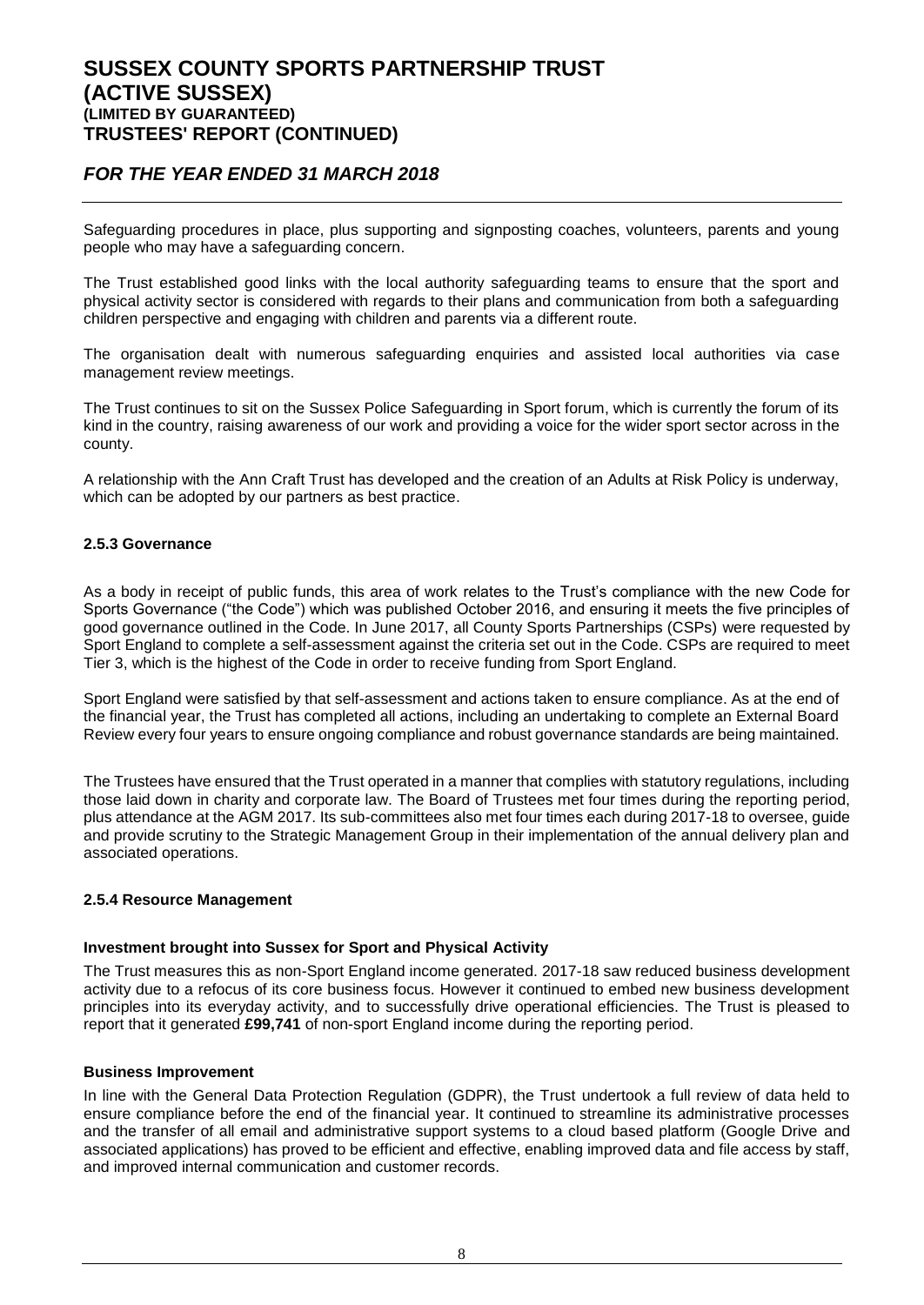### *FOR THE YEAR ENDED 31 MARCH 2018*

### **Human Resources and Financial Management**

Well-qualified Trustees and professional advisors managed the Trust's human resources function, ensuring staff employment rights are observed, and that annual appraisal and continual professional development is undertaken. Financial scrutiny is provided by the Trusts' Governance and Audit committee and managed in accordance with the Trust's financial regulations. An industry-recognised accounting package is used to allocate restricted, designated and unrestricted budgets; to record all transactions, to provide monitoring reports and to reconcile income and expenditure. The Trust's accounts are subject to annual external audit.

### **3 FINANCIAL REVIEW**

The Statement of Financial Activities shows funds brought forward of £410,960 and income received for the 2017-18 financial year of **£842,486**. The total expenditure was **£869,206,** and the net gain on pension fund was **£8,000** giving an overall deficit of **£18,720** for the year ending 31 March 2018. The principal financial management policies and procedures deployed during the year are stated earlier in this report. Total funds at the end of the year were £392,240 of which £306,571 are restricted funds and £74,523 are designated funds.

#### **a) Reserves Policy**

The Trust's reserves protocols ensures that sufficient unrestricted funds are held to cover a minimum of six months' employment and running costs and 100% end of contract costs (in the event of any significant delays or cessation of external core funding). The fund required to cover these costs is £150,000, however at 31 March 2018 the fund stood at **£248,929**. This figure is currently above the level expected due to additional income generated, efficiency savings and higher pensions costs that did not come to fruition, as only 50% of the staff participated in the pension scheme.

### **b) Principal Funding Sources**

The Trust's principal funding stream continues to come from Sport England. Of the **£842,486** income received, 88% of this (£742,745) came from Sport England. The remaining income has been generated from:

- 1. Corporate sponsors.
- 2. Primary business income.
- 3. Google AdWords Grant.
- 4. Club, Coach and Volunteer training courses fees.
- 5. Charitable fundraising.
- 6. Spirit of Rugby.
- 7. Trust members (mainly local government).
- 8. Project Management fees.

92% of income is restricted and is therefore spent on the specific sports participation outcomes detailed as per conditions of the funding award. More importantly, the expenditure has directly supported the key objectives of the charity.

#### **c) Senior Management Remuneration**

As a result of TUPE of staff from its former host organisation, the University of Brighton, the Trust adopted the University's national remuneration framework, against which all staff pay levels were set in line with their level of responsibility and seniority. All staff pay is reviewed annually by the Trust's Human Resources Subcommittee, and pay increments are subject to completion of an annual staff appraisal. Cost of living rises are benchmarked within the sector. For 2017-18, a 1% pay increase was awarded. During 2017-18 the senior management team pay totalled £210,774 (see note 11 to the accounts).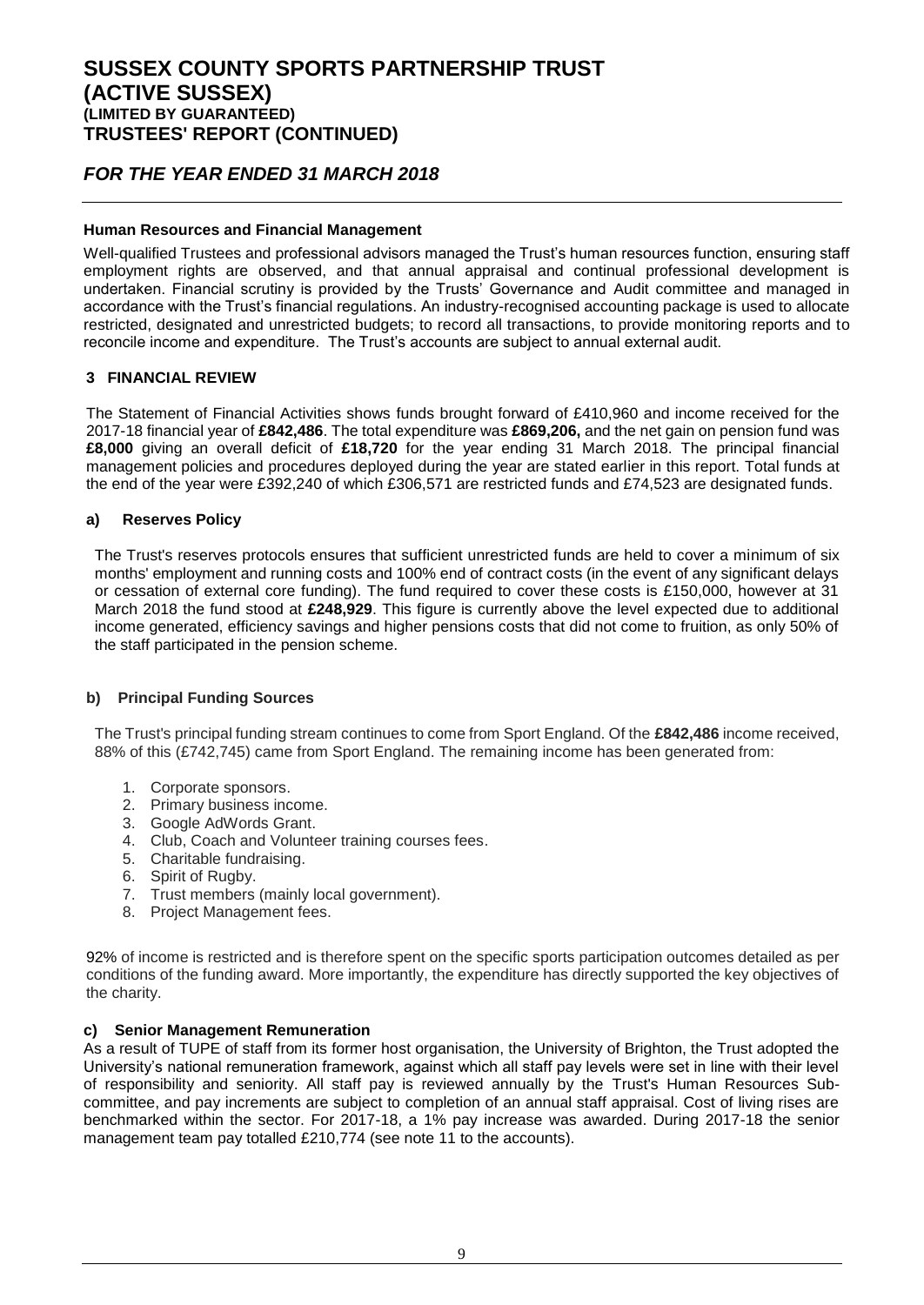### *FOR THE YEAR ENDED 31 MARCH 2018*

### **d) Related Parties**

No Trustee received any remuneration during the year. The following Trustees had interests in companies and academic bodies associated with the Trust.

- 1. Freedom Leisure Trust (Mrs K Burrell and Ms C Reynolds).
- 2. The University of Brighton (Mrs S Hogg to date of retirement).

Further details can be found in the notes to the accounts. No other Trustee received any financial benefit from any of the transactions undertaken.

### **e) Risk Management**

The Trust maintains a comprehensive risk register which identifies the principal risks, together with the steps to be taken to manage them. Each risk is stated as either 'strategic' or 'operational': the key strategic risk is noncompliance or breach of legal/statutory responsibilities leading to loss of stakeholder confidence and risk to investment. During the year, the Trust was notified of changes to its medium term funding contract (April 2018 – March 2021) which would require changes to its organisational structure. The Trust therefore added the loss of key staff to its risk register. The risk register was reviewed every quarter by the Governance & Audit Committee, and every six months by the Board and Sport England.

The Board continues to monitor closely the Trust's contingent liability arising from ongoing membership of the East Sussex Local Government Pension Fund through annual actuarial valuation and open dialogue with the scheme administrators.

The Trust continued to develop its corporate business policies during 2017-18, with any policy changes endorsed at Board level. The necessary business protection, human resources and financial policies continued to be in place, as do the Trust's Equity and Safeguarding in Sport policies.

### **4 PLANS FOR FUTURE PERIODS**

2018-19 marks the first year in our new medium term strategy to tackle inactivity in the county with our range of stakeholders.

From this year on, our priorities are shifting from a focus on general participation levels to working with target groups as identified by our local insight into the inactive population. These groups include young people, people living in deprived areas who are at risk of inactivity, older people and people with a life-limiting illness or disability.

We will be taking a lead on bringing strategic delivery partners to the table to develop a more collaborative way of working and investing in sport and physical activity programmes. Plans for our service are summarised below:

### **4.1 Sport England Primary Role Contract**

This contract requires the Trust to focus on the areas noted below:

### 4.1.1 Brokering and facilitating a wide range of strategic relationships and networks

The Trust will continue to engage with a wide variety of stakeholders from the public, private and community voluntary sectors, in order to position sport strategically in local plans, and to support the case for investment in physical activity programmes. Our key partners are local government, public health, community sport, education, leisure trusts/facility operators, the community voluntary sector and local businesses. We will also ensure our stakeholders are made aware of Sport England's new investment themes and funding programmes, and facilitate joint/collaborative project applications where appropriate.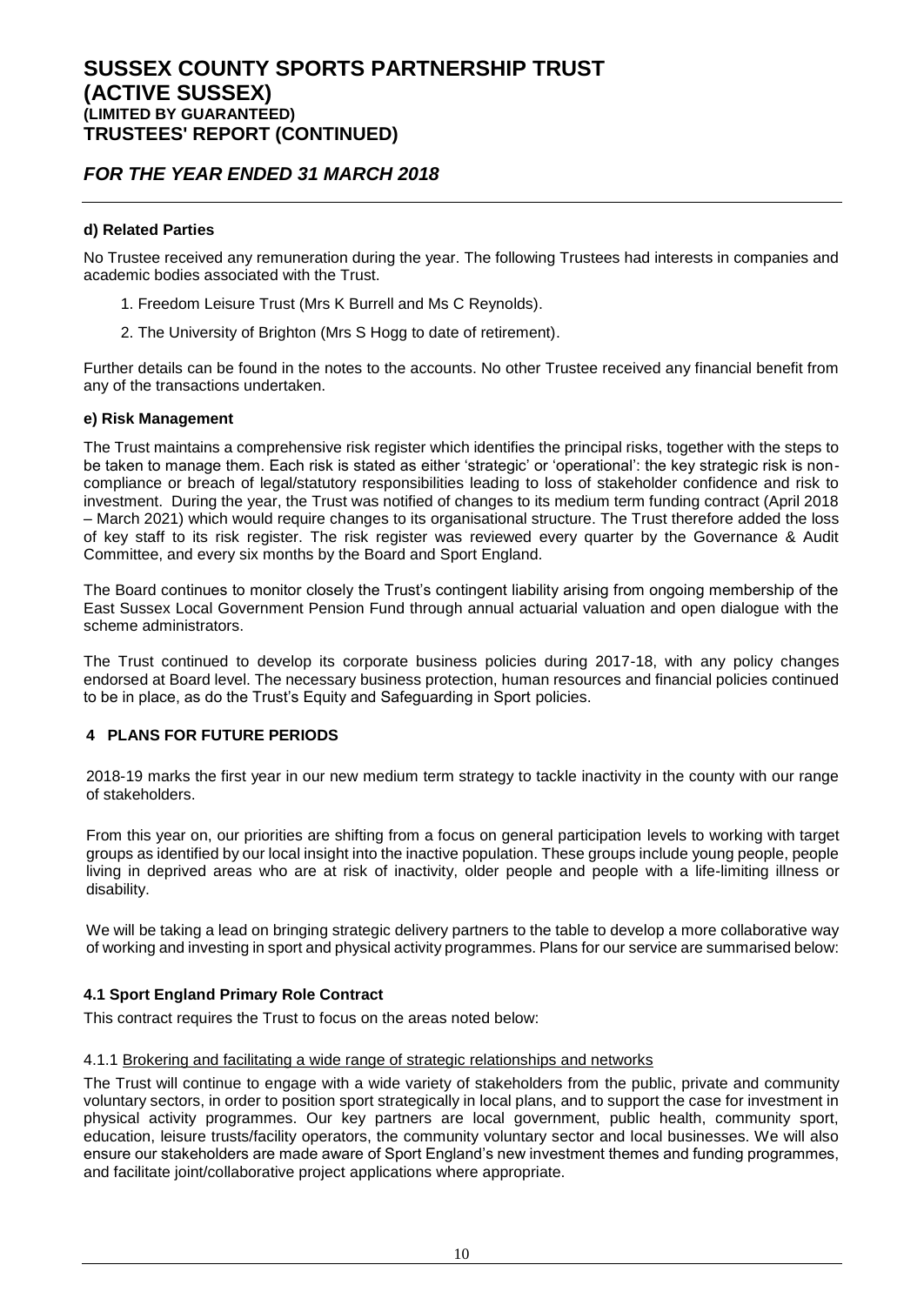### *FOR THE YEAR ENDED 31 MARCH 2018*

### 4.1.2 Achieving a strong and granular understanding of place and people

The Trust will work to ensure it develops a high level of understanding of the local area (the market, audiences and organisations) and what will work best for the delivery of sport and physical activity in Sussex. This will include:

- the priority audiences, their motivations and behaviours.
- the strategic priorities of the place based on the needs of communities.
- the 'assets' available in a place.
- the type of workforce needed to meet audience needs.
- where the power lies the key decision-makers and influencers.
- what works/doesn't work in a place for particular audiences.

From research conducted during the 2017-18 reporting period, the Trust has identified 24 wards across Sussex which have the highest levels of aggregated need and low activity levels. We have also identified the most inactive groups (below) and initially we will work with partners to understand their needs, behaviours and motivations with the aim of influencing positive behaviour change.

- 1. People living in areas of high aggregated need (based on APS inactivity levels, risk of inactivity and IMD).
- 2. People with an older age profile and limiting disability/illness.
- 3. Children and Young People aged 14-19.

#### 4.1.3. Supporting local authorities

Along with County Sports Partnerships, local authorities are named as key partners in the DCMS and Sport England strategy. They own/manage/direct the majority of publicly accessed indoor and outdoor recreational facilities and, despite diminishing budgets both at upper and lower tier levels, they still hold significant financial resources to commission services in their areas, including sport and physical activity. They develop the community strategies which inform local priorities and so it is vital that the Trust develops the gravitas, skills and knowledge that will enable it to influence people and policy in local government at the most appropriate levels.

The Trust will continue to work with its local authority stakeholders in a flexible, bottom-up way guided by what local government wants and needs; with the type of support that the Trust may put in place ranging from very practical support in commissioning to influencing and making the case for sport and physical activity across wider departments and agenda (e.g. health and wellbeing, transport, planning).

#### 4.1.4 Organisational readiness and effectiveness

#### Responding to national strategy

The Trust operates in a large and complex geographical context, with potentially many stakeholders to engage with the inactivity agenda, but this needs to be at the appropriate level. The Trust signalled its readiness to prioritise key areas and stakeholders as part of the transitional funding plan submitted to its major funder, Sport England. The Trust is agile enough to adapt to the requirements of the new primary role, and its existing cohort of senior staff possess the necessary motivation and skills to operate in new markets and with new stakeholders at a strategic level. Mindful of DCMS strategy the Trust is ready to play its part in helping its communities access the benefits of being more physically active, these being improved physical and mental wellbeing as well as individual development. If there can be added benefits in terms of personal community resilience and economic benefits, then this will be a welcome outcome for the Trust.

#### **Governance**

As a body in receipt of public funds, the Trust achieved full compliance during 2017-18. It will continue to ensure it maintains the highest levels of financial and statutory governance during 2018-19, and this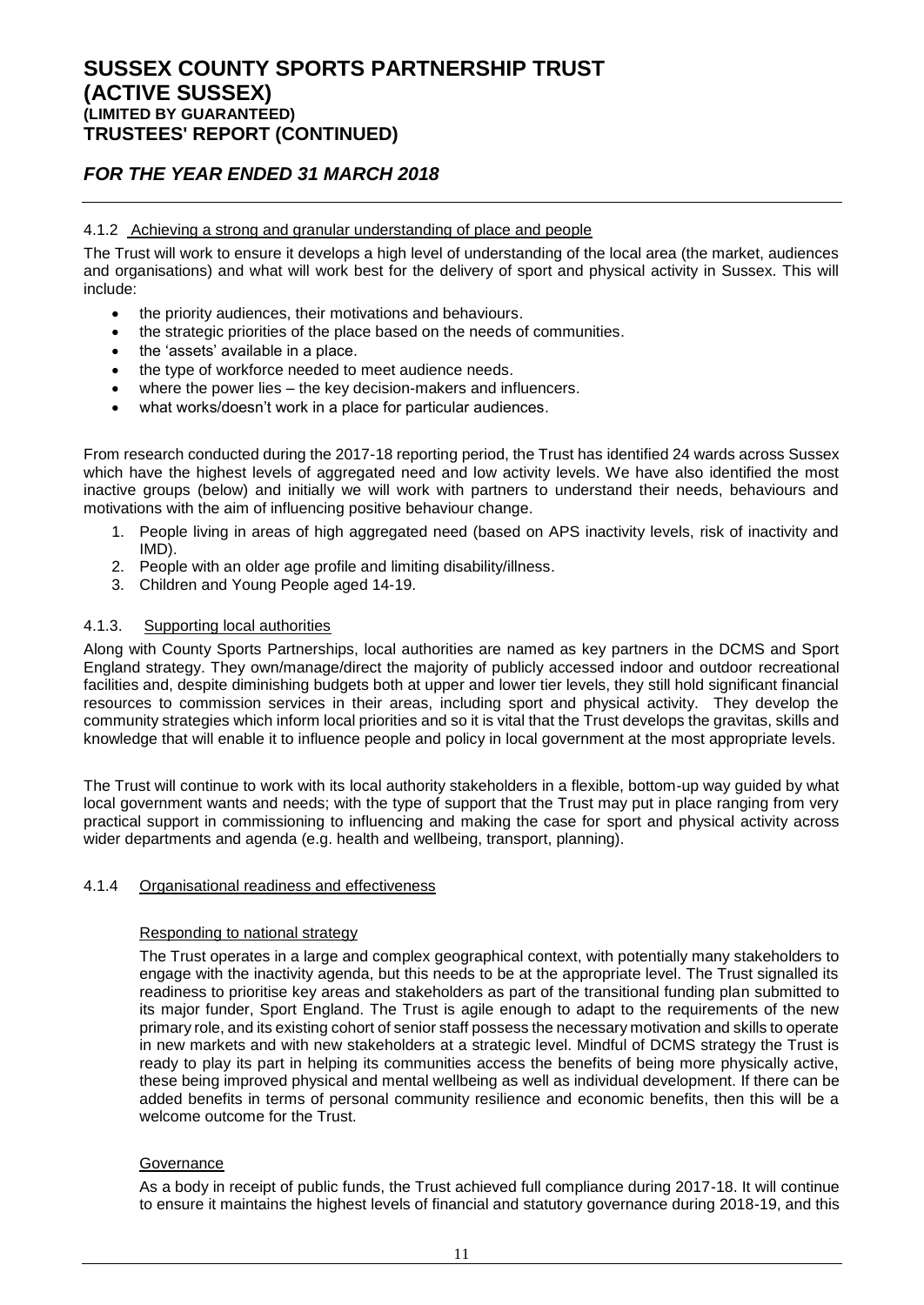### *FOR THE YEAR ENDED 31 MARCH 2018*

will include an External Board Review and successful induction of recently appointed Trustees, to include a Senior Independent Director to support the Chair and Chief Executive.

#### Leadership

The Board continues to ensure that there is sound leadership in terms of setting the strategic direction and policies. Regular reviews of Trustees' and senior staff's skills give comfort that they are competent to run the organisation, provide robust financial planning and management, as well as develop the organisation and its people. The Trust is formulating a new medium term strategic policy for 2018-23 this year and undertakes Trustee recruitment on an annual basis to ensure the right balance of skills and people are recruited.

#### Delivery arrangements and business efficiencies

The Trust will ensure that it has the right organisational structure, and appropriately skilled personnel, to deliver the core contract and any programmes (see below) for which it is funded. There is also a need to demonstrate continued business efficiencies, driving down administrative costs and sharing good business practice from inside and outside the Trust's immediate constituency.

### **4.2 Programme Delivery**

#### Work with Children and Young People

Primary Schools

- Continued support for primary schools with the effective utilisation of the primary PE and sport premium.
- Continued development of PE & Sport Premium and Health Assessment Wheel.
- Full roll out of the school governor training programme.

#### Satellite Clubs

- 36 new satellite clubs to be planned and delivered in line with the 2017-21 Sport England Strategy.
- 540 new participants into the satellite club programme.

#### Sportivate

 To work with Sussex Clubs for Young people to deliver a final Sportivate project for inactive children and young people in targeted priority wards.

#### Sussex School Games

- $\bullet$  The Sussex School Games 2018 will take place on Wednesday 27<sup>th</sup> June at K2, Crawley.
- This year's programme includes additional opportunities for less active children such as Table Cricket, inclusive table tennis coaching and climbing/bouldering.
- After the successful pilot in 2017, 90 children will take part in a Change 4 Life programme as part of the Sussex School Games 2018.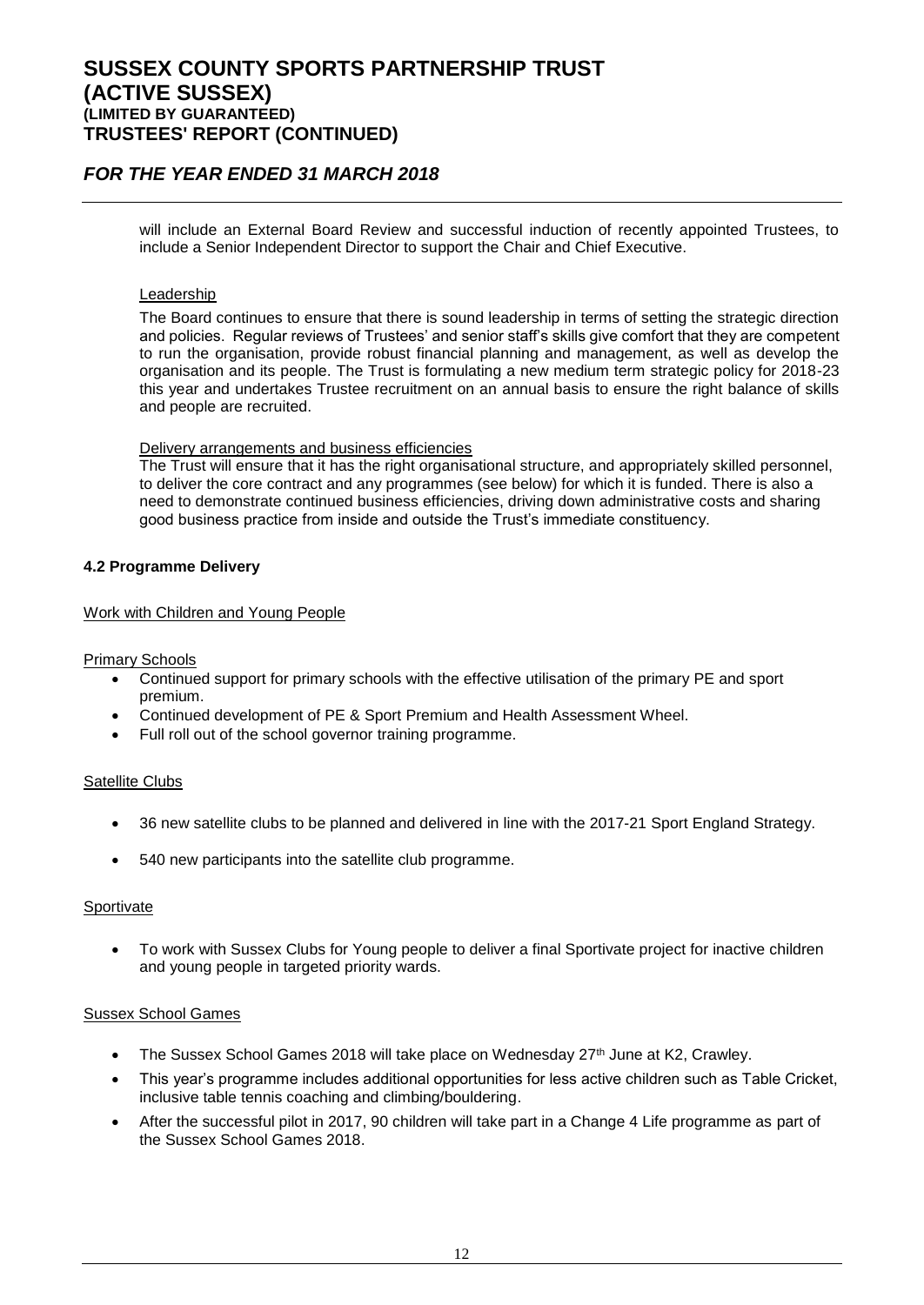### *FOR THE YEAR ENDED 31 MARCH 2018*

### **4.3 Other Organisational Priorities 2018-19**

### New Strategy 2018-23

With three different political entities running Sussex, understandably local priorities will be different. Notwithstanding their differences, the Trust observes the following common strategic priorities:

- 1. Tackling current health inequalities to help address the life expectancy gap in deprived areas through the promotion of healthy lifestyles and behaviour change.
- 2. Supporting families and engaging with communities.
- 3. Having a sufficient and well trained workforce (economic benefits, using local assets).
- 4. Providing support for older people (falls prevention, dementia, Long Term Care).
- 5. Promoting positive mental health, reducing obesity and diabetes prevention are all referenced in local strategies and have a line of sight to national strategies.

With these in mind, and also mindful of our Primary Role, the Trust will develop its new 2018-23 strategy to clearly articulate its vision, mission and objectives. The new strategy will reflect the key priority audiences and places, and how it will work with stakeholders to work towards and achieve some of the common priority outcomes noted above.

#### Equality

- Ensure Active Sussex meets the requirements of the Code of Governance for Sport in relation to equality and diversity through the delivery of the Diversity Action Plan.
- Active Sussex to be an advocate for equality and diversity by raising awareness through locally identified networks.
- Embed equality and diversity across all core business and programmes on which Active Sussex delivers.

#### Inclusion, Health and Physical Activity

- In line with our Primary Role and priorities, to work with stakeholders who engage with inactive underrepresented groups.
- Creation of relevant datasets from gathered insight and intelligence.
- Support coordination of Sussex Disability Sports Network event.
- **Establishment of Sussex Disability Sports Network Champions.**
- Delivery of successful PYG with increased number of participants.
- Promote the TGC campaign Sussex specific links/Ambassador.
- PA policy research & sharing across networks.
- Promote the local and national Public Health Campaigns such as One You and local commissioned services aiming to increase activity levels.

#### Marketing & Communications

- To increased communications about our new target groups and to promote our insight work.
- Communicating good news stories and case studies as we work with local partners to deliver the primary role.
- Develop a new communications strategy which is line with the Trust's emerging business strategy 2018-23.
- Effective management of the Trusts social media platforms, including the website and other promotional collateral.
- Communication of stakeholder's programmes and ensure promotion of national campaigns locally during 2018-19.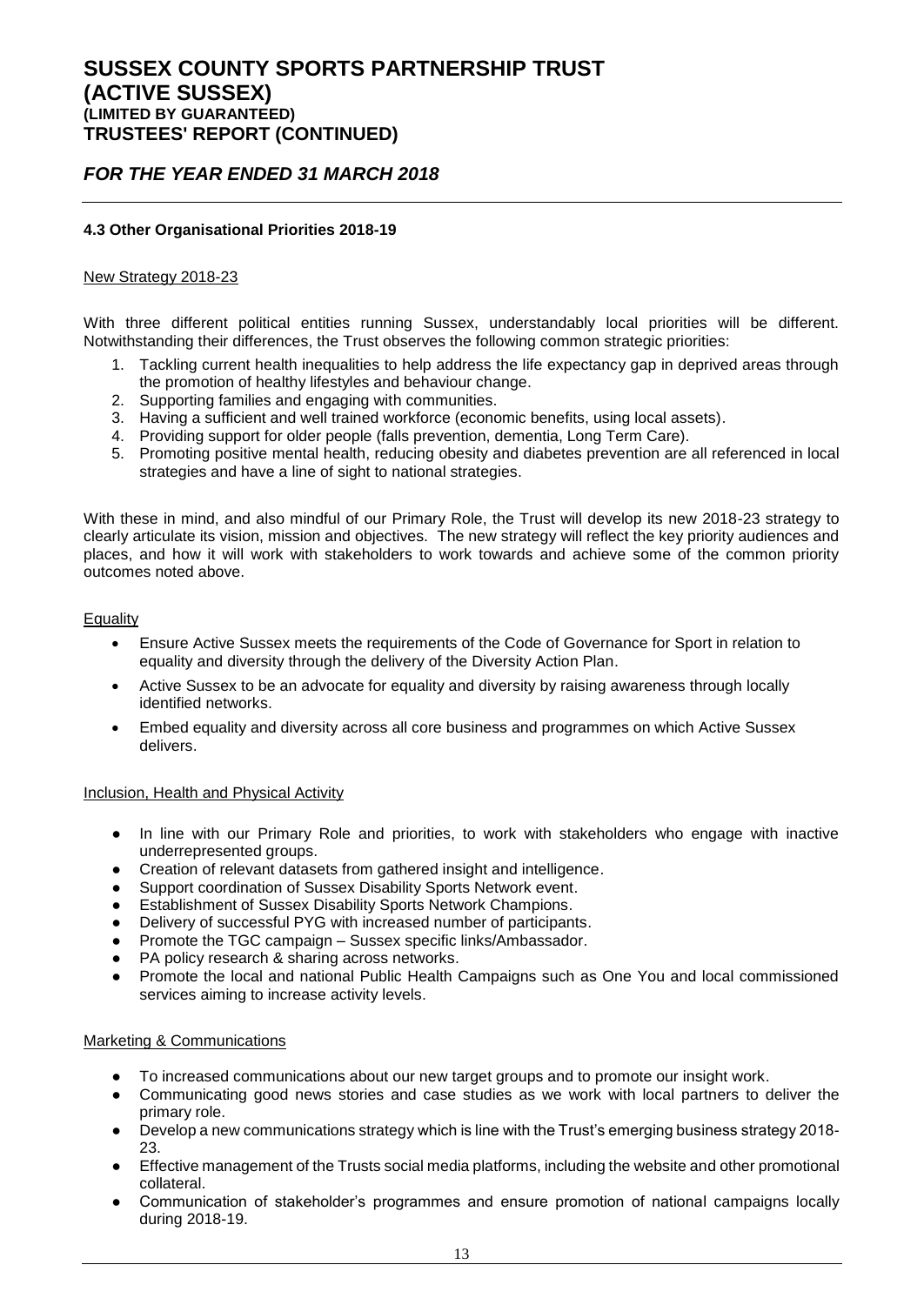### *FOR THE YEAR ENDED 31 MARCH 2018*

Continued event communications support for all of the Trust's events including Active Sussex Network, Active Sussex Conference, Parallel Youth Games, Sussex School Games and the Sussex Sports Awards - through media coverage, targeted communications, social media promotion, website updates and follow-up communications.

### **Safeguarding**

- Launch of Adults at Risk Policy.
- Priority framework areas.
- Leadership: Strategy, Action Plan; Influencing.
- Embedding Safeguarding Values & Culture: (i) resources for additional vulnerability of some children; (ii) openness & communication; (iii) respecting children's views & contributions.
- Safely delivered Parallel Youth Games and School Games.
- Delivery of Safeguarding and Protecting Children and Time to Listen Welfare Officer training.

### **Workforce**

- Apply for the Sport England Workforce Development Fund 2018-19.
- Develop a flexible and customer led approach to workforce development in line with the Primary Offer and locally identified need.
- Share learning and insight with local partners on how to build a workforce to engage physically inactive audiences.

### **EVENTS 2018-19**

### June 2018 – Sussex Parallel Games

The 2018 Parallel Youth Games will take place at The K2 Crawley on **23 May 2018** It features elements of the Level 3 School Games. Over 400 young people will take part in a day of competitive sport. The Sussex Parallel Games are delivered in partnership with the Southern Area Disability Network, and supported financially by The Trust and Freedom Leisure.

### September 2018 - Active Sussex Network Conference

This year's conference will take place on 13 September 2018, and will incorporate the Trust's Annual General Meeting, and will also include keynote speakers from the world of health and professional sports development. A further event is planned for springtime 2019.

### November 2018 - The Sussex Sports Awards

Finally, the high profile event of the year, showcasing business support for community sport, the Trust is pleased to confirm that the ever popular Sussex Sports Awards will return to the prestigious Grand Hotel in Brighton on **Friday 23 November 2018.**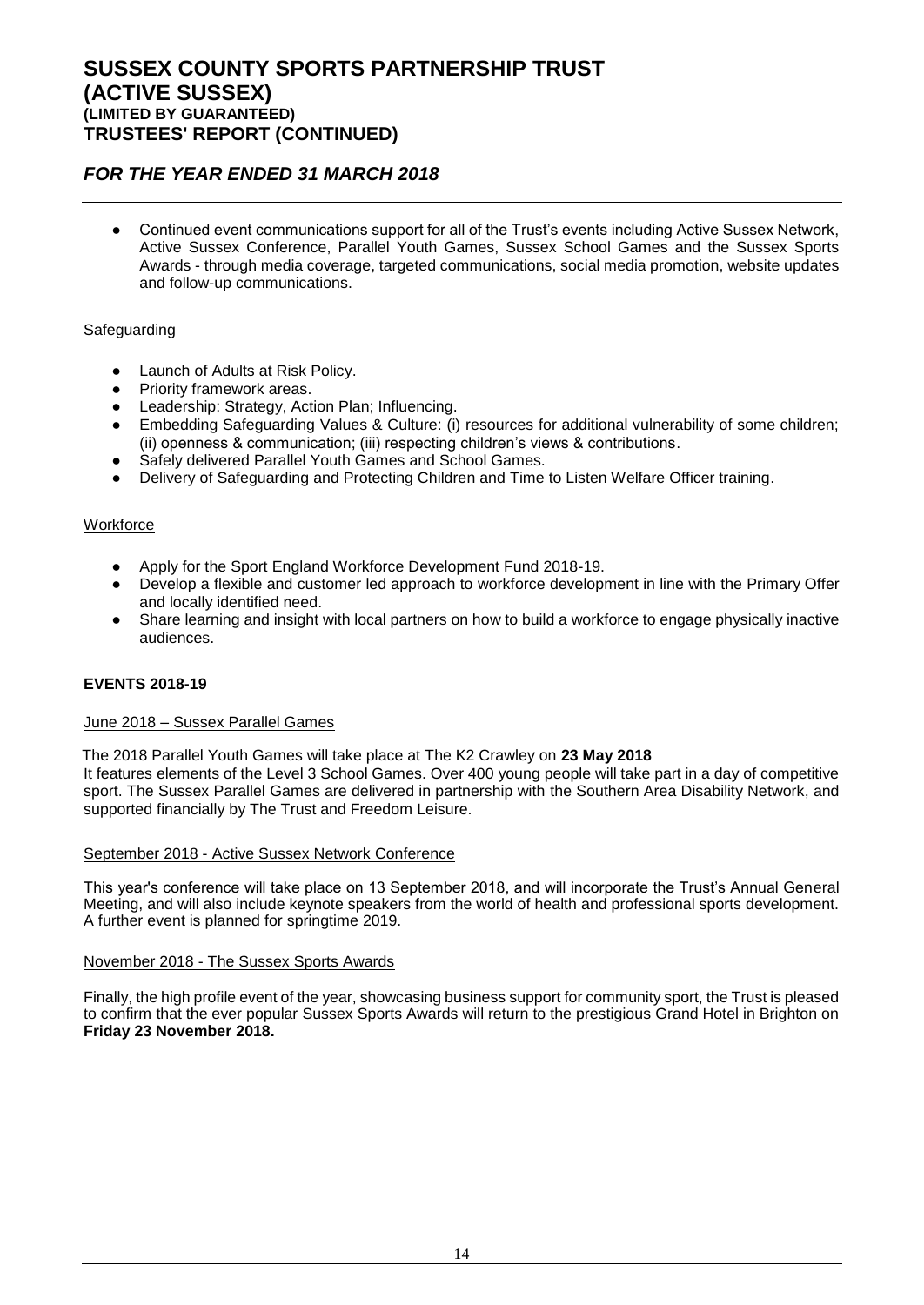### *FOR THE YEAR ENDED 31 MARCH 2018*

### **5 STRUCTURE, GOVERNANCE AND MANAGEMENT**

The Sussex County Sports Partnership Trust ('the Trust') is a company limited by guarantee registered in England and Wales, number 06166961. It is also a registered Charity number 1122082. The Trust was incorporated on 19 March 2007 and was registered as a Charity on 19 December 2007. The Trust is governed by its Memorandum and Articles of Association as reviewed on 16 March 2016. It became fully operational on 2 January 2008.

The Trustees, who are also the Directors for the purpose of company law, who served during the year, were: Mrs K Burrell Mr A Davy Miss C Grant Mrs S Hogg (retired September 2017) Mr J Hughes (Chair) Mrs M Kinnear Mrs S Maurel

Miss L G McCrickard (retired March 2018)

Mr P Millman

Miss C Reynolds

Mrs J Schofield

Since the year end, the following trustees were appointed in July 2018 – Mr B Clark, Mr T Howell, Dr C Whitaker and Ms V Woodcock-Downey.

The Trust's senior employees support the Board of Directors strategically. Three sub-committees are convened by deploying appropriately skilled members from the Board to deal with Human Resources, Business Development (and Marketing), and Governance (Finance and Legal) matters that arise.

- 1. **Governance & Audit Committee:** Mr A Davy, Mr J Hughes, and Mrs S Maurel.
- 2. **Human Resources & Nominations Committee:** Mrs S Hogg (to Sept 2017), Miss C Grant (from Sept 2017) Miss C Reynolds, and Mrs J Schofield.
- 3. **Business Development & Marketing Sub-Committee:** Mrs K Burrell, Miss C Grant (to Sept 2017), Mrs M Kinnear, Miss L G McCrickard, and Mr P Millman.

The current Board of Trustees consists of individuals from the public, private and voluntary sectors. They bring the necessary skills and experience to the Trust to ensure sound governance, probity and excellent advocacy of the charity's aims and objectives.

The Trust operates an open recruitment process including short listing and interview by the Chair, Chief Executive and representatives of the HR and Governance Committees, and is in line with the provisions of Article 12 of the Articles of Association. None of the Trustees has any beneficial interest in the company. All of the Trustees are members of the company and guarantee to contribute £1 in the event of a winding up.

The Trust requires all officers and staff to undertake induction and continuing professional development to familiarise themselves with the political, funding and delivery environment in which the Trust operates; to set out their respective roles and responsibilities; and to ensure accountability and compliance with statutory Charity and Company law. All Trustees are able to access governance, equity and safeguarding training opportunities on an ongoing basis via the Trust's professional advisers and through other recognised training providers.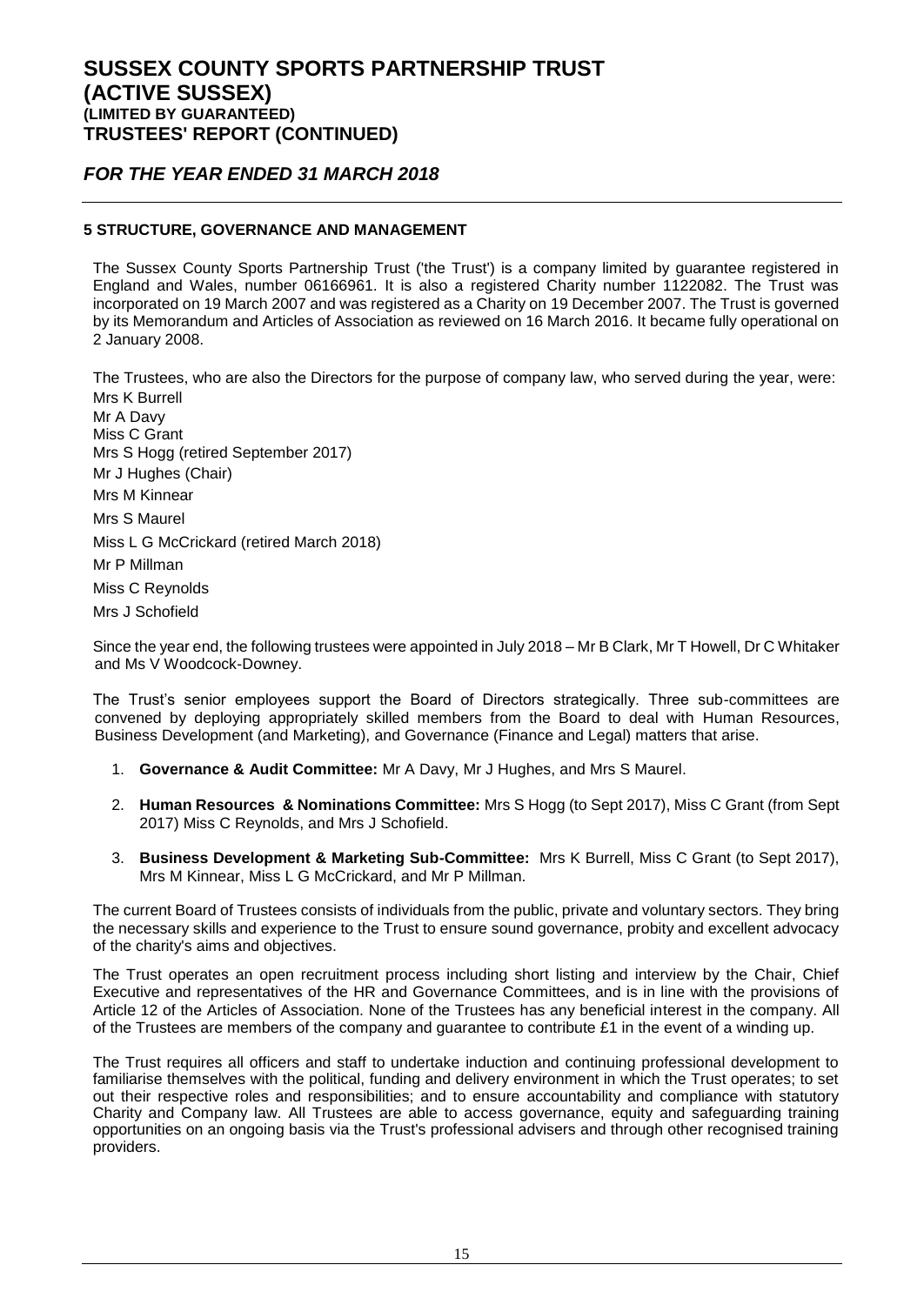### *FOR THE YEAR ENDED 31 MARCH 2018*

#### **Organisational Structure**

Under the current governance arrangements, the day to day executive functions of the Trust are handled by the Trust's senior strategic and operational staff (or Strategic Management Group). This is made up of the Chief Executive, Senior Partnership Manager, Education & Club Links Manager, Strategic Lead Physical Activity, Sports Development Manager and the Business Support Manager. The Board oversees the work of the Strategic Management Group (via quarterly reporting process), and is responsible for setting and deciding strategic policy direction in pursuance of the charitable aims and business needs. It ratifies recommendations of the Strategic Management Group.

#### **Financial Management**

Budgets are devolved to the Strategic Management Group and other individual officers as appropriate, with monthly management accounts provided to all budget holders to enable ongoing financial monitoring and control. The Board of Directors and the Governance Sub-Committee receive monitoring figures on a quarterly basis. All payments are authorised in accordance with the Trust's published financial regulations, procedures and bank mandate.

#### **Representation**

At county level, the Trust had membership of, and/or provided support to, the following strategic groups and meetings:

- 1. Active Hastings Partnership Group.
- 2. Active Rother Partnership Steering Group.
- 3. Brighton & Hove Sport & Physical Activity Strategic Group.
- 4. East Sussex Healthy Weight Partnership.
- 5. East Sussex Youth Infrastructure Group.
- 6. Local Organising Committee for the Sussex School Games.
- 7. Sussex Sports Disability Network.
- 8. Sussex National Governing Body Forum.
- 9. Sussex School Games Organisers Network.

Regionally, Sussex is represented by the Trust on the following County Sports Partnership Network (CSPN), strategic groups:

- 1. Children & Young People.
- 2. Physical Activity.
- 3. National Governing Body Leads.
- 4. Safeguarding Leads.

Nationally, the Chief Executive continued her appointment as one of two Sport England nominated Directors, representing their interests on the Board of London Sport. The Communication & PR Officer is a member of the National CSPN Communications Group. The Trust meets with its majority funder Sport England on a half-yearly basis to review progress.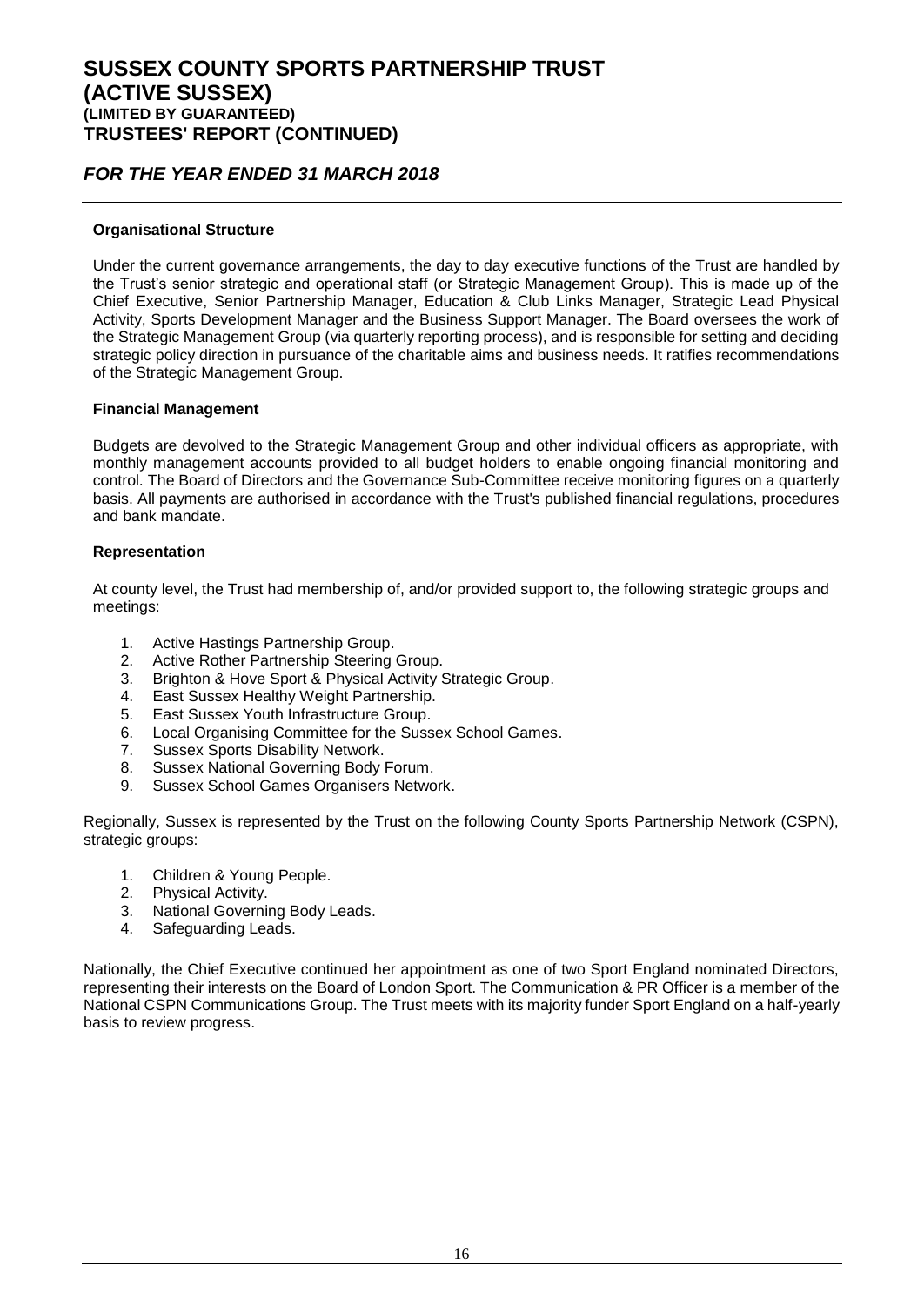### *FOR THE YEAR ENDED 31 MARCH 2018*

### **6 DISCLOSURE AND AUDITORS**

#### **Disclosure of information to auditors**

Each of the directors has confirmed that there is no information of which they are aware which is relevant to the audit, but of which the auditor is unaware. They have further confirmed that they have taken appropriate steps to identify such relevant information and to establish that the auditors are aware of such information.

### **Auditors**

TC Audit Limited took over responsibility for the charity's audit on 27 July 2018, following the merger of the previous auditors, Russell New Limited with the Taylorcocks group of professional service firms. Taylorcocks is a trading name of TC Audit Limited, which is registered to carry on audit work in the UK and Ireland by the Institute of Chartered Accountants in England and Wales (firm number: C005815976).

On behalf of the Board of Trustees

**Mr J Hughes (Chair) Trustee** Dated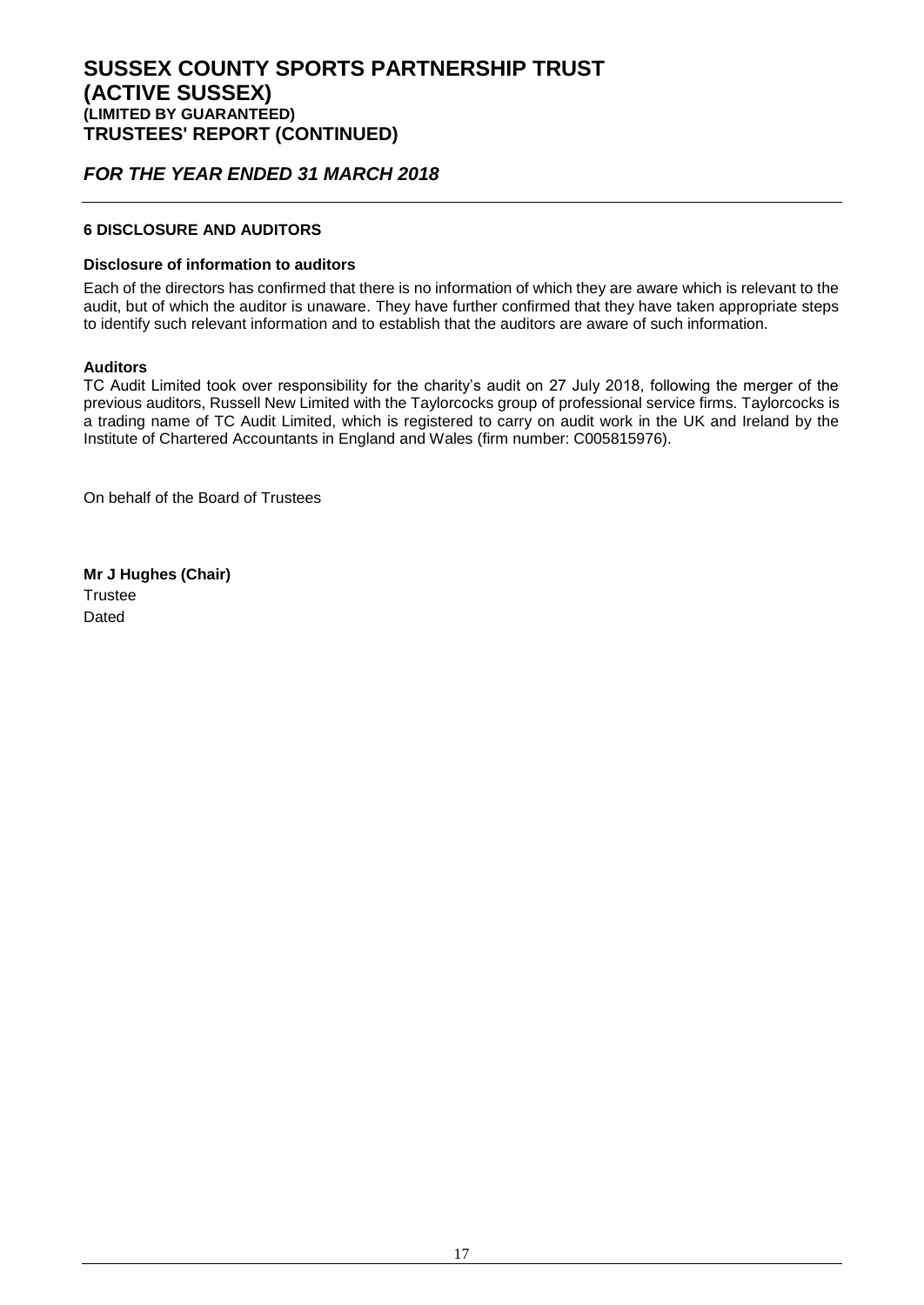### **SUSSEX COUNTY SPORTS PARTNERSHIP TRUST (ACTIVE SUSSEX) (LIMITED BY GUARANTEED) STATEMENT OF TRUSTEES' RESPONSIBILITIES**

The trustees, who are also the directors of Sussex County Sports Partnership Trust for the purpose of company law, are responsible for preparing the Trustees' Report and the accounts in accordance with applicable law and United Kingdom Accounting Standards (United Kingdom Generally Accepted Accounting Practice).

Company law requires the trustees to prepare accounts for each financial year which give a true and fair view of the state of affairs of the charity and of the incoming resources and application of resources, including the income and expenditure, of the charitable company for that year.

In preparing these accounts, the trustees are required to:

- select suitable accounting policies and then apply them consistently;

- observe the methods and principles in the Charities SORP;
- make judgements and estimates that are reasonable and prudent; and

- prepare the accounts on the going concern basis unless it is inappropriate to presume that the charity will continue in operation.

The trustees are responsible for keeping adequate accounting records that disclose with reasonable accuracy at any time the financial position of the charity and enable them to ensure that the accounts comply with the Companies Act 2006. They are also responsible for safeguarding the assets of the charity and hence for taking reasonable steps for the prevention and detection of fraud and other irregularities.

The trustees are responsible for the maintenance and integrity of the charity and financial information included on the charity's website in accordance with legislation in the United Kingdom governing the preparation and dissemination of financial statements.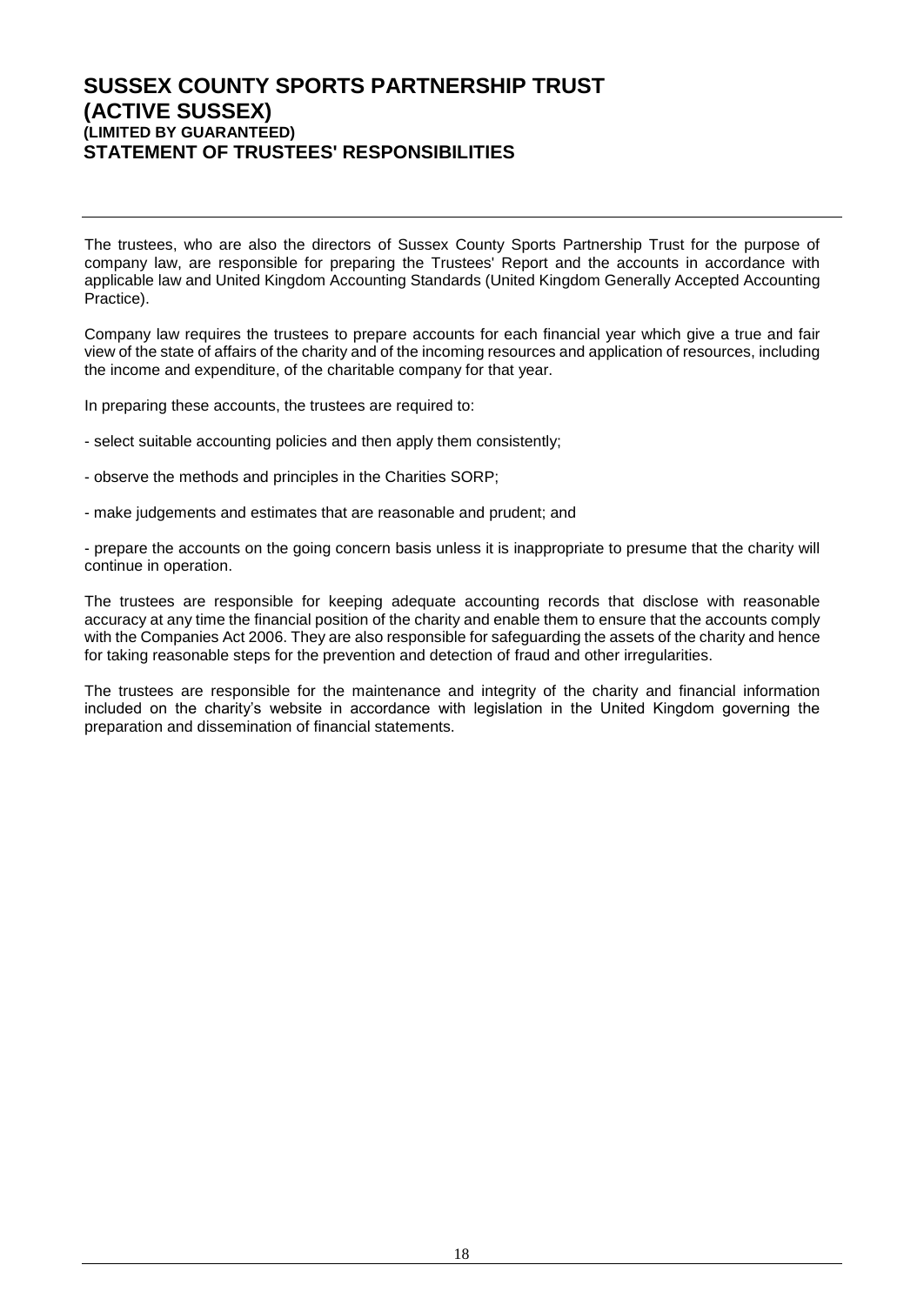### **SUSSEX COUNTY SPORTS PARTNERSHIP TRUST (ACTIVE SUSSEX) (LIMITED BY GUARANTEED) INDEPENDENT AUDITORS' REPORT**

### **TO THE TRUSTEES OF SUSSEX COUNTY SPORTS PARTNERSHIP TRUST**

We have audited the financial statements of Sussex County Sports Partnership Trust (the 'charitable company') for the period ended 31 March 2018 on pages 22 to 37. The financial reporting framework that has been applied in their preparation is applicable law and United Kingdom Accounting Standards, including Financial Reporting Standard 102 *The Financial Reporting Standard applicable in the UK and Republic of Ireland* (United Kingdom Generally Accepted Accounting Practice).

In our opinion the financial statements:

- give a true and fair view of the state of the charitable company's affairs as at 31 March 2018 and of its incoming resources and application of resources, including its income and expenditure, for the year then ended;
- have been properly prepared in accordance with United Kingdom Generally Accepted Accounting Practice; and
- have been prepared in accordance with the requirements of the Companies Act 2006.

#### **Basis for opinion**

We conducted our audit in accordance with International Standards on Auditing (UK) (ISAs (UK)) and applicable law. Our responsibilities under those standards are further described in the Auditor's responsibilities for the audit of the financial statements section of our report. We are independent of the charitable company in accordance with the ethical requirements that are relevant to our audit of the financial statements in the UK, including the FRC's Ethical Standard, and we have fulfilled our other ethical responsibilities in accordance with these requirements. We believe that the audit evidence we have obtained is sufficient and appropriate to provide a basis for our opinion.

#### **Conclusions relating to going concern**

We have nothing to report in respect of the following matters in relation to which the ISAs (UK) require us to report to you where:

- the trustees' use of the going concern basis of accounting in the preparation of the financial statements is not appropriate; or
- the trustees have not disclosed in the financial statements any identified material uncertainties that may cast significant doubt about the charitable company's ability to continue to adopt the going concern basis of accounting for a period of at least twelve months from the date when the financial statements are authorised for issue.

#### **Other information**

The trustees are responsible for the other information. The other information comprises the information included in the trustees' annual report, other than the financial statements and our auditor's report thereon. Our opinion on the financial statements does not cover the other information and, except to the extent otherwise explicitly stated in our report, we do not express any form of assurance conclusion thereon.

In connection with our audit of the financial statements, our responsibility is to read the other information and, in doing so, consider whether the other information is materially inconsistent with the financial statements or our knowledge obtained in the audit or otherwise appears to be materially misstated. If we identify such material inconsistencies or apparent material misstatements, we are required to determine whether there is a material misstatement in the financial statements or a material misstatement of the other information. If, based on the work we have performed, we conclude that there is a material misstatement of this other information, we are required to report that fact.

We have nothing to report in this regard.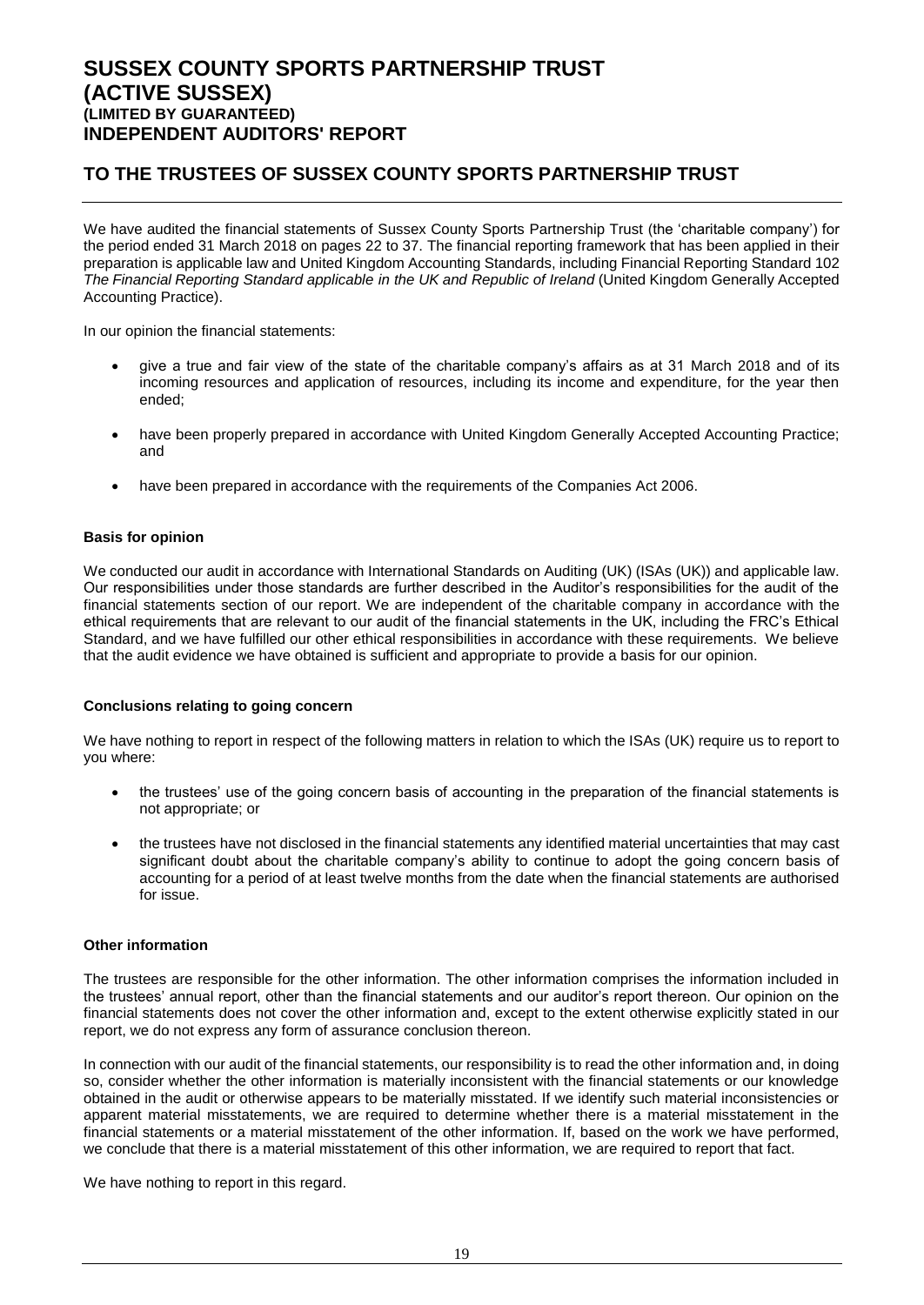### **TO THE TRUSTEES OF SUSSEX COUNTY SPORTS PARTNERSHIP TRUST**

#### **Opinions on other matters prescribed by the Companies Act 2006**

In our opinion, based on the work undertaken in the course of the audit:

- the information given in the trustees' report (incorporating the directors' report) for the financial year for which the financial statements are prepared is consistent with the financial statements; and
- the directors' report has been prepared in accordance with applicable legal requirements.

#### **Matters on which we are required to report by exception**

In the light of our knowledge and understanding of the charitable company and its environment obtained in the course of the audit, we have not identified material misstatements in the directors' report.

We have nothing to report in respect of the following matters in relation to which the Companies Act 2006 requires us to report to you if, in our opinion:

- adequate accounting records have not been kept, or returns adequate for our audit have not been received from branches not visited by us; or
- the financial statements are not in agreement with the accounting records and returns; or
- certain disclosures of directors' remuneration specified by law are not made; or
- we have not received all the information and explanations we require for our audit.

#### **Responsibilities of trustees**

As explained more fully in the trustees' responsibilities statement set out on page 18, the trustees (who are also the directors of the charitable company for the purposes of company law) are responsible for the preparation of the financial statements and for being satisfied that they give a true and fair view, and for such internal control as the trustees determine is necessary to enable the preparation of financial statements that are free from material misstatement, whether due to fraud or error.

In preparing the financial statements, the trustees are responsible for assessing the charitable company's ability to continue as a going concern, disclosing, as applicable, matters related to going concern and using the going concern basis of accounting unless the trustees either intend to liquidate the charitable company or to cease operations, or have no realistic alternative but to do so.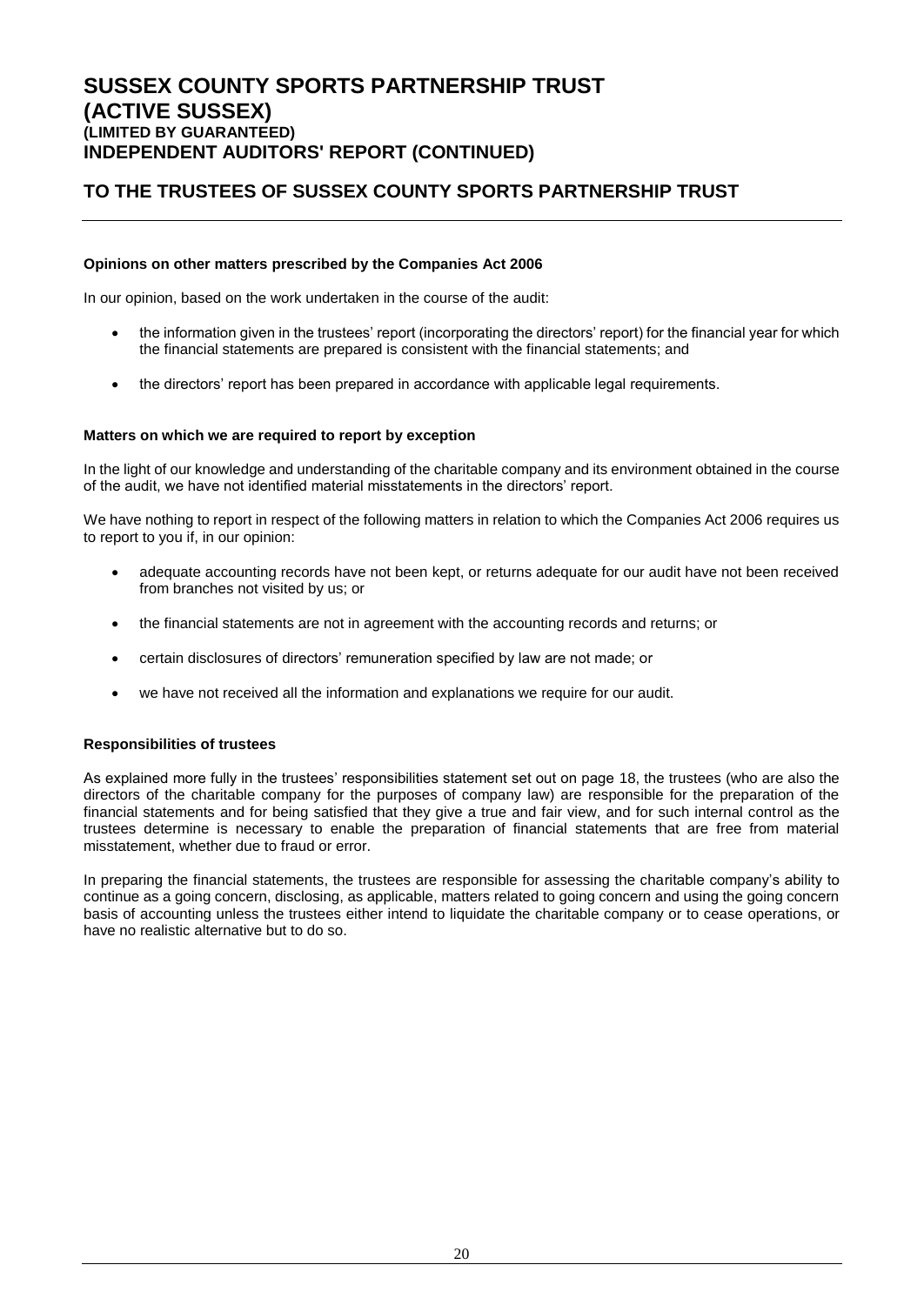### **TO THE TRUSTEES OF SUSSEX COUNTY SPORTS PARTNERSHIP TRUST**

#### **Auditor's responsibilities for the audit of the financial statements**

Our objectives are to obtain reasonable assurance about whether the financial statements as a whole are free from material misstatement, whether due to fraud or error, and to issue an auditor's report that includes our opinion. Reasonable assurance is a high level of assurance, but is not a guarantee that an audit conducted in accordance with ISAs (UK) will always detect a material misstatement when it exists. Misstatements can arise from fraud or error and are considered material if, individually or in the aggregate, they could reasonably be expected to influence the economic decisions of users taken on the basis of these financial statements.

A further description of our responsibilities for the audit of the financial statements is located on the Financial Reporting Council's website at: https://www.frc.org.uk/Our-Work/Audit/Audit-and-assurance/Standards-andguidance/Standards-and-guidance-for-auditors/Auditors-responsibilities-for-audit/Description-of-auditorsresponsibilities-for-audit.aspx. This description forms part of our auditor's report.

#### **Use of our report**

This report is made solely to the charitable company's members, as a body, in accordance with Chapter 3 of Part 16 of the Companies Act 2006. Our audit work has been undertaken so that we might state to the charitable company's members those matters we are required to state to them in an auditor's report and for no other purpose. To the fullest extent permitted by law, we do not accept or assume responsibility to anyone other than the charitable company and the charitable company's members as a body, for our audit work, for this report, or for the opinions we have formed.

### **Mark Cummins FCCA (Senior Statutory Auditor)**



**Chartered Accountants Statutory Auditor Office: Steyning, West Sussex**

**Date:**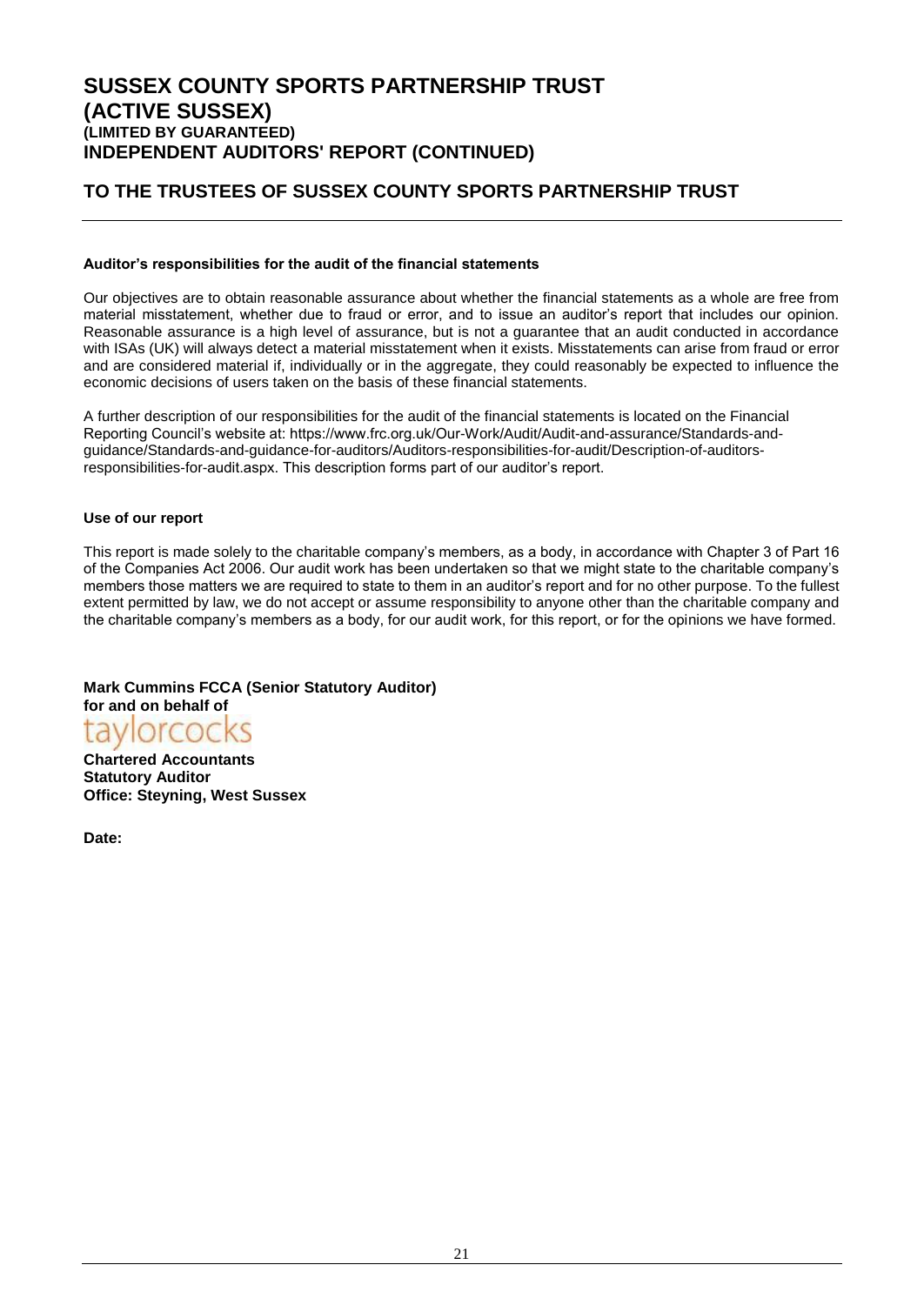### **SUSSEX COUNTY SPORTS PARTNERSHIP TRUST (ACTIVE SUSSEX) (LIMITED BY GUARANTEED) STATEMENT OF FINANCIAL ACTIVITIES (INCLUDING INCOME AND EXPENDITURE ACCOUNT)**

### *FOR THE YEAR ENDED 31 MARCH 2018*

|                                                        | <b>Notes</b> | <b>Unrestricted Designated</b><br>funds<br>£ | funds<br>£ | <b>Pension</b><br>fund<br>£ | <b>Restricted</b><br>funds<br>£ | <b>Total</b><br>2018<br>£ | Total<br>2017<br>£ |
|--------------------------------------------------------|--------------|----------------------------------------------|------------|-----------------------------|---------------------------------|---------------------------|--------------------|
| Income from:                                           |              |                                              |            |                             |                                 |                           |                    |
| Donations, grants and gifts                            | 3            | 303                                          | 3,258      |                             | 407,617                         | 411,178                   | 459,744            |
| Charitable activities                                  | 5            | 5,258                                        | 22,498     |                             | 371,042                         | 398,798                   | 595,399            |
| Activities for generating funds                        | 4            | 2,708                                        | 28,752     |                             |                                 | 31,460                    | 42,320             |
| Investment income - Interest                           |              |                                              |            |                             |                                 |                           |                    |
| received                                               |              | 1,050                                        |            |                             |                                 | 1,050                     | 2,261              |
| <b>Total income</b>                                    |              | 9,319                                        | 54,508     |                             | 778,659                         | 842,486                   | 1,099,724          |
| <b>Expenditure on:</b><br><b>Charitable activities</b> |              |                                              |            |                             |                                 |                           |                    |
| The development of sport in Sussex                     |              | 47,079                                       | 50,409     |                             | 771,718                         | 869,206                   | 1,029,984          |
| <b>Total expenditure</b>                               | 6            | 47,079                                       | 50,409     |                             | 771,718                         | 869,206                   | 1,029,984          |
| Net income/(expenditure)                               |              | (37,760)                                     | 4,099      |                             | 6,941                           | (26, 720)                 | 69,740             |
| Gross transfers between<br>funds                       | 18/19        | 33,790                                       | 3,528      |                             | (37, 318)                       |                           |                    |
|                                                        |              |                                              |            |                             |                                 |                           |                    |
| Net gains/(losses) on pension<br>fund                  | 16           |                                              |            | 8,000                       |                                 | 8,000                     | (84,000)           |
|                                                        |              |                                              |            |                             |                                 |                           |                    |
| Net movement in funds                                  |              | (3,970)                                      | 7,627      | 8,000                       | (30, 377)                       | (18, 720)                 | (14,260)           |
| Fund balances at 1 April                               |              |                                              |            |                             |                                 |                           |                    |
| 2017                                                   |              | 253,116                                      | 66,896     | (246,000)                   | 336,948                         | 410,960                   | 425,220            |
| <b>Fund balances at 31 March</b>                       |              |                                              |            |                             |                                 |                           |                    |
| 2018                                                   |              | 249,146                                      | 74,523     | (238,000)                   | 306,571                         | 392,240                   | 410,960            |

All activities are classed as continuing. There are no recognised gains or losses other than those reported on the Statement of Financial Activities.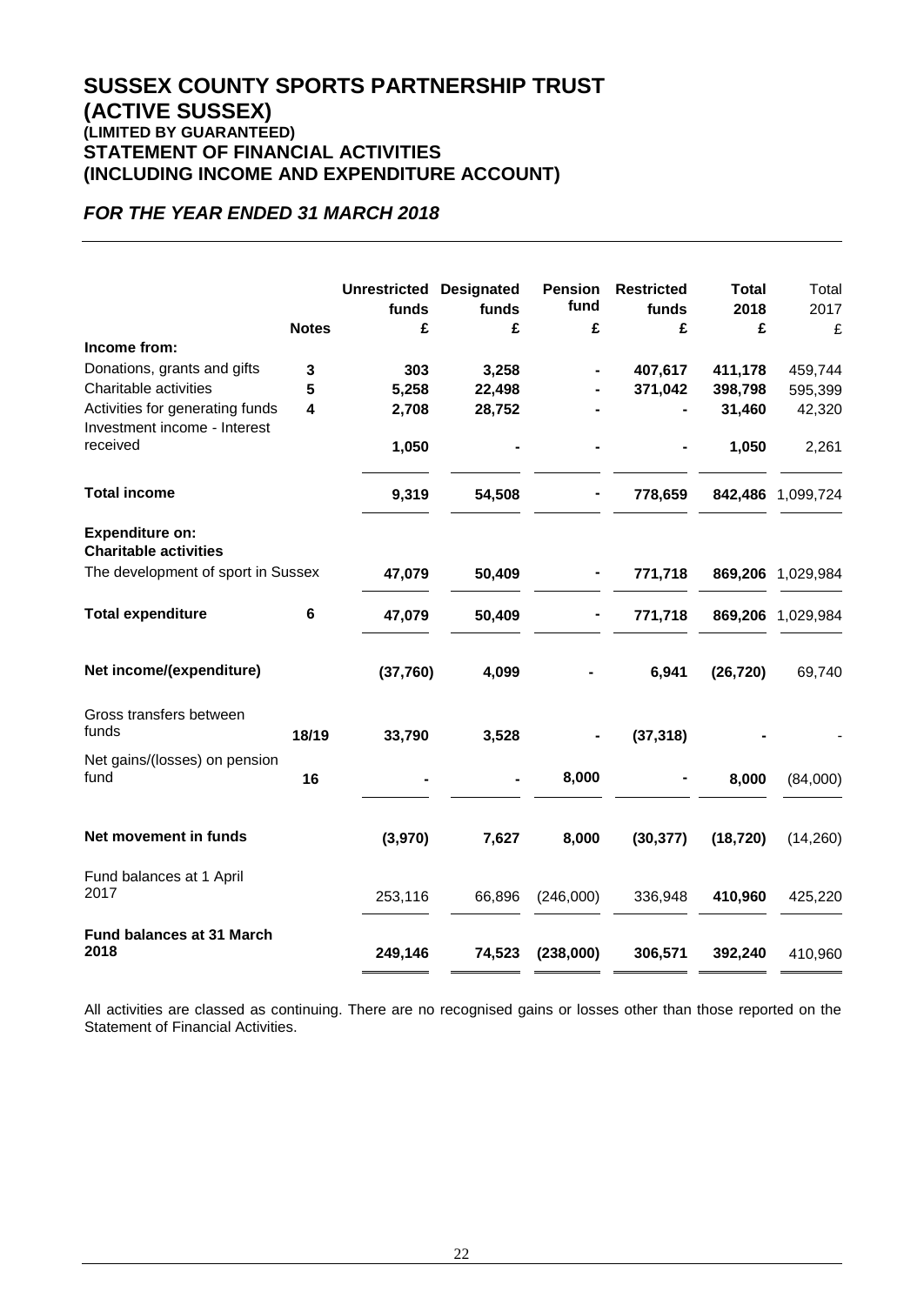### **SUSSEX COUNTY SPORTS PARTNERSHIP TRUST (ACTIVE SUSSEX) (LIMITED BY GUARANTEED) BALANCE SHEET**

### *AS AT 31 MARCH 2018*

|                                                   |              | 2018      |                             |            | 2017      |
|---------------------------------------------------|--------------|-----------|-----------------------------|------------|-----------|
|                                                   | <b>Notes</b> | £         | £                           | £          | £         |
| <b>Fixed assets</b>                               |              |           |                             |            |           |
| Tangible assets                                   | 12           |           | 217                         |            | 1,719     |
| <b>Current assets</b>                             |              |           |                             |            |           |
| <b>Debtors</b>                                    | 13           | 39,651    |                             | 25,326     |           |
| Cash at bank and in hand                          |              | 643,728   |                             | 744,483    |           |
|                                                   |              | 683,379   |                             | 769,809    |           |
| Creditors: amounts falling due within<br>one year | 14           | (53, 356) |                             | (114, 568) |           |
| <b>Net current assets</b>                         |              |           | 630,023                     |            | 655,241   |
| Provision for liabilities and charges             |              |           |                             |            |           |
| Pension scheme liability                          | 16           |           | (238,000)                   |            | (246,000) |
| <b>Total assets less current liabilities</b>      |              |           | 392,240                     |            | 410,960   |
| <b>Income funds</b>                               |              |           |                             |            |           |
| <b>Restricted funds</b>                           | 18           |           | 306,571                     |            | 336,948   |
| Unrestricted funds:                               |              |           |                             |            |           |
| Designated funds                                  | 19           |           | 74,523                      |            | 66,896    |
| Designated - Pension Fund                         | 16           |           | (238,000)                   |            | (246,000) |
| Other charitable funds                            |              |           | 249,146                     |            | 253,116   |
|                                                   |              |           | 392,240                     |            | 410,960   |
|                                                   |              |           | $\sim$ $\sim$ $\sim$ $\sim$ |            |           |

These accounts have been prepared in accordance with the special provisions relating to small companies within Part 15 of the Companies Act 2006.

The accounts were approved by the Board on .........................

..............................

**J Hughes (Chair) Trustee**

**Company Registration No. 06166961**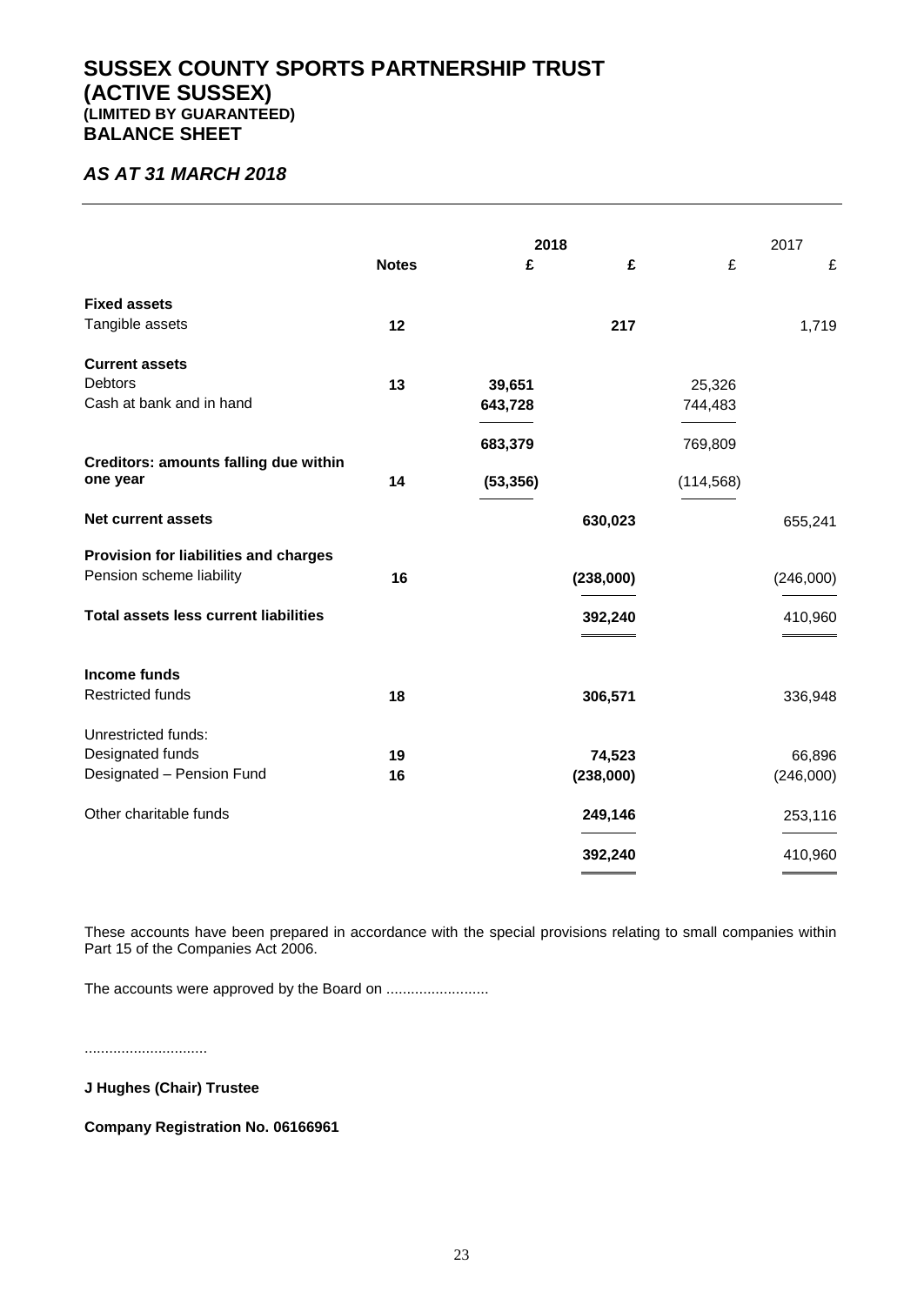### **SUSSEX COUNTY SPORTS PARTNERSHIP TRUST (ACTIVE SUSSEX) (LIMITED BY GUARANTEED) CASH FLOW STATEMENT**

### *FOR THE YEAR ENDED 31 MARCH 2018*

|                                                           |              | 2018         |            | 2017          |                       |
|-----------------------------------------------------------|--------------|--------------|------------|---------------|-----------------------|
|                                                           | <b>Notes</b> | £            | £          | £             | £                     |
| Cash flows from operating activities:                     |              |              |            |               |                       |
| Net income/expenditure for the year                       |              | (18, 720)    |            | (14,260)      |                       |
| Depreciation of tangible fixed assets                     | 12           | 1,502        |            | 2,613         |                       |
| Increase/(decrease) in provisions                         | 16           | (8,000)      |            | 84,000        |                       |
| Increase/(decrease) in creditors                          | 14           | (61, 212)    |            | (69, 463)     |                       |
| (Increase)/decrease in debtors                            | 13           | (14, 325)    |            | 61,670        |                       |
| Net cash provided by/(used in)<br>operating activities    |              |              | (100, 755) |               | 64,560                |
| <b>Cashflows from investing activities</b>                |              |              |            |               |                       |
| Purchase of tangible fixed assets                         | $12 \,$      |              |            | (652)         |                       |
| Cash provided by/(used in) investing<br>activities        |              |              |            |               | (652)                 |
| Increase/(decrease) in cash                               |              |              | (100, 755) |               | 63,908                |
| Cash and cash equivalents at the<br>beginning of the year |              |              | 744,483    |               | 680,575               |
| Cash and cash equivalents at the end<br>of the year       |              |              | 643,728    |               | 744,483               |
|                                                           |              |              |            |               |                       |
|                                                           |              | 1 April 2017 | £          | Cashflow<br>£ | 31 March<br>2018<br>£ |
| Cash at bank and in hand                                  |              | 744,483      |            | (100, 755)    | 643,728               |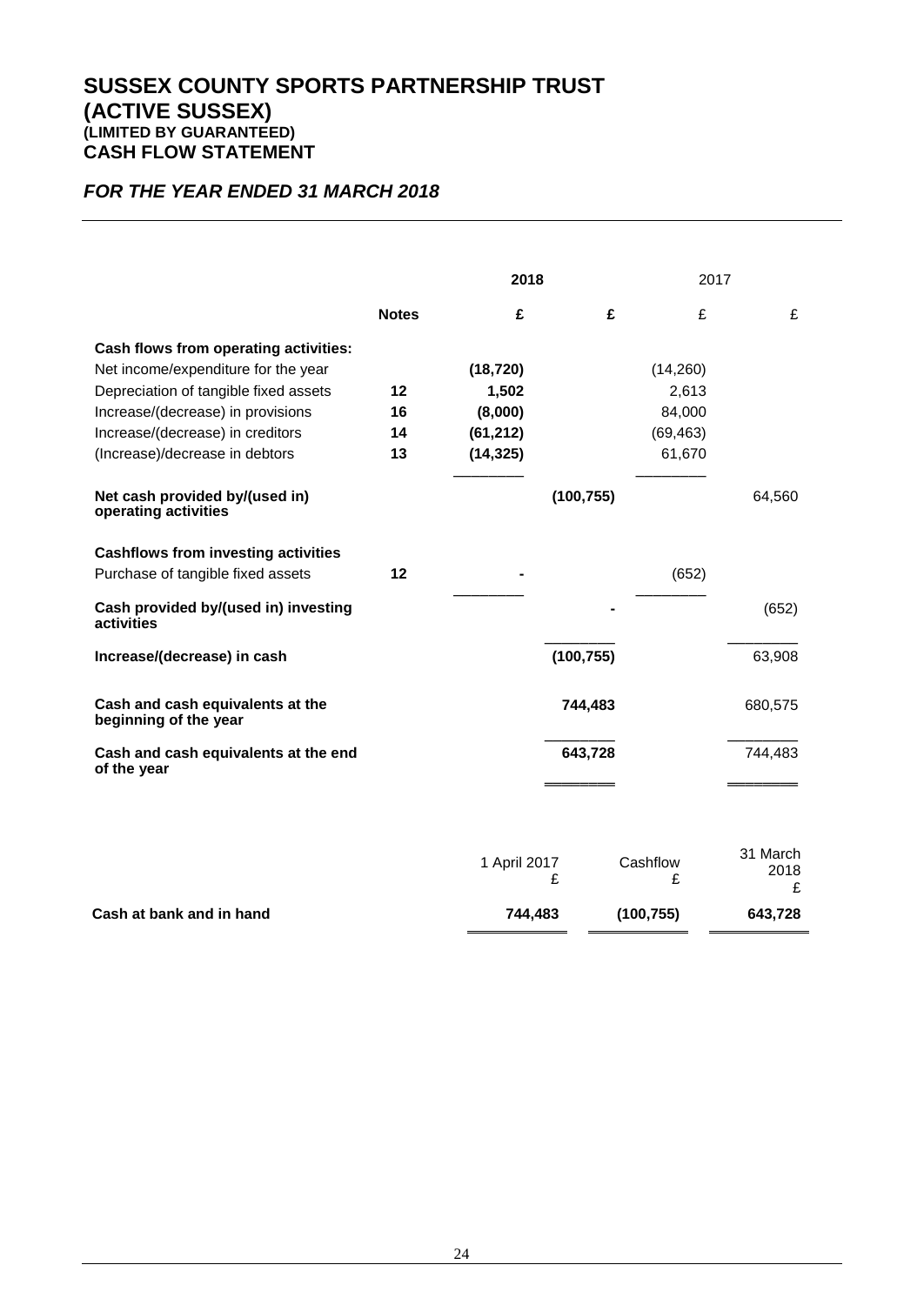### *FOR THE YEAR ENDED 31 MARCH 2018*

#### **1 Statutory information**

Sussex County Sports Partnership Trust is a charitable company, limited by guarantee, registered in England and Wales. The charitable company's registered number and registered office address can be found on the Legal and Administrative Information page.

#### **2 Accounting policies**

#### **2.1 Basis of preparation**

The financial statement have been prepared in accordance with Accounting and Reporting by Charities: Statement of Recommended Practice applicable to charities preparing their accounts in accordance with the Financial Reporting Standard applicable in the UK and Republic of Ireland (FRS102) (effective 1 January 2015) – Charities SORP (FRS102) and the Companies Act 2006.

Sussex County Sports Partnership Trust meets the definition of a public benefit entity under FRS102. Assets and Liabilities are initially recognised at historical cost or transaction value unless otherwise stated in the relevant accounting policy note(s). There are no material uncertainties about Sussex County Sport Partnership Trust's ability as a going concern.

#### **2.2 Income**

All income is recognised in the Statement of Financial Activities once the Trust has gained entitlement to them and the amounts can be quantified with sufficient reliability. Income is shown net of VAT where this is applicable. The following specific policies are applied to particular categories of income:

Voluntary income is received by way of grants, donations and gifts and is included in full in the Statement of Financial Activities once receivable. Grants, where entitlement is not conditional on the delivery of a specific performance by Trust, are recognised when the charity becomes unconditionally entitled to the grant.

Donated services and facilities are included at the value to the Trust where this can be quantified. The value of services provided by volunteers has not been included in these accounts.

Investment income is recognised in the financial statements when receivable.

#### **2.3 Expenditure**

Expenditure is recognised on an accruals basis when a liability is incurred. Expenditure includes any VAT which cannot be fully recovered and is included within the item of expenditure to which it relates.

Charitable expenditure comprises those costs incurred by the Trust in pursuit of its charitable objectives. It includes both direct costs and support costs relating to such activities. Support costs, including salaries, are apportioned on the basis of the time involved on the activity.

Governance costs include those costs associated with meeting the statutory requirements of the Trust and include its audit fees and costs linked to strategic management of the Trust. These costs are now included in support costs under the Charities SORP (FRS 102).

#### **2.4 Tangible fixed assets and depreciation**

Tangible fixed assets are stated at cost less depreciation. Depreciation is provided at rates calculated to write off the cost less estimated residual value of each asset over its expected useful life, as follows:

Computer equipment 3 years straight line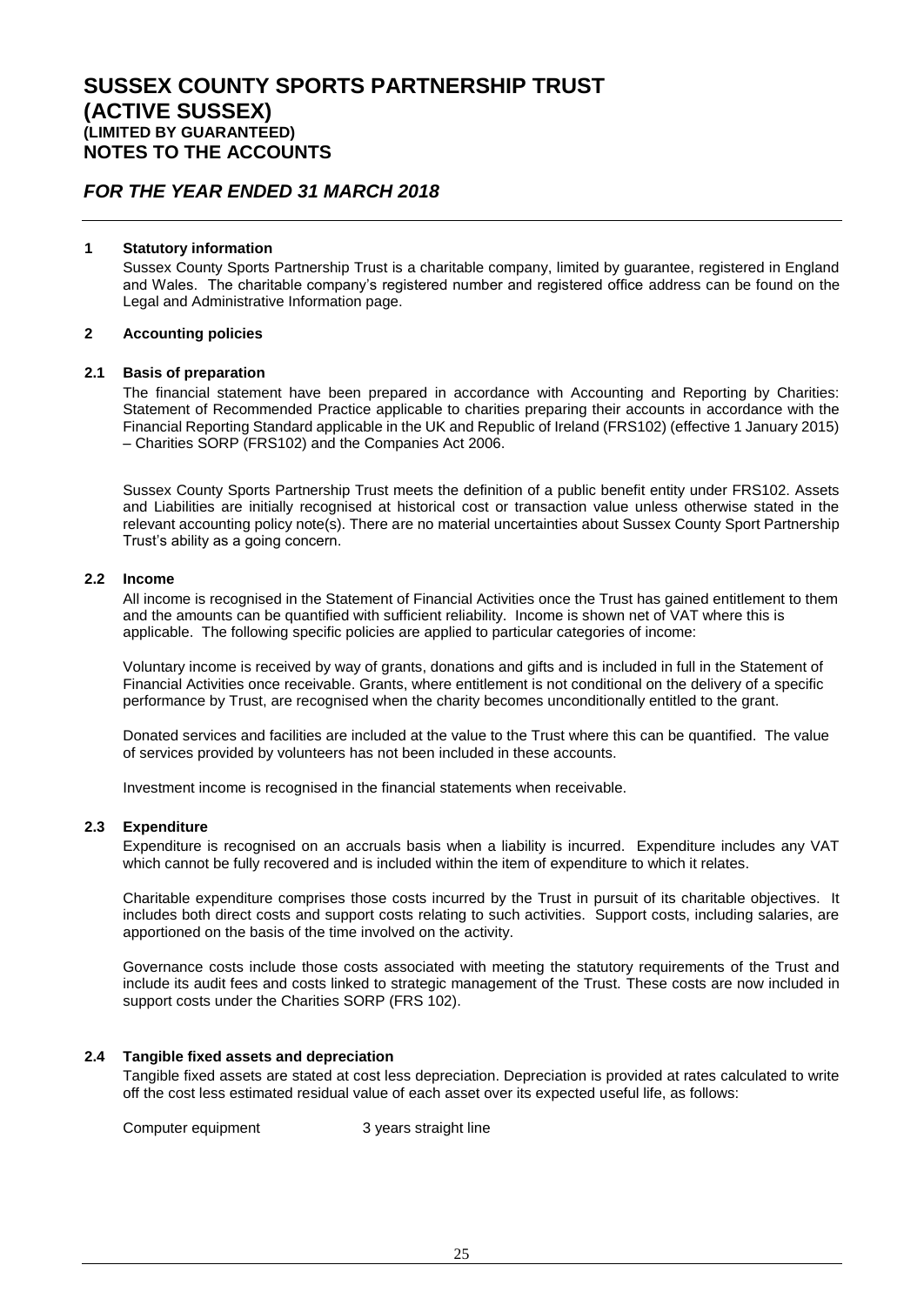### *FOR THE YEAR ENDED 31 MARCH 2018*

#### **2** *Accounting policies (continued)*

#### **2.5 Debtors**

Trade and other debtors are recognised at the settlement amount due after any trade discount.

#### **2.6 Cash at bank and in hand**

Cash at bank and in hand includes cash and short term highly liquid investments. The Trustees seek to use short and medium term deposits where possible to maximise the return on monies held at the bank and to manage cash flow.

#### **2.7 Creditors and provisions**

Creditors and provisions are recognised where the charity has a present obligation resulting from a past event that will probably result in the transfer of funds to a third party and the amount due to settle the obligation can be measured or estimated reliable.

#### **2.8 Leasing and hire purchase commitments**

Rentals payable under operating leases are charged against income on a straight line basis over the period of the lease.

#### **2.9 Pensions**

Some staff are members of the Local Government Pension Scheme (LGPS) administered by East Sussex County Council. Under the definition of FRS 102 the scheme is a multi-employer pension scheme.

The LGPS is a defined benefit pension scheme and is able to identify the charity's share of assets and liabilities and the requirements of FRS 102, section 28 Employee Benefits, have been followed. The charity's share of the LGPS assets are measured at fair value at each balance sheet date. Liabilities are measured on an actuarial basis using the projected unit method. The net of these two figures is recognised as an asset or liability on the balance sheet. Any movements in the asset or liability between balance sheet dates is reflected in the statement of financial activities.

#### **2.10 Accumulated funds**

Restricted funds are subject to specific conditions by donors as to how they may be used. The purposes and uses of the restricted funds are set out in the notes to the accounts.

Designated funds comprise funds which have been set aside at the discretion of the Trustees for specific purposes. The purposes and uses of the designated funds are set out in the notes to the accounts.

Pension fund comprises of the charity's share of assets and liabilities in the Local Government Pension Scheme (LGPS) detailed in 2.9 above.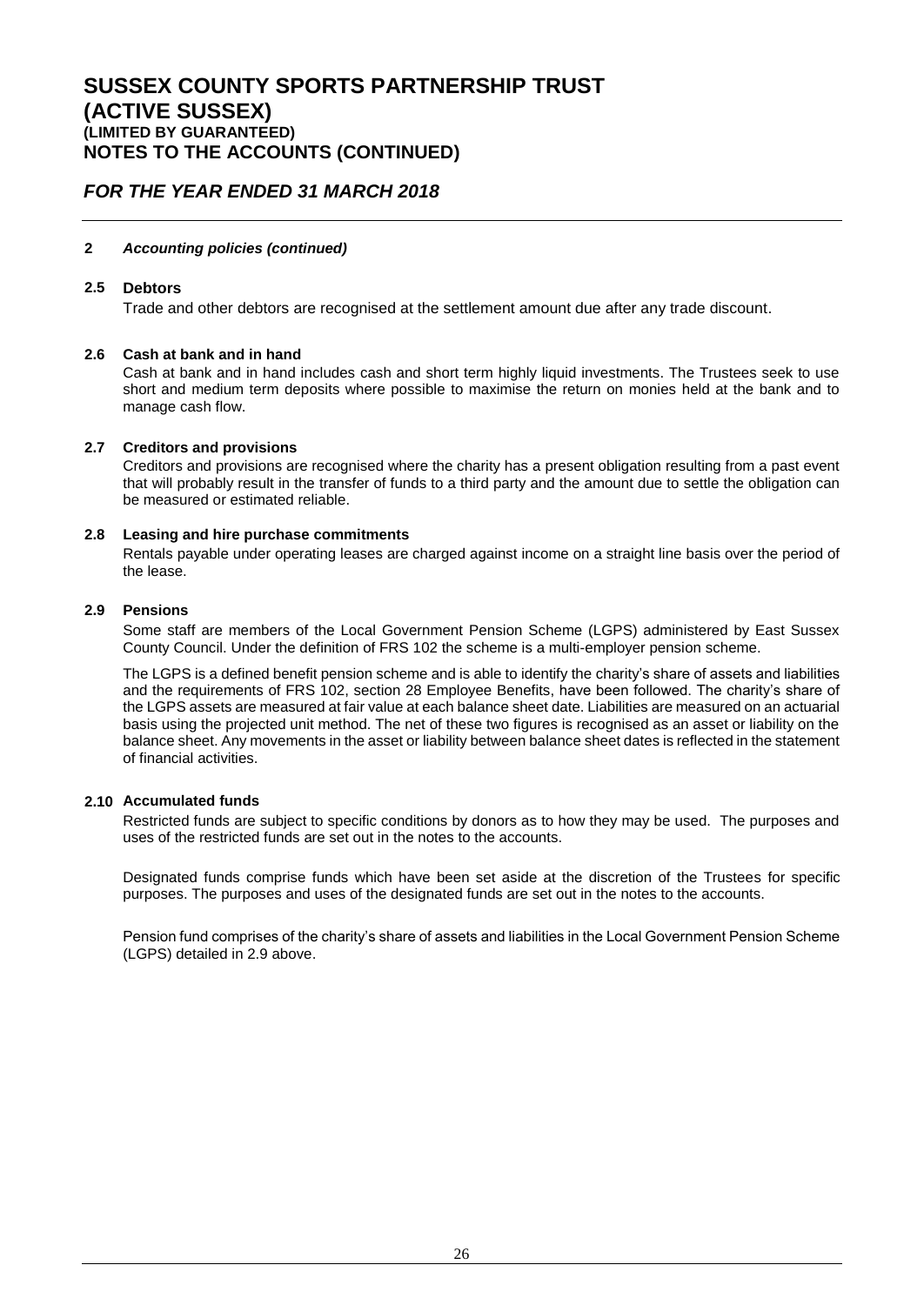### *FOR THE YEAR ENDED 31 MARCH 2018*

### **3 Grants, donations and gifts**

|                                                                                         | <b>Unrestricted Designated</b><br>funds<br>£ | funds<br>£ | <b>Restricted</b><br>funds<br>£ | Total<br>2018<br>£ | Total<br>2017<br>£ |
|-----------------------------------------------------------------------------------------|----------------------------------------------|------------|---------------------------------|--------------------|--------------------|
| Donations, grants and gifts<br>Grants receivable for core activities -<br>Sport England | 303                                          | 3,258      | 21,517                          | 25,078             | 51,344             |
|                                                                                         |                                              | ۰.         | 386,100                         | 386,100            | 408,400            |
|                                                                                         | 303                                          | 3.258      | 407.617                         | 411.178            | 459.744            |

### **4 Activities for generating funds**

|               | Unrestricted Designated Restricted<br>funds | funds  | funds          | <b>Total</b><br>2018 | Total<br>2017 |
|---------------|---------------------------------------------|--------|----------------|----------------------|---------------|
|               | £                                           | £      | £              | £                    | £             |
| Sponsorship   | ۰                                           | 26,748 | ۰              | 26,748               | 36,428        |
| Event tickets | 2,708                                       | 2,004  | $\blacksquare$ | 4,712                | 5,892         |
|               | 2,708                                       | 28,752 | ۰              | 31.460               | 42,320        |

#### **5 Income from charitable activities**

|                                    | Unrestricted Designated Restricted<br>funds | funds  | funds   | Total<br>2018 | Total<br>2017<br>£ |
|------------------------------------|---------------------------------------------|--------|---------|---------------|--------------------|
| The development of sport in Sussex | 5.258                                       | 22.498 | 371.042 | 398,798       | 595.399            |

Included within income relating to the development of sport in Sussex are the following restricted grants:

| Sport England                    | 356,645 | 547,580         |
|----------------------------------|---------|-----------------|
| <b>England Athletics</b>         |         | 11,225          |
| Spirit of Rugby                  | 3,800   | 6,200           |
| <b>Club Coach Volunteer Fees</b> | 6,297   | 6,258           |
| English Schools FA               | 4,000   | $\qquad \qquad$ |
| Other grants received            | 300     | 4.818           |
|                                  | 371,042 | 576,081         |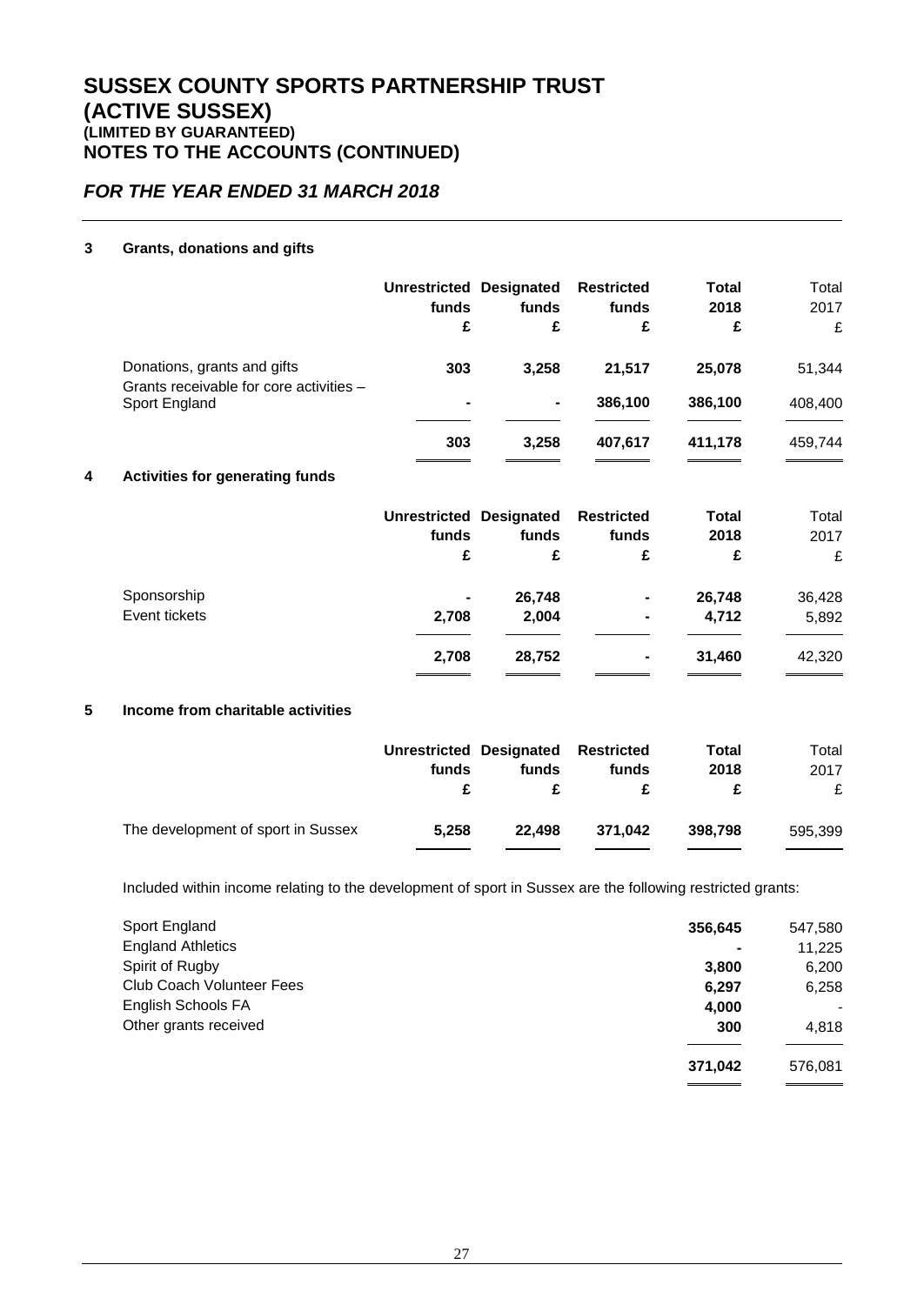### *FOR THE YEAR ENDED 31 MARCH 2018*

| <b>Total expenditure</b>          |              |                                                                          |              |         |              |           |
|-----------------------------------|--------------|--------------------------------------------------------------------------|--------------|---------|--------------|-----------|
|                                   | <b>Staff</b> | <b>Depreciation</b>                                                      | <b>Other</b> | Grant   | <b>Total</b> | Total     |
|                                   | costs        |                                                                          | costs        | funding | 2018         | 2017      |
|                                   | £            | £                                                                        | £            | £       | £            | £         |
| <b>Charitable activities</b>      |              |                                                                          |              |         |              |           |
|                                   |              |                                                                          |              |         |              |           |
| Activities undertaken<br>directly | 405,828      | 1,502                                                                    | 182,922      |         | 590,252      | 679,457   |
| Grant funding of<br>activities    |              |                                                                          |              |         |              | 282,339   |
| Support costs                     | 30,546       |                                                                          | 30,595       |         | 61,141       | 68,188    |
| Total                             | 436,374      | 1,502                                                                    | 213,517      | 217,813 | 869,206      | 1,029,984 |
| <b>Grants payable</b>             |              |                                                                          |              |         |              |           |
|                                   |              |                                                                          |              |         | 2018         | 2017      |
|                                   |              |                                                                          |              |         | £            | £         |
|                                   |              |                                                                          |              |         | 217,813      | 282,339   |
|                                   |              | The development of sport in Sussex<br>The development of sport in Sussex |              |         | 217,813      | 217,813   |

The above grants were all paid to institutions. These institutions consist of Registered Charities, Community and Amateur Sports Clubs, Leisure Centres and other Sporting Institutions.

### **8 Support Costs 2018** 2017

| . .                          | £      | £      |
|------------------------------|--------|--------|
| Rent: University of Brighton | 16,323 | 19,467 |
| Insurance                    | 2,543  | 2,560  |
| <b>LGPS Performance Bond</b> | 5,059  | 5,126  |
| Governance costs             | 6,670  | 7,435  |
| Staff costs                  | 30,546 | 33,600 |
|                              | 61,141 | 68,188 |

Included within governance costs is £6,670 (2017: £7,435) in relation to audit fees.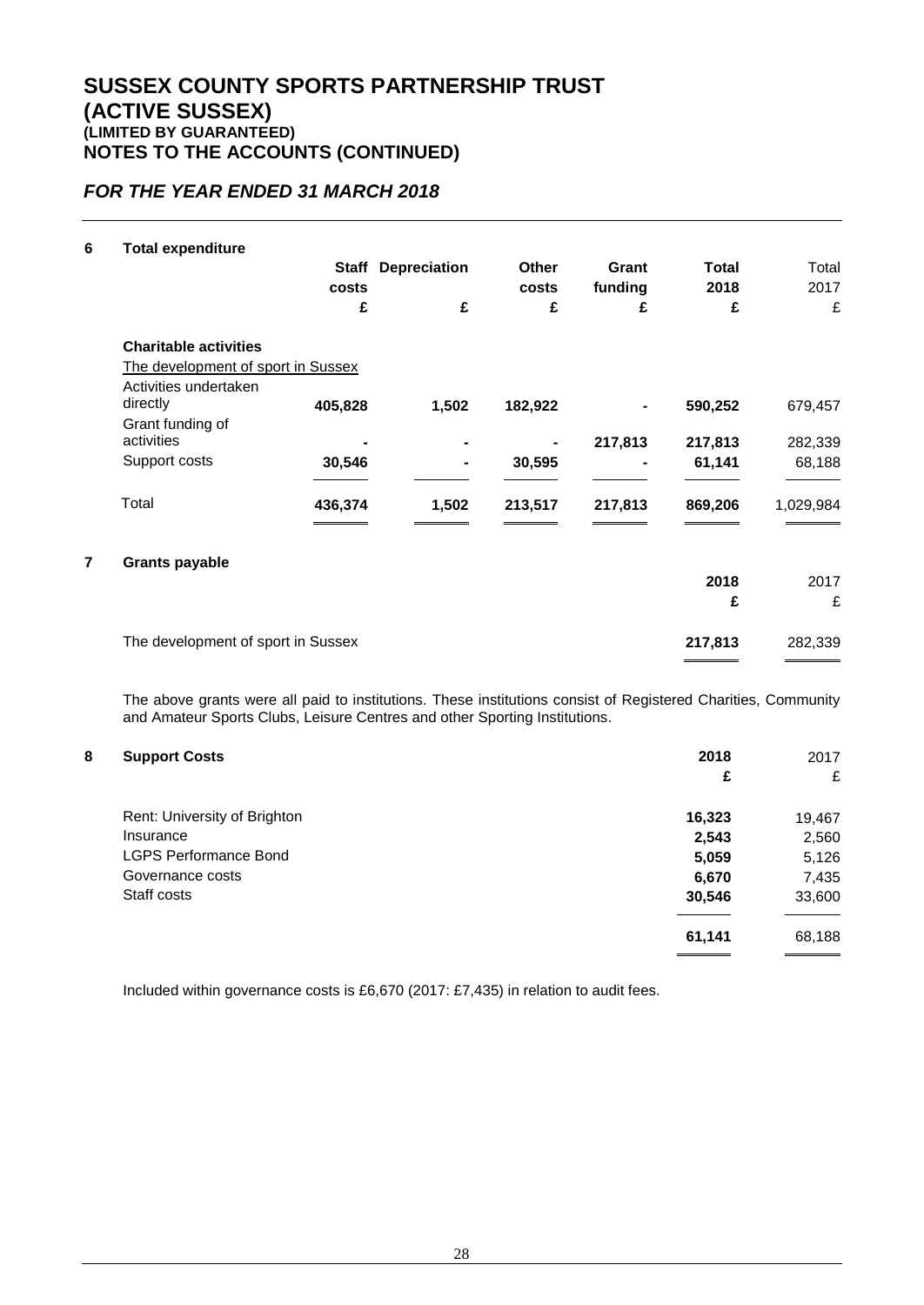### *FOR THE YEAR ENDED 31 MARCH 2018*

### **9 Trustees**

None of the trustees (or any persons connected with them) received any remuneration during the year (2017: none). P Millman was reimbursed expenses of £108 during the year (2017 – £100).

### **10 Statement of financial activities comparative funds – year ended 31 March 2017**

|                                          | <b>Unrestricted Designated</b> |          |           | <b>Pension Restricted</b> | <b>Total</b> |
|------------------------------------------|--------------------------------|----------|-----------|---------------------------|--------------|
|                                          | funds                          | funds    | fund      | funds                     | 2017         |
|                                          | £                              | £        | £         | £                         | £            |
| Income from:                             |                                |          |           |                           |              |
| Donations, grants and gifts              |                                | 5,471    |           | 454,273                   | 459,744      |
| Charitable activities                    | 14,940                         | 4,378    |           | 576,081                   | 595,399      |
| Activities for generating funds          | 4,250                          | 34,070   |           | 4,000                     | 42,320       |
| Investment income - Interest             |                                |          |           |                           |              |
| received                                 | 2,261                          |          |           |                           | 2,261        |
| <b>Total income</b>                      | 21,451                         | 43,919   |           | 1,034,354                 | 1,099,724    |
| <b>Expenditure on:</b>                   |                                |          |           |                           |              |
| The development of sport in Sussex       | 57,497                         | 49,304   |           | 923,183                   | 1,029,984    |
| <b>Total expenditure</b>                 | 57,497                         | 49,304   |           | 923,183                   | 1,029,984    |
| Net income/(expenditure)                 | (36,046)                       | (5, 385) |           | 111,171                   | 69,740       |
| Gross transfers between                  |                                |          |           |                           |              |
| funds                                    | 49,766                         | 9,923    |           | (59, 689)                 |              |
| Net gains/(losses) on pension<br>fund    |                                |          | (84,000)  |                           | (84,000)     |
| Net movement in funds                    | 13,720                         | 4,538    | (84,000)  | 51,482                    | (14, 260)    |
| Fund balances at 1 April 2016            | 239,396                        | 62,358   | (162,000) | 285,466                   | 425,220      |
| <b>Fund balances at 31 March</b><br>2017 | 253,116                        | 66,896   | (246,000) | 336,948                   | 410,960      |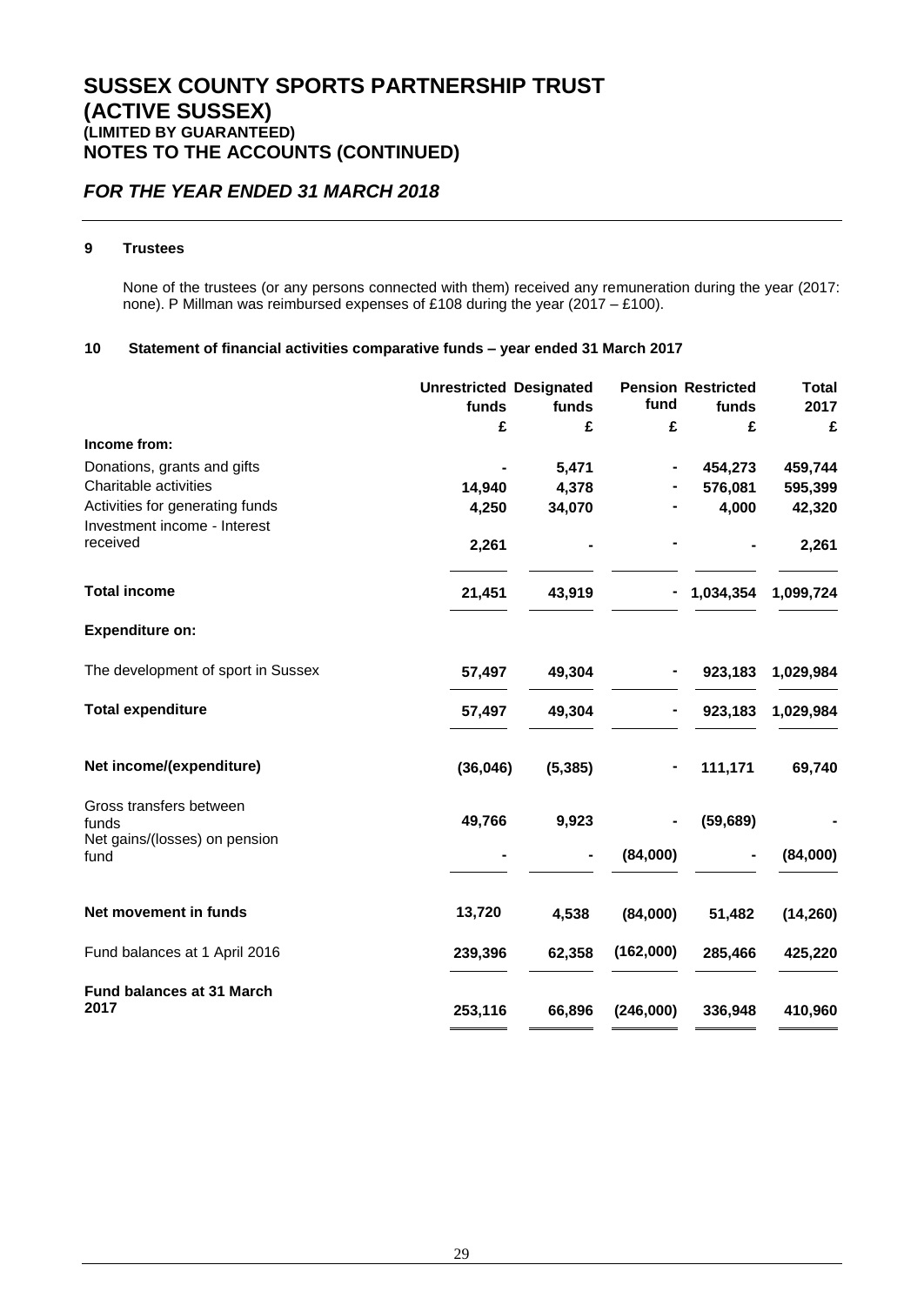### *FOR THE YEAR ENDED 31 MARCH 2018*

### **11 Employees**

#### **Number of employees**

The average monthly number of employees during the year was:

|                         | 2018          | 2017    |
|-------------------------|---------------|---------|
|                         | <b>Number</b> | Number  |
| Sports development      | 9             | 11      |
| Administration          | 1             | 1       |
|                         | 10            | 12      |
| <b>Employment costs</b> | 2018          | 2017    |
|                         | £             | £       |
| Wages and salaries      | 357,474       | 400,812 |
| Social security costs   | 32,563        | 38,304  |
| Other pension costs     | 46,337        | 40,888  |
|                         | 436,374       | 480,004 |
|                         |               |         |

There were no employees whose annual remuneration was £60,000 or more.

The key management personnel of the charity comprise the Chief Executive, the Business Support Manager, the Senior Partnership Manager and the Education and Club Links Manager. The total employee benefits of key management personnel of the charity were £210,774 (2017: £223,761).

#### **12 Tangible fixed assets**

|                     | <b>Computer</b><br>equipment<br>£ |
|---------------------|-----------------------------------|
| Cost                |                                   |
| At 1 April 2017     | 13,377                            |
| Disposals           | (649)                             |
| At 31 March 2018    | 12,728                            |
| Depreciation        |                                   |
| At 1 April 2017     | 11,658                            |
| Charge for the year | 1,502                             |
| Disposals           | (649)                             |
| At 31 March 2018    | 12,511                            |
| Net book value      |                                   |
| At 31 March 2018    | 217                               |
| At 31 March 2017    | 1,719                             |
|                     |                                   |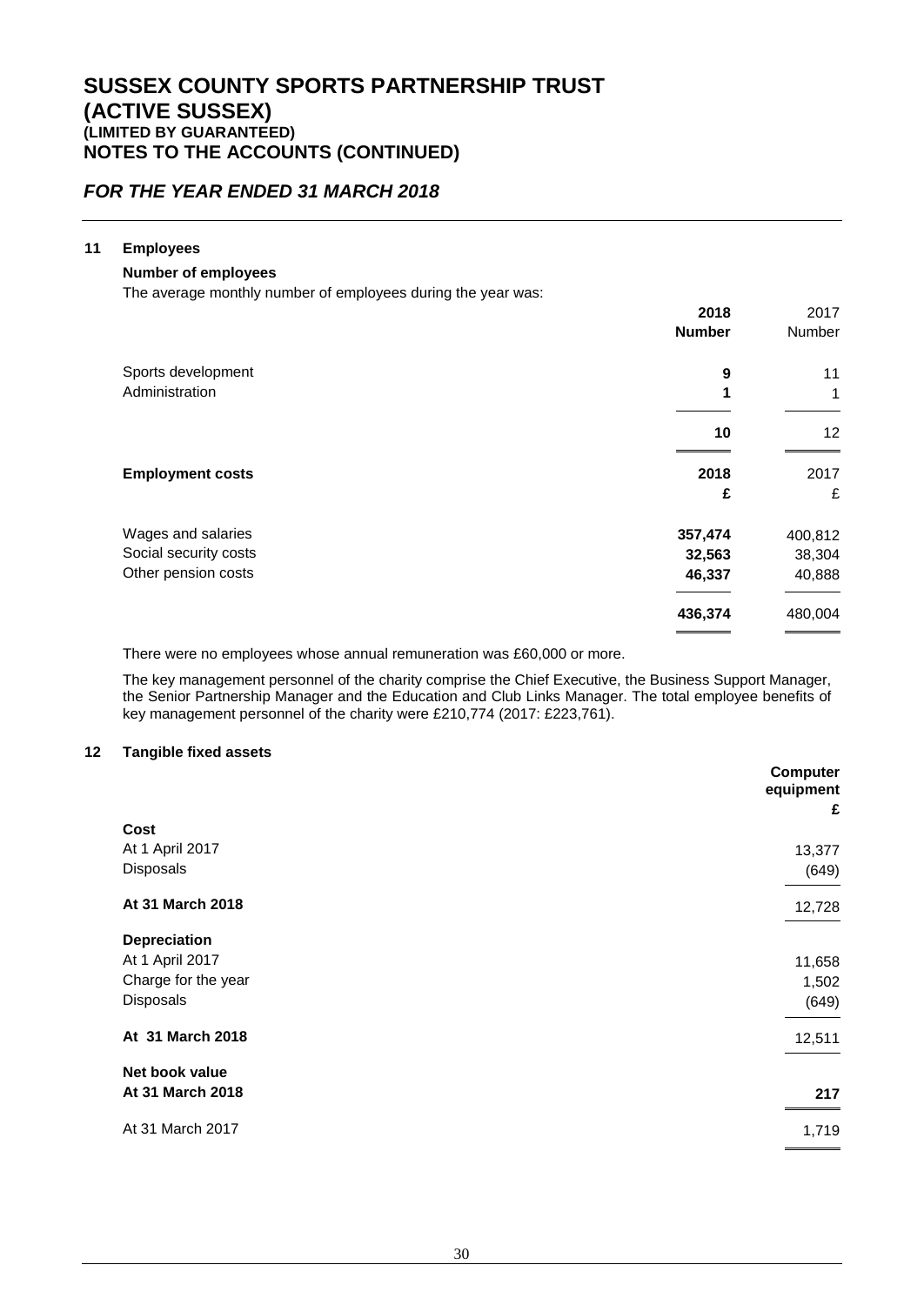### *FOR THE YEAR ENDED 31 MARCH 2018*

| 13 | <b>Debtors</b>                                 | 2018      | 2017      |
|----|------------------------------------------------|-----------|-----------|
|    |                                                | £         | £         |
|    | <b>Trade debtors</b>                           | 872       | 2,714     |
|    | Prepayments and accrued income                 | 31,733    | 19,980    |
|    | Other debtors                                  | 7,046     | 2,632     |
|    |                                                | 39,651    | 25,326    |
| 14 | Creditors: amounts falling due within one year | 2018<br>£ | 2017<br>£ |
|    | Trade creditors                                | 22,262    | 32,538    |
|    | Credit card                                    | 661       | 479       |
|    | Taxes and social security costs                | 9,240     | 11,223    |
|    | Pension liability                              | 2,451     | 4,853     |
|    | Accruals                                       | 17,752    | 63,397    |
|    | Deferred income                                | 990       | 2,078     |
|    |                                                | 53,356    | 114,568   |

#### **15 Pension and other post-retirement benefit commitments**

At the balance sheet date £2,451 (2017: £4,853) was owed in respect of contributions to schemes.

|                                                   | 2018   | 2017   |
|---------------------------------------------------|--------|--------|
|                                                   |        | £      |
| Contributions payable by the company for the year | 46,337 | 40,888 |

### **16 Employee Benefit Obligations**

#### **Local Government Pension Scheme**

The LGPS is a funded defined benefit scheme, with the assets held in separate trustee administered funds. The total contribution made for the year ended 31 March 2018 was £33,000 (2017: £33,000) of which employer's contributions totalled £24,000 (2017: £22,000) and employees' contributions totalled £9,000 (2017: £11,000).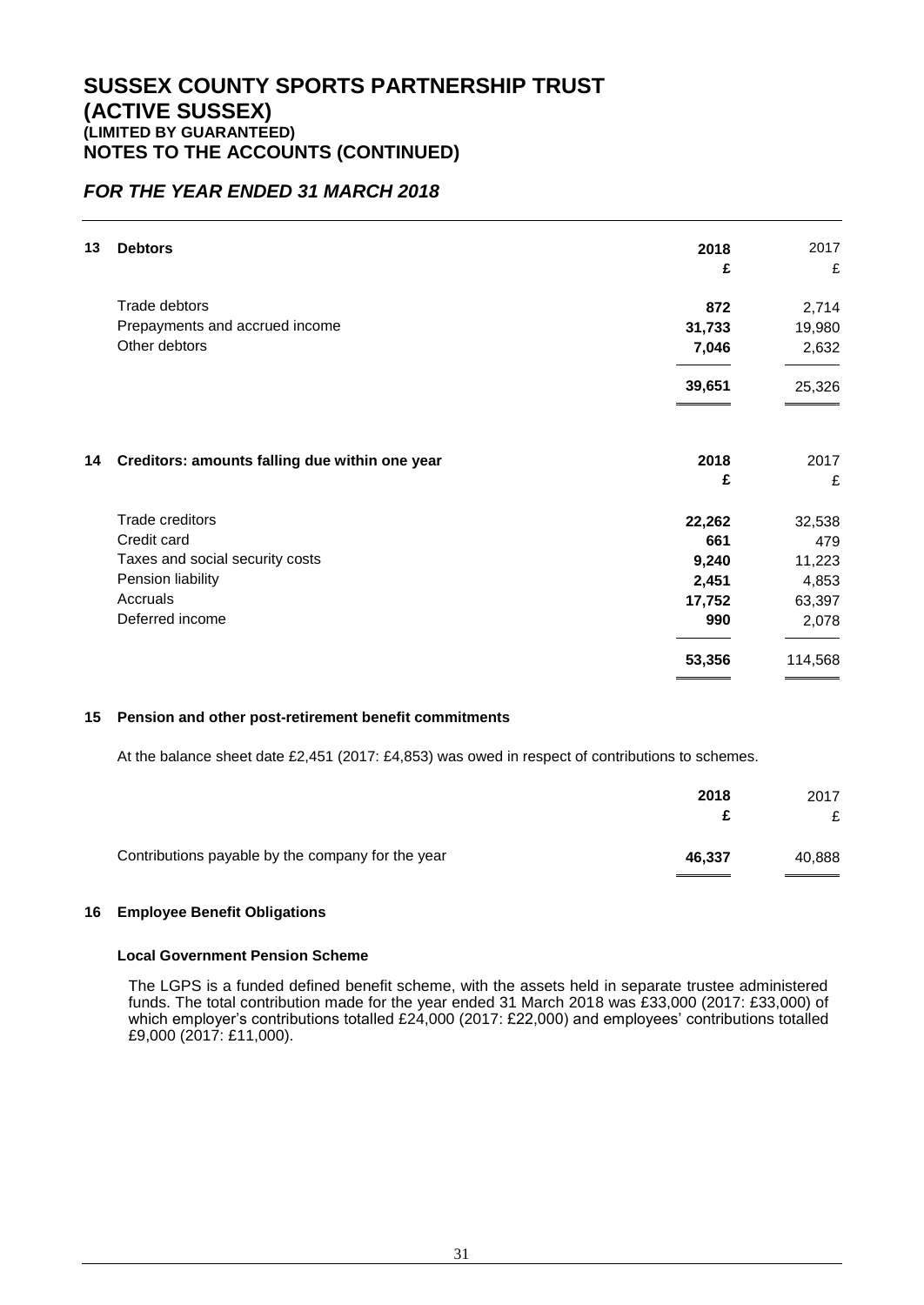### *FOR THE YEAR ENDED 31 MARCH 2018*

### **16 Employee Benefit Obligations (continued)**

#### **The amounts recognised in the balance sheet are as follows**:

|                                       | Defined benefit<br>pension plans |             |  |
|---------------------------------------|----------------------------------|-------------|--|
|                                       | 2018                             | 2017        |  |
|                                       | £                                | £           |  |
| Present value of funded obligations   | (1, 399, 000)                    | (1,347,000) |  |
| Fair value of plan assets             | 1,161,000                        | 1,101,000   |  |
| Present value of unfunded obligations | (238,000)                        | (246,000)   |  |
| Deficit                               | (238,000)                        | (246,000)   |  |

#### **The amounts recognised in SOFA are as follows**:

|                                                       | Defined benefit<br>pension plans |        |
|-------------------------------------------------------|----------------------------------|--------|
|                                                       | 2018                             | 2017   |
|                                                       | £                                | £      |
| Current service cost                                  | 47,000                           | 34,000 |
| Net interest from net defined benefit asset/liability | 7,000                            | 6,000  |
|                                                       | 54,000                           | 40,000 |

#### **Changes in the present value of the defined benefit obligation are as follows**:

|                                                                   | Defined benefit<br>pension plans |           |
|-------------------------------------------------------------------|----------------------------------|-----------|
|                                                                   | 2018                             | 2017      |
|                                                                   | £                                | £         |
| Liabilities at start of period                                    | (246,000)                        | (162,000) |
| Current service cost                                              | (47,000)                         | (34,000)  |
| Interest cost                                                     | (7,000)                          | (6,000)   |
| <b>Employer contributions</b>                                     | 24,000                           | 22,000    |
| Change of assumptions                                             | 41,000                           | (225,000) |
| Experience (loss)/gain                                            |                                  | 4,000     |
| Return on assets                                                  | (3,000)                          | 155,000   |
|                                                                   | (238,000)                        | (246,000) |
| Principle actuarial assumptions (expressed as weighted averages): |                                  |           |
|                                                                   | 2018                             | 2017      |
| Pension increase rate                                             | 2.30%                            | 2.40%     |
| Salary increase rate                                              | 2.70%                            | 2.80%     |
| Discount rate                                                     | 2.70%                            | 2.70%     |

Commutation: An allowance is included for future retirements to elect to take 50% of the maximum additional tax free cash up to HMRC limits for pre-April 2008 service and 75% of the maximum tax free cash for post-April 2008 service.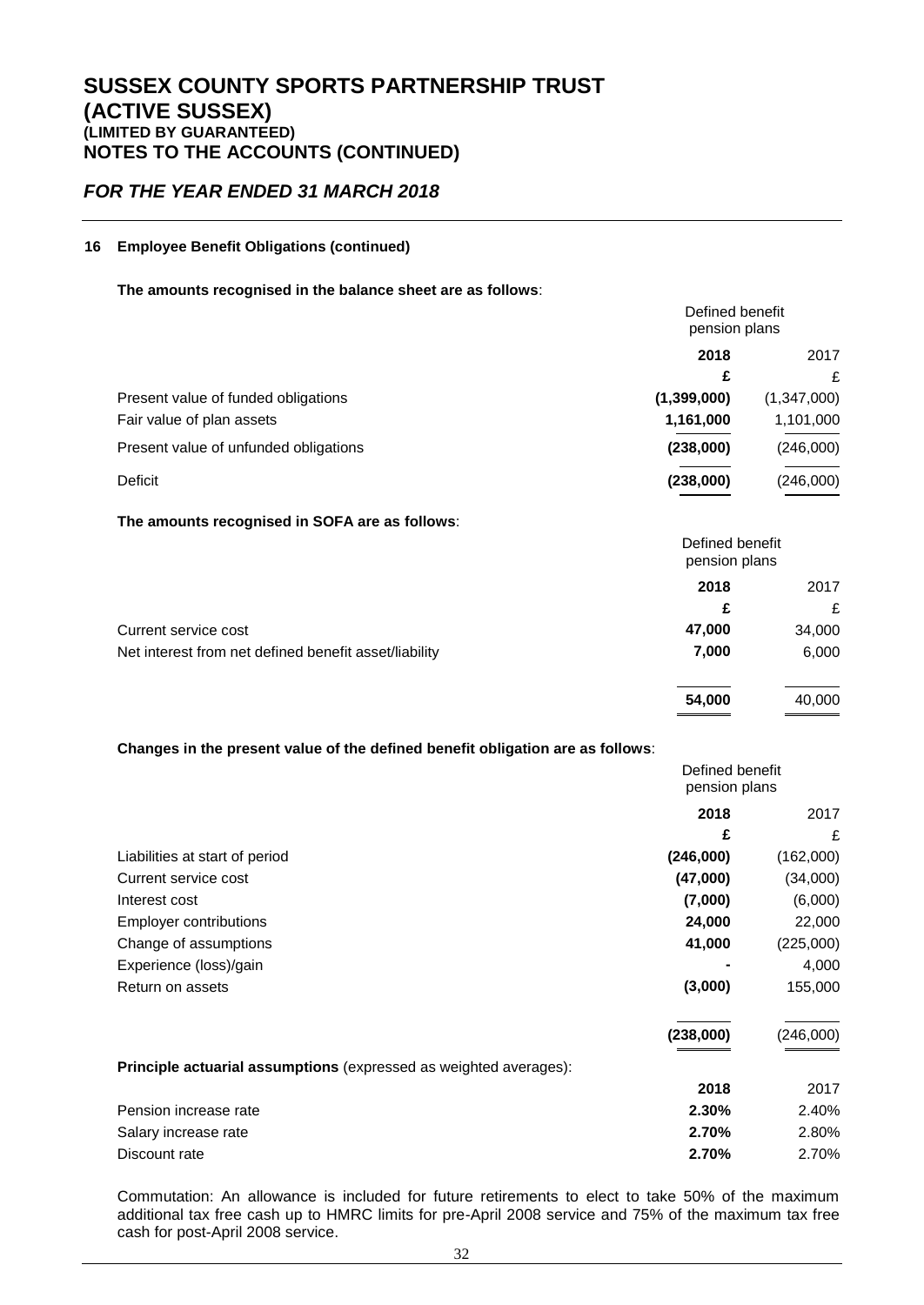### *FOR THE YEAR ENDED 31 MARCH 2018*

#### **16 Employee Benefit Obligations (continued)**

#### **Sensitivity Analysis:** Approximate  $\alpha$

| _______________________                    | Approximate %   |                          |
|--------------------------------------------|-----------------|--------------------------|
|                                            | increase to     | Approximate              |
|                                            | Defined Benefit | monetary                 |
|                                            |                 | Obligation amount (£000) |
| 0.5% decrease in Real Discount Rate        | 16%             | 219                      |
| 0.5% increase in the Salary Increase Rate  | 3%              | 48                       |
| 0.5% increase in the Pension Increase Rate | 12%             | 166                      |
|                                            |                 |                          |

#### **Mortality Assumption:**

Vita Curves with improvements in line with the CMI 2013 model assuming the current rate of improvements has peaked and will converge to a long term rate of 1.25% p.a. Based on these assumptions, the average future lift expectancies at age 65 are summarised below:

|                           | Males      | Females    |
|---------------------------|------------|------------|
| <b>Current Pensioners</b> | 22.1 years | 24.4 years |
| Future Pensioners*        | 23.8 vears | 26.3 years |

\* Figures assume members aged 45 as at the last formal valuation date.

#### **Major categories of plan assets:**

|                 | 31 March 2018 31 March 2017 |     |
|-----------------|-----------------------------|-----|
| <b>Equities</b> | 71%                         | 74% |
| <b>Bonds</b>    | 14%                         | 14% |
| Property        | 10%                         | 9%  |
| Cash            | 5%                          | 3%  |

The bid value of the Fund's assets as at 31 March 2018 is estimated to be £3,361,000,000 based on information provided by the Administering Authority and allowing for index returns where necessary.

#### **17 Share capital & control**

Sussex County Sports Partnership Trust is a company limited by guarantee and has no share capital. No one member has overall control of the charity.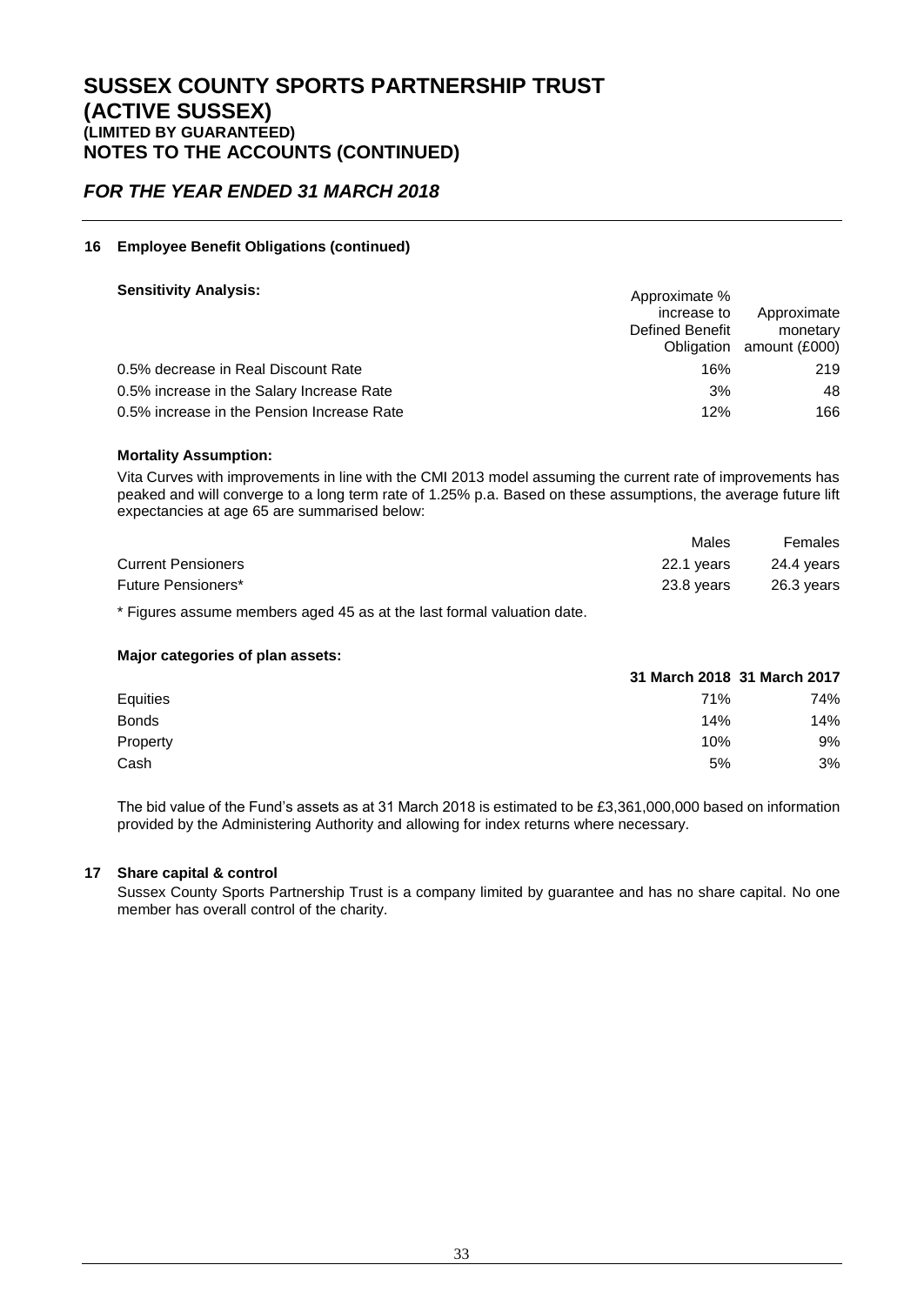### *FOR THE YEAR ENDED 31 MARCH 2018*

#### **18 Restricted funds**

The income funds of the charity include restricted funds comprising the following unexpended balances of donations and grants held on trust for specific purposes:

| <b>Movement in funds</b>                 |                       |                              |                                |                   |  |
|------------------------------------------|-----------------------|------------------------------|--------------------------------|-------------------|--|
| <b>Balance at 1</b><br><b>April 2017</b> | Incoming<br>resources | <b>Resources</b><br>expended | <b>Transfers Balance at 31</b> | <b>March 2018</b> |  |
| £                                        | £                     |                              | £                              | £                 |  |
| 768                                      | 300                   | (219)                        |                                | 849               |  |
|                                          | 63,871                | (49, 299)                    | (6, 372)                       | 8,200             |  |
| 4,627                                    |                       | (1, 442)                     |                                | 3,185             |  |
| 12,655                                   |                       | (2,330)                      | 2,774                          | 13,099            |  |
| 5,719                                    | 6,297                 | (8, 159)                     |                                | 3,857             |  |
| 754                                      |                       | (480)                        | (274)                          |                   |  |
|                                          | 40,000                | (40, 982)                    | 1,288                          | 306               |  |
| 236                                      |                       | 600                          | (836)                          |                   |  |
| 14,088                                   | 386,100               | (287, 749)                   | (27, 285)                      | 85,154            |  |
| 9,118                                    | 8,000                 | (9,395)                      | (400)                          | 7,323             |  |
|                                          | 17,267                | (17, 267)                    |                                |                   |  |
| 18,928                                   |                       | (18, 928)                    |                                |                   |  |
| 77,912                                   | 56,888                | (58, 204)                    | (17, 288)                      | 59,308            |  |
| 3,487                                    | 4,261                 | (5, 186)                     | 2,472                          | 5,034             |  |
| 73,585                                   | 41,451                | (75, 487)                    | (5,500)                        | 34,049            |  |
| 35,686                                   | 48,989                | (62, 728)                    | 14,888                         | 36,835            |  |
| 28,035                                   |                       |                              |                                | 28,035            |  |
| 1,978                                    | 3,800                 | (3,992)                      |                                | 1,786             |  |
| 49,372                                   | 101,435               | (130, 471)                   | (785)                          | 19,551            |  |
| 336,948                                  | 778,659               | (771, 718)                   | (37, 318)                      | 306,571           |  |
|                                          |                       |                              |                                |                   |  |

Transfers represent the charity's costs of management, administration and office costs which have been taken to unrestricted funds. The transfers are in accordance of the terms and conditions of each grant.

**Active Kids** is a free or low cost training initiative to improve confidence in delivering sports based activities to disabled people. The funds are sourced from the English Federation of Disability Sport.

**Club Links Maker** is a grant received from Sport England for the employment of a senior manager to oversee the strategic delivery of the Sussex School Games and the delivery of the Satellite Clubs programme in Sussex.

**Coach Education** is specific funding set aside from the Sportivate and Satellite Clubs Local Delivery grants to provide opportunities for the continued personal development of coaches supporting National Governing Bodies and Sport England legacy programmes.

**Club Conversations** is a jointly funded collaborative programme (with Surrey CSP) from Sport England's Club Matters Innovation Fund. This will provide an opportunity for clubs to work together to identify best practice and challenges that will underpin the follow-up support delivered in that area (i.e. Club Matters workshops). It is restricted funding.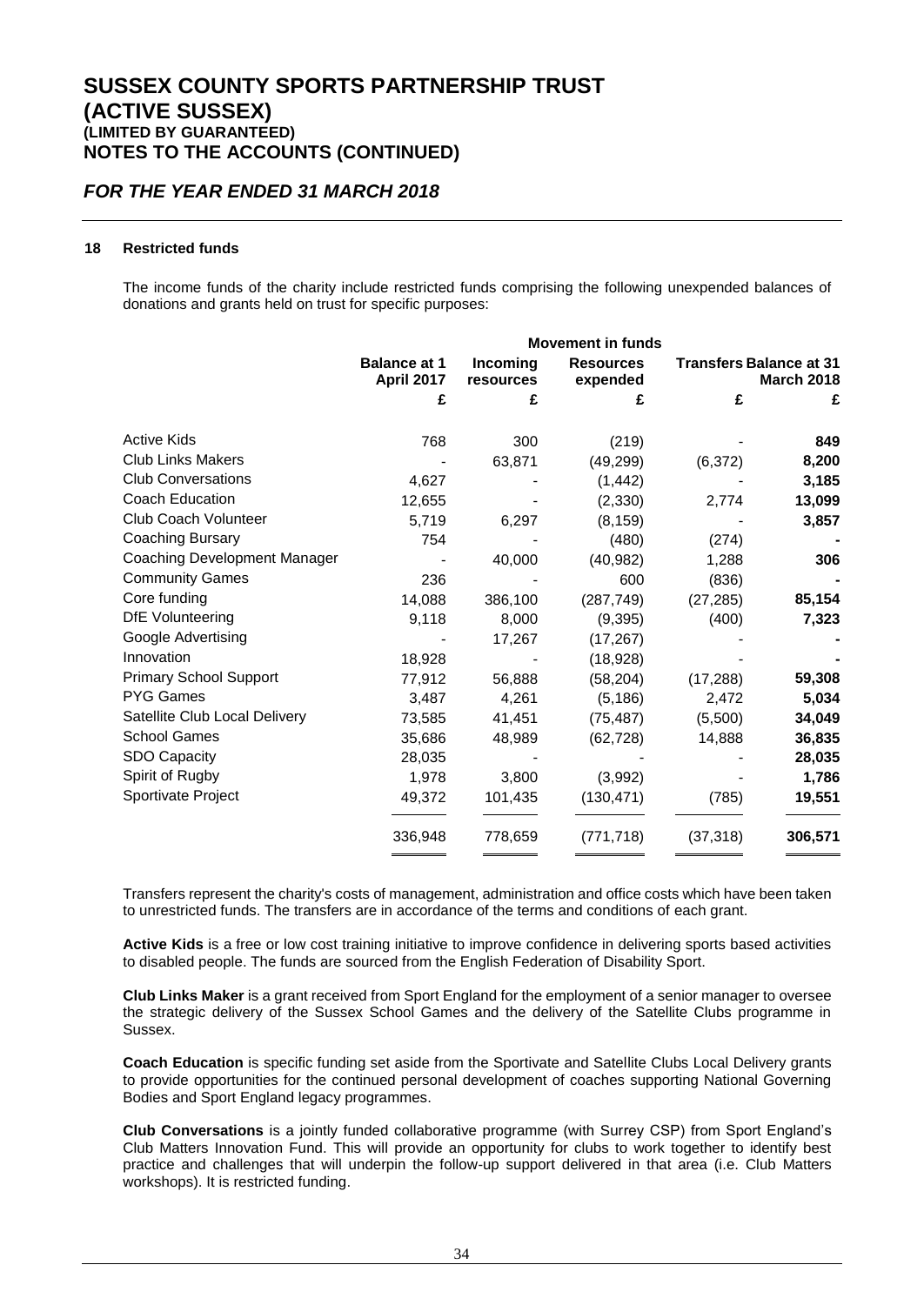### *FOR THE YEAR ENDED 31 MARCH 2018*

#### **18 Restricted funds (continued)**

**Club Coach Volunteer** is a budget set aside from the Sussex Volunteering, Active Sussex unrestricted funds and workshop fees that supports and subsidises the club, coach and volunteer training and workshop programme.

**Coaching Bursary** is specific funding set aside from the Sportivate grant to enable the technical development of level 1 and 2 coaches, and thereby build the coaching workforce available to deliver Sportivate programmes in Sussex.

**Coaching Development Manager** fund is used for the employment of a specific post for the purpose of developing and supporting a Coaching System Support Network in Sussex. The source of this funding is Sport England.

**Community Games** is specific funding that provides opportunities for communities to come together to take part in sporting and cultural activities inspired by, and in celebration of, the London 2012 Olympic and Paralympic Games.

**Core Funding** provides for a professional staff team to manage and coordinate the delivery of the National Governing Body Core service contract and to ensure there are sound governance processes in place to enable transparent and efficient management of Sport England funding.

**DfE Volunteering** is specific funding received from the Department of Education to provide a voluntary workforce to support the delivery of the School Games programme, at levels 1, 2 and 3.

**Google Adwords Grant** is a \$10,000 (ca £6,000) monthly grant given to organisations looking to advertise on Google. As part of its non-profit programme, Google gives eligible charities (Active Sussex) up to \$10,000 (ca £6,500) a month to spend on AdWords. The AdWords are adverts that appear above, below and to the right of the results when people search on Google.

**Innovation** is a two-year 'This Girls Can Basketball' project across Sussex to upskill 14-16 year old females through leadership awards and coaching. It is restricted funding.

**Primary School Support** income is granted to County Sports Partnerships by Sport England to support primary schools in their area in their use of the Government's Primary School Sport Premium. CSP support takes the form of the employment of a dedicated officer, who provides information, tools and guidance to primary schools, to help them access teacher training and other local sports providers who can deliver additional sporting opportunities to their pupils**.**

**Parallel Youth Games** is funding generated by the Trust in order to conduct the Youth Games for children with disabilities.

**Satellite Club Local Delivery** income is a fund provided by Sport England for the development and delivery of Satellite clubs on secondary school and Further Education sites.

**School Games** is a four level (intra-school, inter school, county festivals and national finals) competition for school children in England, designed to enable every school and child to participate in competitive sport including meaningful opportunities for disabled youngsters. Funding for this event is provided by a grant from Sport England and commercial sponsorship.

**Sportivate Project** is a national lottery funded programme that gives 11-25 year olds access to six-week courses in a range of sports. The programme is aimed at those who are not currently choosing to take part in sport in their own time, or are doing so for a very limited amount of time.

**SDO Capacity** income is a fund which partially contributes to the employment costs of the Trust's Sports Development Officer, who provides sports development support to the core service contract and the Sportivate programme.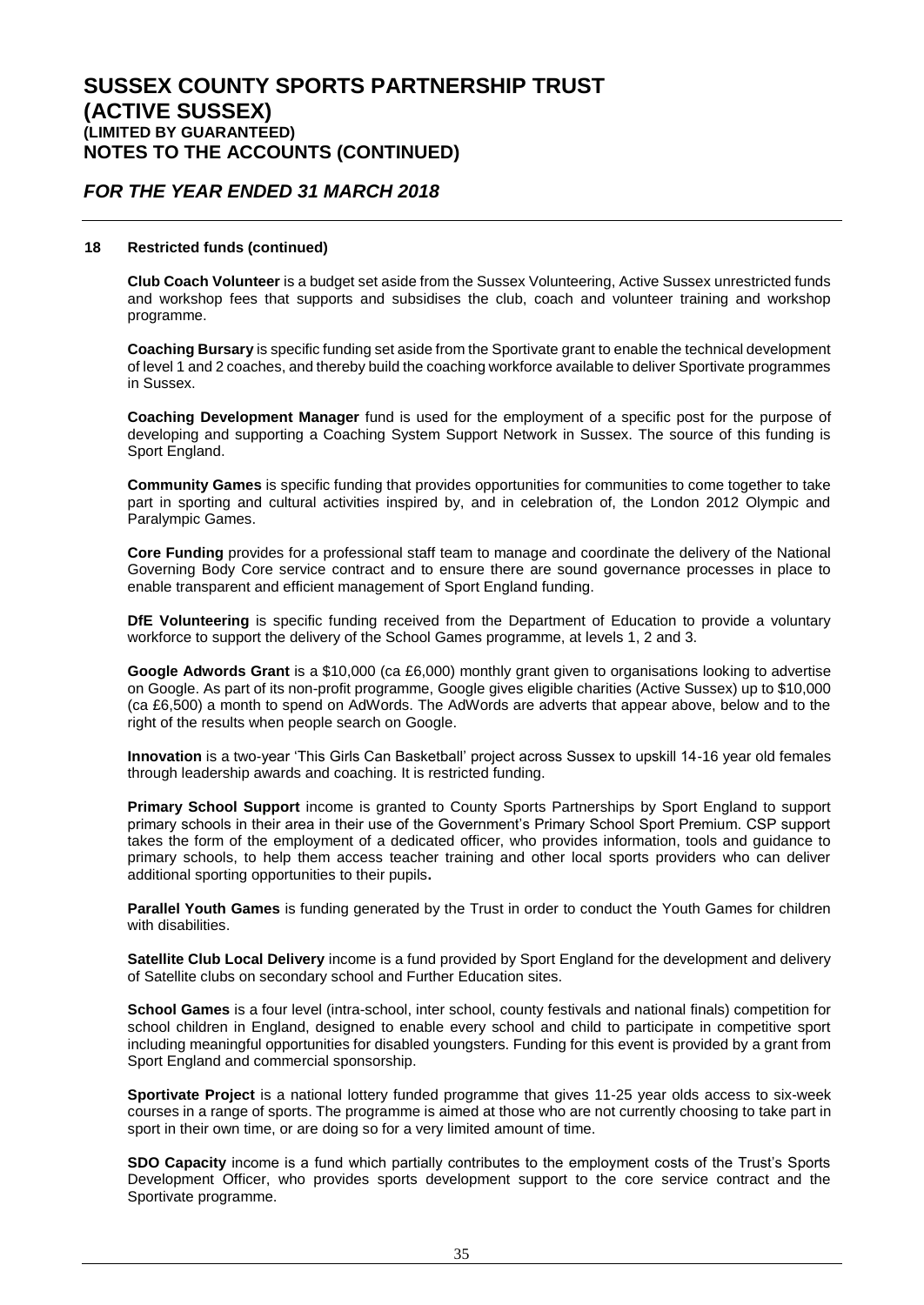### *FOR THE YEAR ENDED 31 MARCH 2018*

#### **18 Restricted funds (continued)**

**Spirit of Rugby** is part of the nationwide project spread across 2 years and 15 communities with a focus on 16-24 year-olds. This project is funded by Spirit of 2012 – an independent funding body, established by the Big Lottery Fund. The local project aims to raise awareness of disability sport, specifically mixed ability rugby through events and taster sessions driven by volunteers.

#### **19 Designated funds**

The income funds of the charity include the following designated funds which have been set aside out of unrestricted funds by the trustees for specific purposes:

|                                 | <b>Movement in funds</b>                 |                              |           |       |                                                               |
|---------------------------------|------------------------------------------|------------------------------|-----------|-------|---------------------------------------------------------------|
|                                 | <b>Balance at 1</b><br><b>April 2017</b> | <b>Incoming</b><br>resources | expended  |       | <b>Resources Transfers Balance at 31</b><br><b>March 2018</b> |
|                                 | £                                        | £                            | £         | £     | £                                                             |
| <b>Active Healthy Workplace</b> | 7.276                                    | 785                          | (667)     |       | 7,394                                                         |
| Charitable fundraising          | 2,926                                    | 737                          | (2, 225)  |       | 1,438                                                         |
| End of contract provision       | 36.644                                   |                              | (9,536)   |       | 27,108                                                        |
| <b>Primary Business Income</b>  | 4.413                                    | 19,005                       | (54)      |       | 23,364                                                        |
| <b>Sussex Sports Awards</b>     | 15,637                                   | 33,981                       | (37, 927) | 3,528 | 15,219                                                        |
|                                 | 66,896                                   | 54,508                       | (50, 409) | 3,528 | $\mathbf{u}$<br>74,523                                        |

The designated funds held above are all held in furtherance of the Trust's objects to promote sport and active recreation.

**The Active Workplace Project** promotes physical activity and health in and around the workplace, in conjunction with employers and activity providers.

**Charitable fundraising** is made up of donations received by the Trust from online platforms, bespoke events/initiatives and other money generating activities.

**The End of Contract Provision** is funding set aside as a provision for payment of statutory redundancy payments due as a result of fixed term contracts.

**Primary Business Income** is income that has been generated via the Primary School Support project as partnership funding for the project and to help sustain the project in the future.

**Sussex Sports Awards** is income which is generated in order to support the Sussex Sports Awards.

#### **20 Analysis of net assets between funds**

|                                                       | funds     | funds  | <b>Unrestricted Designated Pension fund Restricted</b> | funds   | <b>Total</b> |
|-------------------------------------------------------|-----------|--------|--------------------------------------------------------|---------|--------------|
|                                                       | £         | £      | £                                                      | £       | £            |
| Fund balances at 31 March 2018 are<br>represented by: |           |        |                                                        |         |              |
| Tangible fixed assets                                 | 217       |        |                                                        |         | 217          |
| Current assets                                        | 302,285   | 74,523 |                                                        | 306,571 | 683,379      |
| Creditors: amounts falling due within                 | (53, 356) |        |                                                        |         | (53, 356)    |
| Pension liability                                     |           |        | (238,000)                                              |         | (238,000)    |
|                                                       |           |        |                                                        |         |              |
|                                                       | 249,146   | 74,523 | (238,000)                                              | 306,571 | 392,240      |
|                                                       |           |        |                                                        |         |              |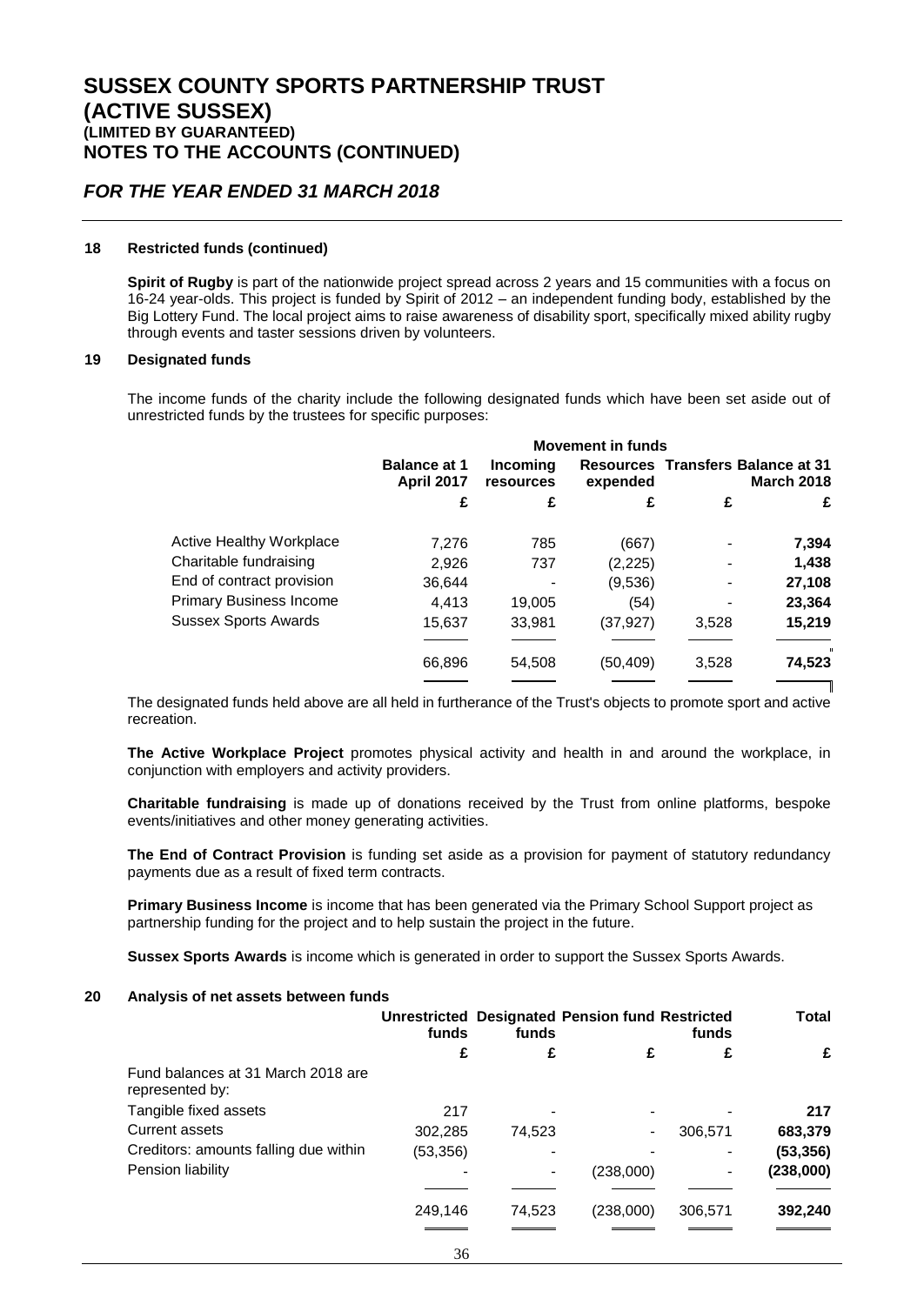### *FOR THE YEAR ENDED 31 MARCH 2018*

### **20 Analysis of net assets between funds (continued)**

|                                                       | funds      | funds  | <b>Unrestricted Designated Pension fund Restricted</b> | funds   | <b>Total</b> |
|-------------------------------------------------------|------------|--------|--------------------------------------------------------|---------|--------------|
|                                                       | £          |        |                                                        |         | £            |
| Fund balances at 31 March 2017 are<br>represented by: |            |        |                                                        |         |              |
| Tangible fixed assets                                 | 1.719      |        |                                                        |         | 1,719        |
| <b>Current assets</b>                                 | 365,965    | 66,896 |                                                        | 336,948 | 769,809      |
| Creditors: amounts falling due within                 | (114, 568) |        |                                                        |         | (114, 568)   |
| Pension liability                                     |            |        | (246,000)                                              |         | (246,000)    |
|                                                       |            |        |                                                        |         |              |
|                                                       | 253,116    | 66,896 | (246,000)                                              | 336,948 | 410,960      |
|                                                       |            |        |                                                        |         |              |

#### **21 Related parties**

During the year Mrs K Burrell and Miss C Reynolds were employed by Freedom Leisure, a gold tier member of the charity. £6,000 (2017 - £4,000) of income from Freedom Leisure is recognised in the period.

Mrs S Hogg, a Trustee until September 2017, is employed by the University of Brighton, who are the charity's landlords and also provided funding during the year.

#### **22 Disclosure of income and expenditure**

This disclosure is a requirement of the Trust's external funders, in order to comply with the UK Code of Sports Governance.

|                          | <b>Sport</b><br><b>England</b> | Other public<br>investor<br>income | Non-<br>public<br>income | Total     |
|--------------------------|--------------------------------|------------------------------------|--------------------------|-----------|
|                          | £                              | £                                  | £                        | £         |
| Revenue grants           | 742,745                        | 7,800                              |                          | 750,545   |
| Sponsorship income       |                                |                                    | 31,460                   | 31,460    |
| Other income             |                                |                                    | 60,481                   | 60,481    |
| <b>Total income</b>      | 742,745                        | 7,800                              | 91.941                   | 842,486   |
| Staff costs              | 378,413                        | 4,348                              | 23,067                   | 405,828   |
| Grants awarded           | 215,073                        |                                    | 2,740                    | 217,813   |
| Development activity     | 143,839                        | 868                                | 68,810                   | 213,517   |
| Support costs            | 8,251                          | 798                                | 16,329                   | 25,378    |
| Governance costs         | 6,670                          |                                    |                          | 6,670     |
| <b>Total expenditure</b> | 752,246                        | 6,014                              | 110,946                  | 869,206   |
| Net income/(deficit)     | (9,501)                        | 1,786                              | (19,005)                 | (26, 720) |